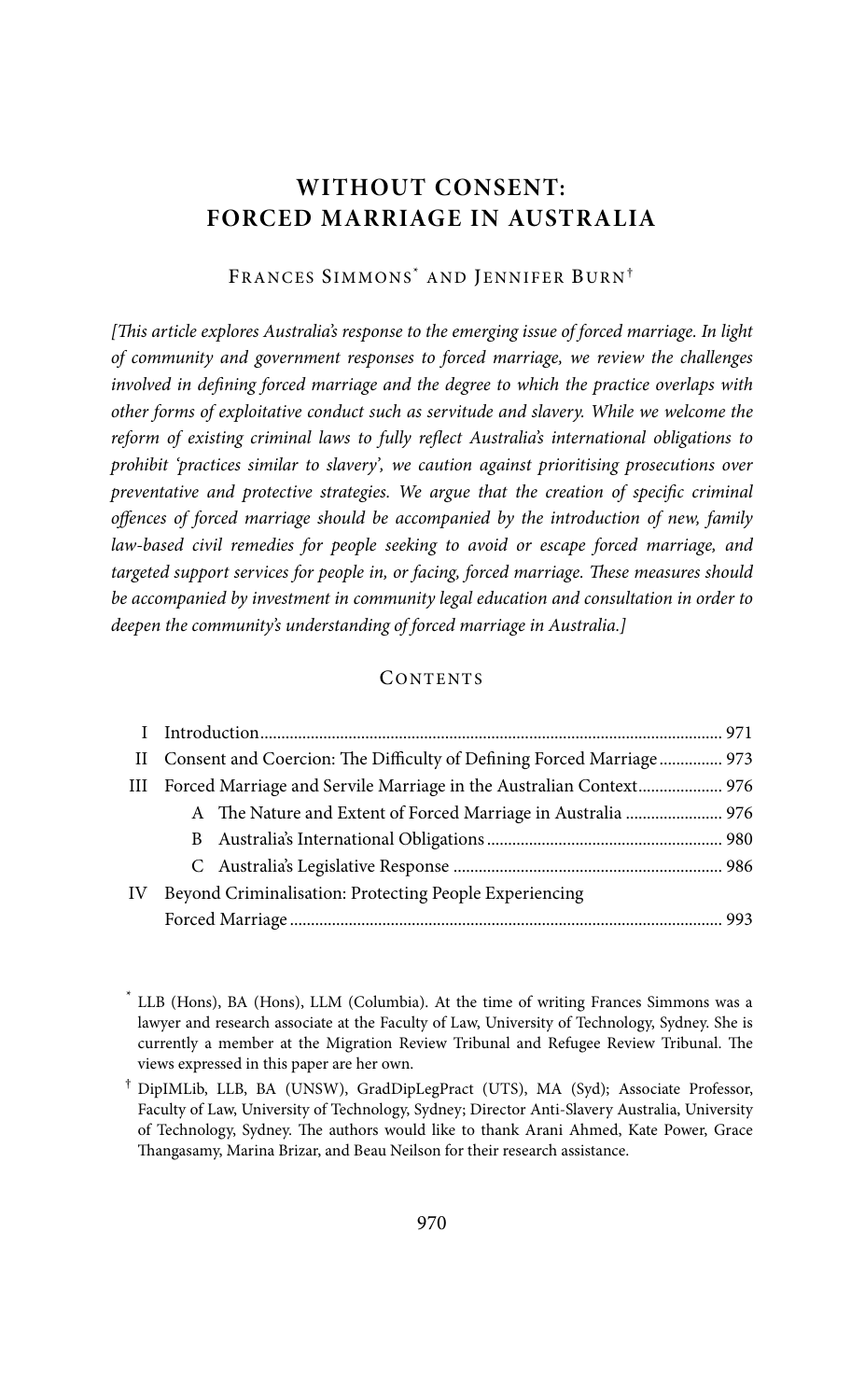|  | A Forced Marriage as a Form of Family Violence:                           |
|--|---------------------------------------------------------------------------|
|  |                                                                           |
|  |                                                                           |
|  | C Access to Support Services, Legal Advice, and Front-line Training  1005 |
|  |                                                                           |

#### I INTRODUCTION

In April 2011 the Federal Magistrates Court placed a 16-year-old woman on the airport watch list and ordered her parents not to remove her from Australia. The orders were sought by Ms Madley (not her real name), who asked the Court to stop her parents from forcing her to marry a man in Lebanon.<sup>1</sup> The case was unusual but not unique. In the last two years, Australian courts have made orders to prevent — and in one case annul — forced marriages,<sup>2</sup> while journalists have told the stories of young women from new migrant communities facing forced marriage abroad.<sup>3</sup> While there is a lack of widespread community awareness about forced marriage and little research about the nature and extent of forced marriage in Australia, in 2013 the Australian Parliament enacted new laws to criminalise forced marriage.<sup>4</sup> The specific criminalisation of forced marriage followed the release of an Australian government discussion paper in 2010 that considered how the law could respond to forced and servile marriage within Australia, or to cases where Australian citizens and residents face forced marriage abroad.<sup>5</sup>

<sup>4</sup> *Crimes Legislation Amendment (Slavery, Slavery-Like Conditions and People Trafficking) Act 2013* (Cth) ('*Slavery Act 2013*'), amending *Criminal Code Act 1995* (Cth), received Royal Assent on 7 March 2013 and came into effect on the following day.

<sup>1</sup>  *Madley v Madley* [2011] FMCAfam 1007 (1 April 2011).

<sup>2</sup> See, eg, 'Police Save Sydney Girl from Forced Marriage', *ABC News* (online), 3 June 2010 <http://www.abc.net.au/news/stories/2010/06/03/2916750.htm>; Caroline Overington, 'Arranged Marriage Ruled Invalid', *The Australian* (Sydney), 3 February 2011, 9; Peter Mickelburough, 'Judge Forbids Girl, 14 to Wed', *The Daily Telegraph* (Sydney), 15 September 2010, 7; Caroline Overington, 'Family Banned from Taking Girl to Arranged Marriage', *The Australian* (Sydney), 3 June 2010, 3. See also ABC Radio National, 'Forced Marriage', *The Law Report*, 30 November 2010.

<sup>3</sup> See, eg, Caroline Overington, 'Teenage Girls Forced to Marry', *The Australian* (Sydney), 11 February 2012, 3; Caroline Overington, 'The Wedding Vow', *The Australian Magazine* (Sydney), 11 February 2012, 12.

<sup>5</sup> Attorney-General's Department (Cth), 'Forced and Servile Marriage' (Discussion Paper, 2010) 3 [1].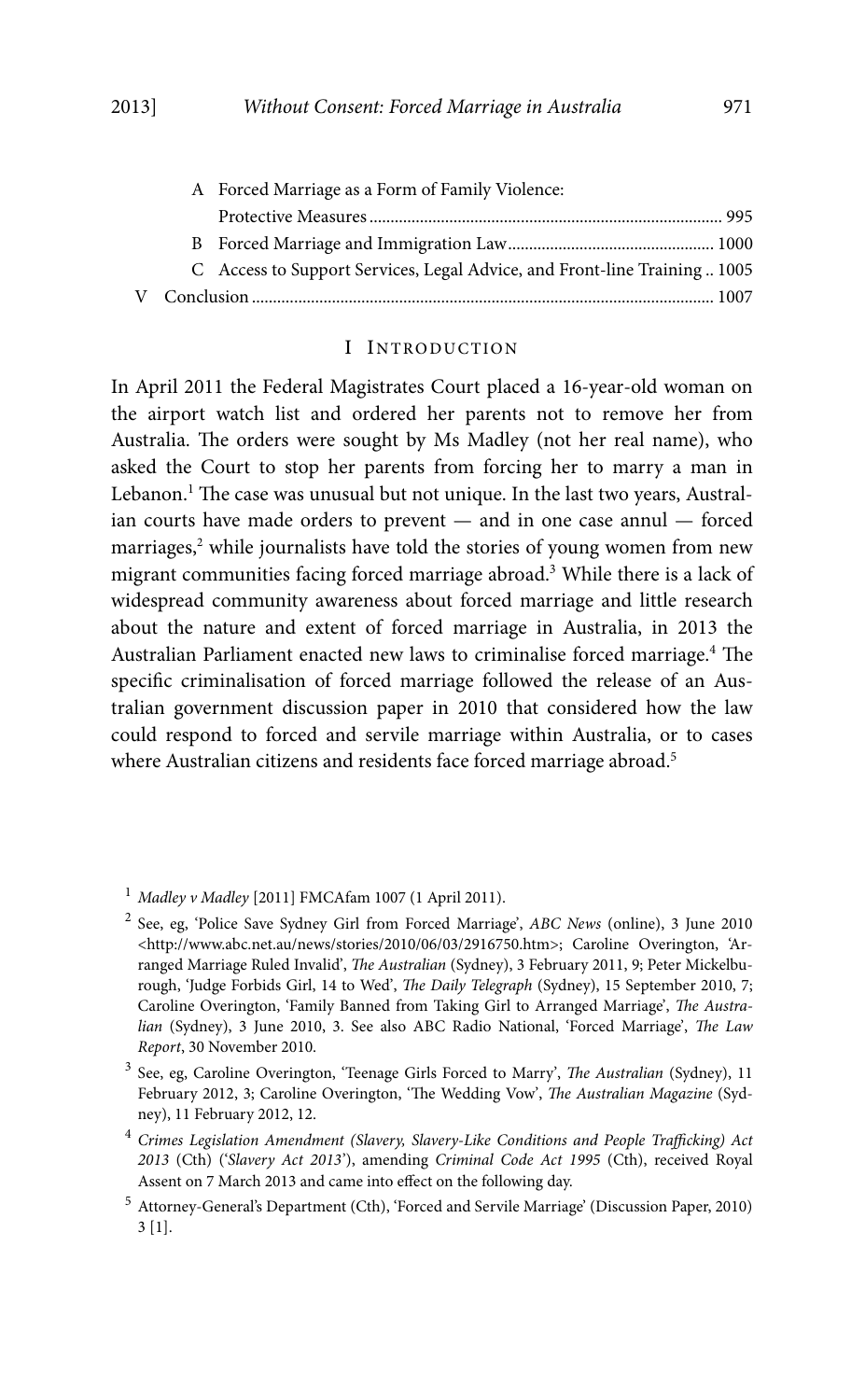In this article we examine the challenges of developing an effective and holistic Australian response to the complex phenomenon of forced marriage. In Part I we provide a brief overview of the difficulty of defining the complex problem of forced marriage.<sup>6</sup> In Part II we focus upon what is known about forced marriage in the Australian community, Australia's international obligations to prohibit egregious forms of exploitation, and recent proposals to criminalise forced marriage. Part III argues that Australia's response to forced marriage should prioritise protection and prevention by providing effective civil remedies options to people who want to avoid or escape situations of forced marriage, investing in community education and training of government agencies and non-government organisations ('NGOs'), and developing targeted support services.7

We conclude that any effective response to forced marriage must be developed through close consultation and engagement with the community and informed by continuing research about the nature of forced marriage in Australia. The limitations of constructing the legal response to forced marriage within a law enforcement paradigm must be clearly acknowledged: criminal sanctions cannot respond to the root causes of forced marriage nor provide vulnerable people with the tools to escape or avoid forced marriage, and the impact of the new criminal offences of forced marriages requires careful monitoring. Ultimately, the first priority of any effective strategy to address forced marriage must be prevention and protection, not prosecution.

<sup>&</sup>lt;sup>6</sup> Geetanjali Gangoli and Khatidja Chantler, 'Protecting Victims of Forced Marriage: Is Age a Protective Factor?' (2009) 17 *Feminist Legal Studies* 267, 267–9. Gangoli and Chantler observe 'it is not always easy to make a distinction between forced and arranged marriage, and that in some cases, there can be an experiential slippage between these two categories': at 269. See also Jenni Millbank and Catherine Dauvergne, 'Forced Marriage and the Exoticization of Gendered Harms in United States Asylum Law' (2010) 19 *Columbia Journal of Gender and Law* 898, who note concern that 'policymakers and others either completely conflate arranged and forced marriage or else pose (consensual) "arranged" and "forced" marriages as if they are diametric opposites': at 899; Ministry of Justice (UK), *One Year On: The Initial Impact of the* Forced Marriage (Civil Protection) Act 2007 *in Its First Year of Operation* (2009) 12.

<sup>7</sup> See, eg, civil remedies available under *Forced Marriage (Civil Protection) Act 2007* (UK) c 20, s 63A. See also Brigitte Clark and Claudina Richards, 'The Prevention and Prohibition of Forced Marriages — A Comparative Approach' (2008) 57 *International and Comparative Law Quarterly* 501; Aisha K Gill, 'The Pros and Cons of Criminalisation of Forced Marriage' (2012) 31 (Winter) *Australian Domestic & Family Violence Clearinghouse Newsletter* 9.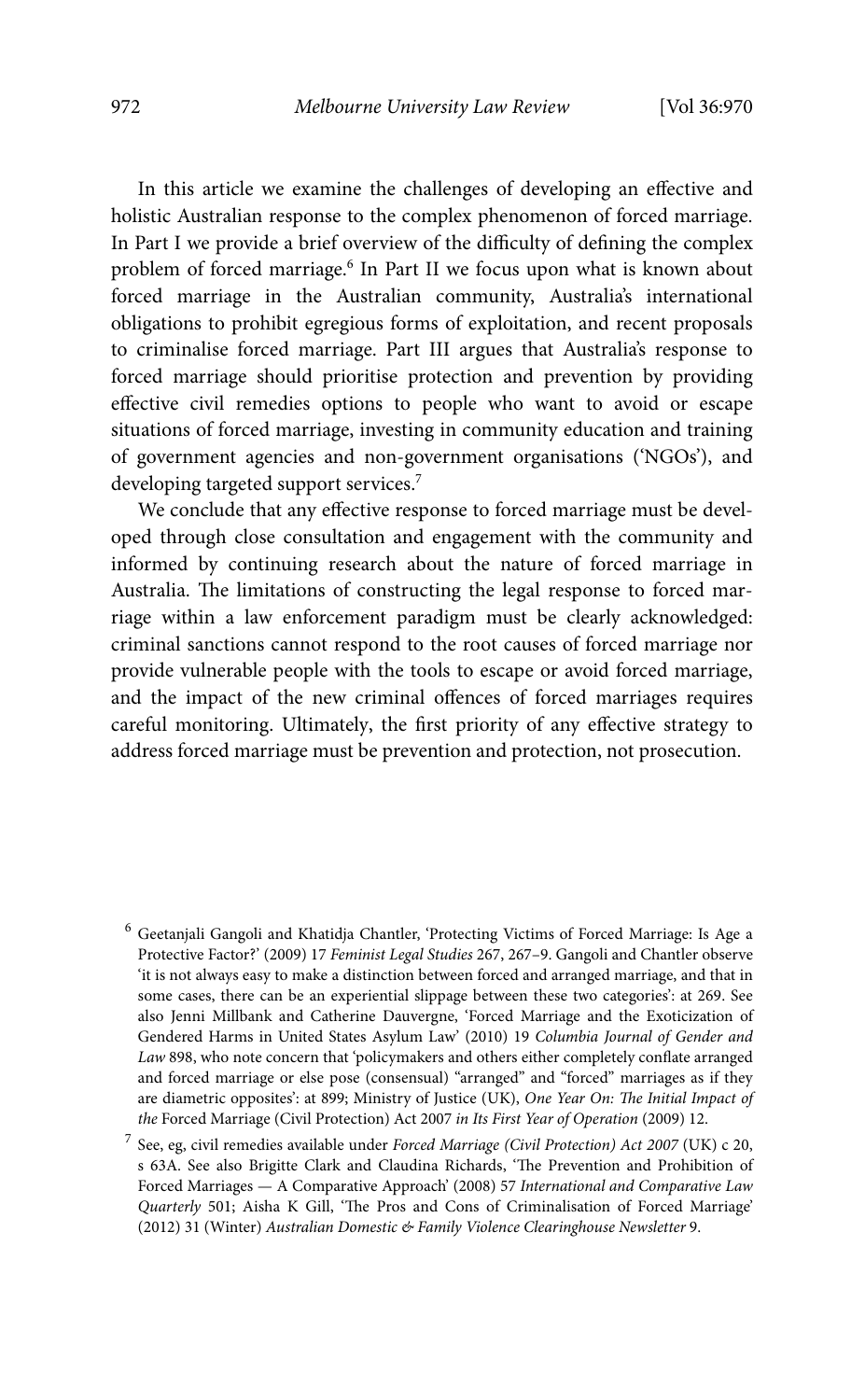## II CONSENT AND COERCION: THE DIFFICULTY OF DEFINING FORCED MARRIAGE

It is only in the last two years that forced marriage has come to the attention of Australian law and policy makers. In our view any discussion of the legal responses to forced marriage must acknowledge the challenges that face lawmakers grappling with the preliminary and complex question: what exactly is a forced marriage? It is common for official reports about forced marriage to define forced marriage by what it is not: forced marriage is not an arranged marriage; forced marriage is not consensual.<sup>8</sup> The problem with defining forced marriage by what it is not is that it encourages a binary understanding of consent and coercion. The reality is more complex. Forced marriage exists along a continuum of coercive practices where the pressure to fulfil expected gendered roles may, in some cases, deprive women and men of the opportunity to fully and freely consent to marriage.<sup>9</sup>

In this context, forced marriage is best understood as a form of genderbased violence.10 As the Office of the United Nations High Commissioner for Refugees ('UNHCR') has noted, while women, men, boys, and girls can all be victims of gender-based violence, women and girls are the main victims.<sup>11</sup> Gender discrimination and violence is both a cause and a consequence of forced marriage — as the United Nations (UN) Committee on the Elimination of Discrimination against Women has observed, a woman's right to 'enter freely into marriage is central to her life and to her dignity and equality as a

<sup>&</sup>lt;sup>8</sup> See, eg, Attorney-General's Department (Cth), 'Forced and Servile Marriage', above n 5, 3 [3]; Foreign and Commonwealth Office (UK), *Multi-Agency Practice Guidelines: Handling Cases of Forced Marriage* (2009) 8.

<sup>&</sup>lt;sup>9</sup> See generally Millbank and Dauvergne, 'Forced Marriage and the Exoticization of Gendered Harms', above n 6; Sundari Anitha and Aisha Gill, 'Coercion, Consent and the Forced Marriage Debate in the UK' (2009) 17 *Feminist Legal Studies* 165; Aisha Gill and Sundari Anitha, 'The Illusion of Protection? An Analysis of Forced Marriage Legislation and Policy in the UK' (2009) 31 *Journal of Social Welfare & Family Law* 257. See also Gill, above n 7, 9.

<sup>&</sup>lt;sup>10</sup> For discussion of sexual and gender-based violence, see Office of the United Nations High Commissioner for Refugees, *UNHCR Handbook for the Protection of Women and Girls* (2008) 201. For a discussion on forced marriage as a gender-related form of persecution in refugee law jurisprudence, see generally Catherine Dauvergne and Jenni Millbank, 'Forced Marriage as a Harm in Domestic and International Law' (2010) 73 *Modern Law Review* 57; Millbank and Dauvergne, 'Forced Marriage and the Exoticization of Gendered Harms', above n 6.

<sup>11</sup> UNHCR, above n 10, 201.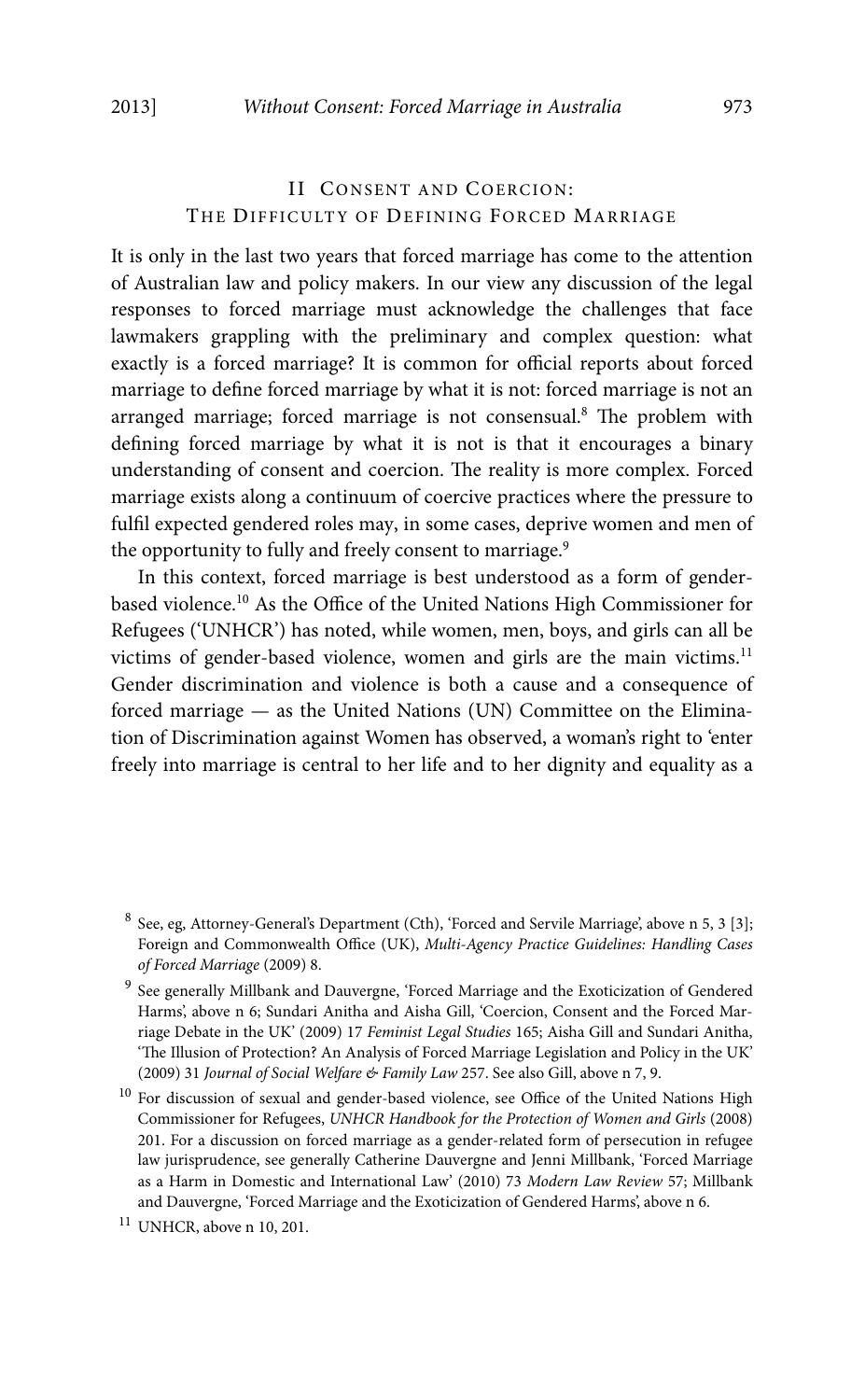human being',<sup>12</sup> and the denial of that right perpetuates stereotypes and helps 'to maintain women in subordinate roles and contribute to their low level of political participation and to their lower level of education, skills and work opportunities'.13

Historically, the courts have refused to engage with how societal and familial pressures could deprive a person of the opportunity to freely consent to marriage and refused to invalidate 'an otherwise good marriage' unless there was a 'threat of immediate danger ... to life, limb or liberty'.<sup>14</sup> However, more recent jurisprudence focuses upon 'whether the mind of the victim has in fact been overborne, howsoever that was caused'15 resulting in a more nuanced understanding of how psychological coercion can remove a person's ability to freely and fully consent to the marriage.<sup>16</sup> This, in turn, can complicate the task of distinguishing between forced marriage (where one or both of the parties do not consent to the marriage) and arranged marriage (where both parties consent to enter into a marriage organised by their families).<sup>17</sup>

The practice of forced marriage has been described as 'more than a sum of its parts'; it entails various abuses of human rights. Those subjected to forced marriage may suffer psychological and physical injuries, sexual assault and

- <sup>12</sup> *Report of the Committee on the Elimination of Discrimination against Women: Thirteenth*  Session, UN GAOR, 49<sup>th</sup> sess, Agenda Item 97, Supp No 38, UN Doc A/49/38 (12 April 1994) [16].
- <sup>13</sup> *Report of the UN Committee on the Elimination of Discrimination against Women: Eleventh Session*, UN GAOR,  $47<sup>th</sup>$  sess, UN Doc A/47/38 (1992) [11].
- <sup>14</sup> *Szechter v Szechter* [1971] P 286, 297–8 (Simon P).
- <sup>15</sup> *Hirani v Hirani* (1983) 4 FLR 232. See also *SH v NB* [2010] 1 FLR 1927.
- <sup>16</sup> *Singh v Singh* [1971] P 226; *Hirani v Hirani* (1983) 4 FLR 232; *Mahmood v Mahmood* [1993] SLT 589; *Re SK* [2006] 1 WLR 81. See also Anne Phillips and Moira Dustin, 'UK Initiatives on Forced Marriage: Regulation Dialogue and Exit' (2004) 52 *Political Studies* 531, 537 observing 'there has been such a marked progression from an earlier — very restrictive — definition of duress to one that recognises the force of moral and emotional blackmail.'
- <sup>17</sup> Phillips and Dustin, above n 16, 544. It is noted that responses to forced marriage often define forced marriage by reference to its difference with arranged marriage. Anitha and Gill argue that by adopting this binary distinction in policy documents, law and policy makers 'frame the problem of forced marriage in cultural terms, rather than as a specific manifestation of a wider problem of violence against women': Anitha and Gill, 'Coercion, Consent and the Forced Marriage Debate in the UK', above n 9, 166.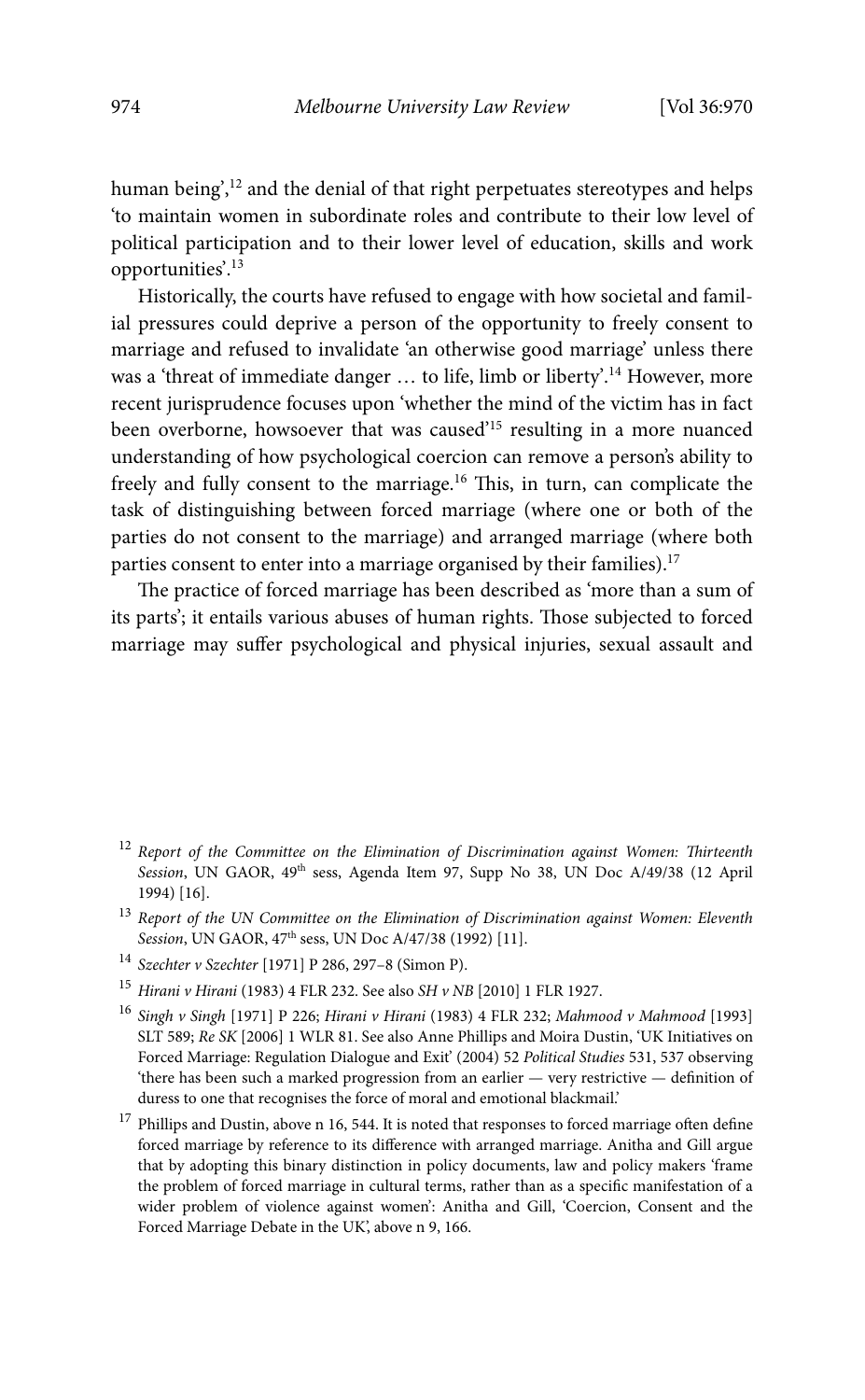domestic violence, false imprisonment and estrangement from their family.<sup>18</sup> The problem is often hidden and effective state protection is not always available.19 After women have been forced to marry they may find it difficult to seek help because of social stigma, family pressure, financial constraints, fears of violence or deportation, lack of legal information about their options and/or concern about their children.<sup>20</sup> Unsurprisingly, reliable statistics about the number of people facing forced marriage worldwide do not exist.<sup>21</sup>

Further complicating the task of crafting a legal and policy response to forced marriage is that forced marriage has many different manifestations and, while forced marriage can occur in a range of settings, it is usually organised by family members. These family members may not perceive their actions as wrong but may organise the marriage for a complex array of reasons: some may wish to control behaviour that challenges cultural norms, deny the sexuality of young people or prevent unsuitable marriages, while others may want to protect 'family honour' and conform to perceived cultural and gendered ideas about marriage.<sup>22</sup>

While both women and men can experience forced marriage, $23$  it is a practice that disproportionately affects women.<sup>24</sup> Sometimes forced marriage may

- <sup>18</sup> Krista Stout, 'What's in a Name? The Feasibility and Desirability of Naming Forced Marriage as a Separate Crime under International Humanitarian Law' (2010) 19 *Dalhousie Journal of Legal Studies* 1, 20–1.
- 19 UN Statistical Commission, *Report on the Meeting of the Friends of the Chair of the UN Statistical Commission on Statistical Indicators on Violence against Women*, UN Doc ESA/STAT/AC.193/L.3 (February 2010) 13 [52]; Sigma Huda, *Report of the Special Rapporteur on the Human Rights Aspects of the Victims of Trafficking in Persons, Especially Women and Children*, UN Doc A/HRC/4/23 (24 January 2007) 11 [29].
- <sup>20</sup> Attorney-General's Department (Cth), 'Forced and Servile Marriage', above n 5, 5-6 [12]–[14].
- $^\mathrm{21}$  See Cheryl Thomas, 'Forced and Early Marriage: A Focus on Central and Eastern Europe and Former Soviet Union Countries with Selected Laws from Other Countries' EGM/GPLHP/2009/EP.08 (19 June 2009) 2. Thomas observed that '[r]eliable statistics on forced marriage are difficult to compile due to the unofficial and, therefore, undocumented nature of most forced marriages'.
- $^{22}$  Attorney-General's Department (Cth), 'Forced and Servile Marriage', above n 5, 4 [5].
- $23$  In 2011, the FMU received over 1400 calls and 22 per cent of cases before the FMU involved male victims: see Foreign and Commonwealth Office (UK), *Forced Marriage Unit* <http:// www.fco.gov.uk/en/travel-and-living-abroad/when-things-go-wrong/forced-marriage>.
- 24 Department of Immigration and Citizenship (Cth), *Procedures Advice Manual 3: Refugee and Humanitarian — Gender Guidelines* (2013) [13.1]. See also *Resolution on Forced Marriages and Child Marriages*, Resolution No 1468, Parliamentary Assembly of the Council of Europe,  $29<sup>th</sup>$  sitting (5 October 2005) [2]; UN Educational Scientific and Cultural Organization (UNESCO), *Forced Marriage of the Girl Child: Report of the Secretary-General*, UN GAOR, 52nd Sess, Provisional Agenda Item 3(c), UN Doc E/CN.6/2008/4 (5 December 2007); Anne T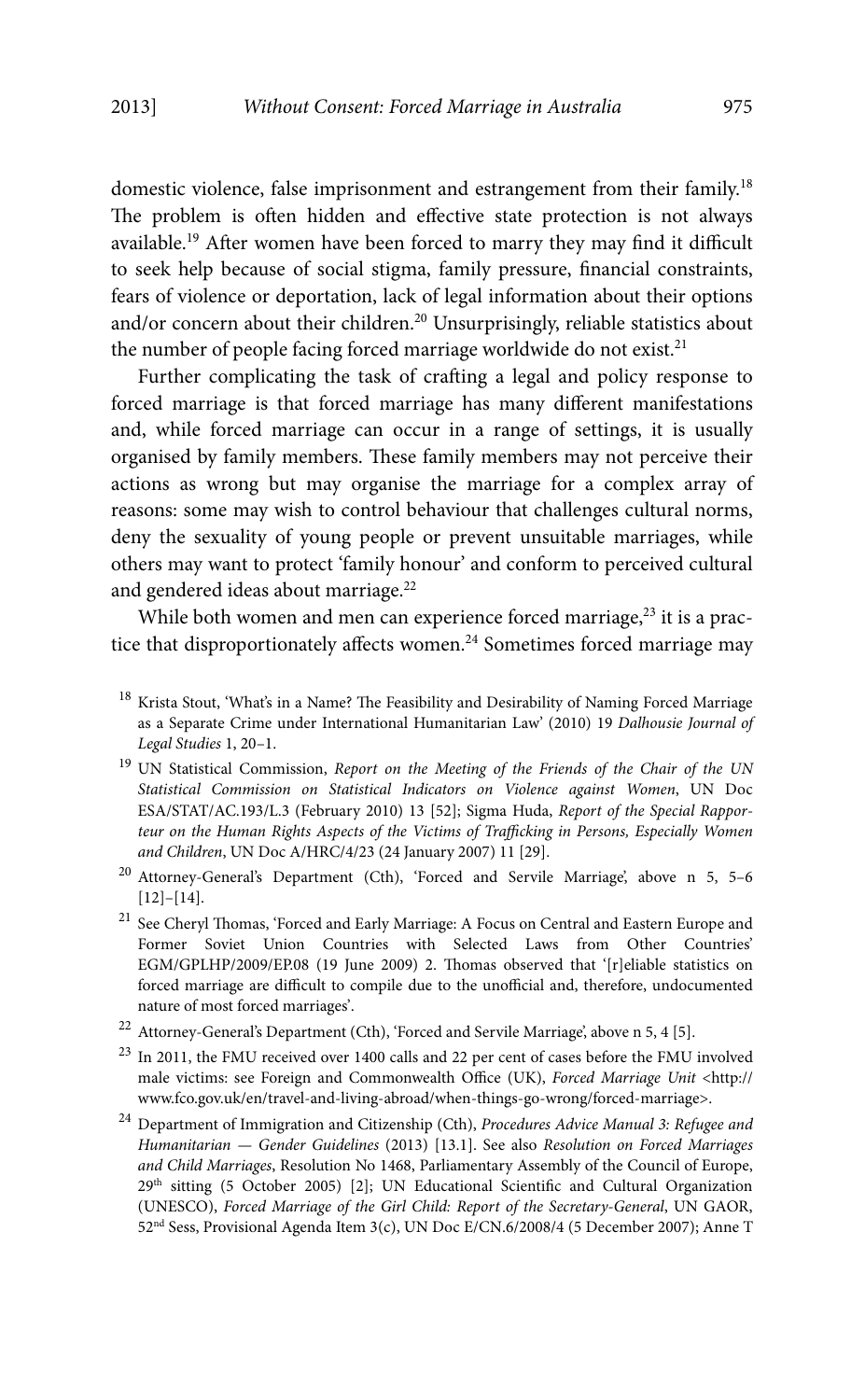involve conduct that occurs in two jurisdictions (for example, when a young woman is sent abroad to marry) and sometimes it may occur within state borders. The degree of exploitation after the marriage may also vary from case to case. For example, the situation of a young woman who is forced to participate in a marriage ceremony by her family but then finds her new husband is willing to end the marriage differs from the situation of another young woman who is forced into a marriage by family members and then maintained in a condition of servitude where she is required to work in the family business, clean the family home, and forced to have sexual intercourse with her 'husband'. Sometimes forced marriage will result in crimes — such as kidnapping, false imprisonment, and sexual assault — that are already subject to sanctions.<sup>25</sup>

### III FORCED MARRIAGE AND SERVILE MARRIAGE IN THE AUSTRALIAN CONTEXT

#### A *The Nature and Extent of Forced Marriage in Australia*

Forced marriage in Australia is poorly understood and under-researched. Although media reports suggest there is 'overwhelming evidence' that forced marriage is a problem in Australia,<sup>26</sup> reliable statistics about the nature and extent of the problem do not exist. However, the lack of empirical research about forced marriage should not lead to the conclusion that forced marriage does not exist: despite the lack of awareness and research about forced marriage and the difficulties in identifying instances of forced marriage, the issue has confronted the Australian courts.27

Gallagher, *The International Law of Human Trafficking* (Cambridge University Press, 2010) 196, observed: 'Certain forms of trafficking including … trafficking for forced marriage … are both directed toward and impact disproportionately upon women and girls'.

<sup>25</sup> See, eg, Attorney-General's Department (Cth), *Exposure Draft: Crimes Legislation Amendment (Slavery, Slavery-Like Conditions and People Trafficking) Bill 2012 (Cth)* (2011) 7 cl 270.6, 13 cl 271.1A.

<sup>26</sup> Overington, 'The Wedding Vow', above n 3.

<sup>&</sup>lt;sup>27</sup> See generally ABC Radio National, above n 2.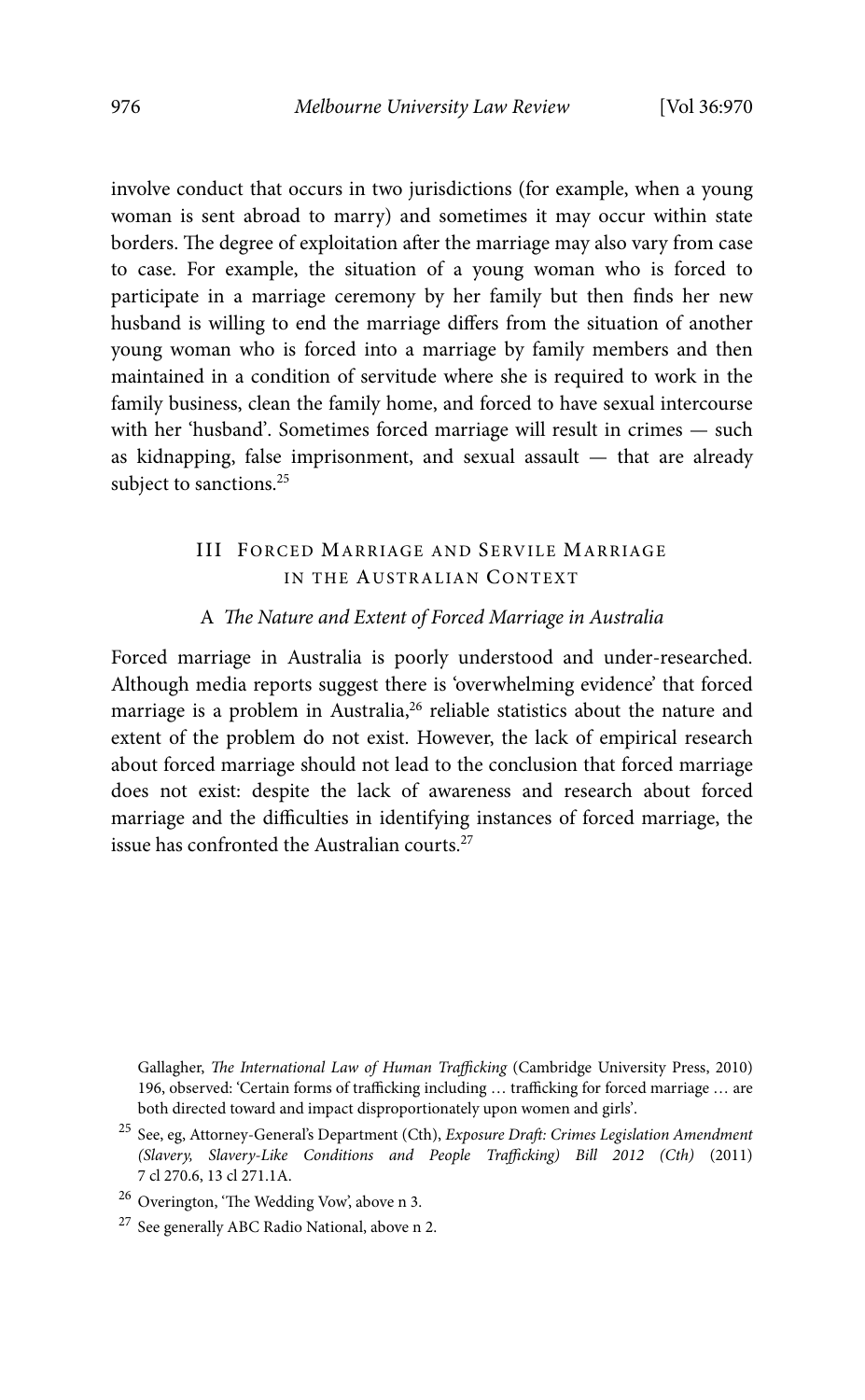In May 2010, a 17-year-old girl saved herself from a forced marriage in Lebanon by calling the Australian Federal Police.<sup>28</sup> After obtaining Legal Aid representation, the Federal Magistrates Court issued an order under s 68B of the *Family Law Act 1975* (Cth) ('*FLA*') restraining her family from taking her outside of Australia.29 In another case, the Victorian Department of Human Services applied for an order from the Family Court to prevent the parents of a 14-year-old girl from taking her overseas to be married to another minor.<sup>30</sup> Justice Mushin found that neither child was of marriageable age within the terms of the *Marriage Act 1961* (Cth) ('*Marriage Act*') and made a parenting order restraining the girl's parents from removing her from Australia and placing her on the Airport Watch List.31

In 2011, an Australian born woman, Ms Kreet, successfully petitioned the Family Court for orders that her marriage, which occurred in India in 2009, was void for duress.32 Ms Kreet travelled to India where she believed she would marry Mr U, her Australian boyfriend. When she arrived her parents confiscated her passport and introduced her to Mr Sampir. Ms Kreet's father threatened Ms Kreet that he would have Mr U's sisters and mother raped and kidnapped unless she married Mr Sampir. Under duress, Ms Kreet married Mr Sampir, sponsored his application for an Australian partner visa, and then flew back to Australia where she withdrew the visa application and returned to Mr U. Her relationship with her parents broke down and she sought an indefinite intervention order to protect herself from her father. She also sought and obtained an order from the Family Court annulling the marriage on the grounds of duress.

Under the current provisions of the *Marriage Act*, a marriage is void if it was obtained by duress or fraud or if one party did not have the mental capacity to truly consent to the marriage.33 However, the *Marriage Act* does

<sup>28</sup> 'Police Save Sydney Girl from Forced Marriage', above n 2.

<sup>29</sup> *Kandal v Khyatt* (2010) 43 Fam LR 344, 346 (Dunkley FM).

<sup>30</sup> *Department of Human Services v Brouker* (2010) 44 Fam LR 486.

 $31$  Ibid 490-1.

<sup>32</sup> *Kreet v Sampir* (2011) 44 Fam LR 405.

<sup>33</sup> *Marriage Act* ss 23(1)(d), 23B(1)(d) provide that a marriage is void if

the consent of either of the parties was not a real consent because:

- (i) it was obtained by duress or fraud;
- (ii) that party was mistaken as to the identity of the other party or as to the nature of the ceremony performed; or
- (iii) that party was mentally incapable of understanding the nature and effect of the marriage ceremony.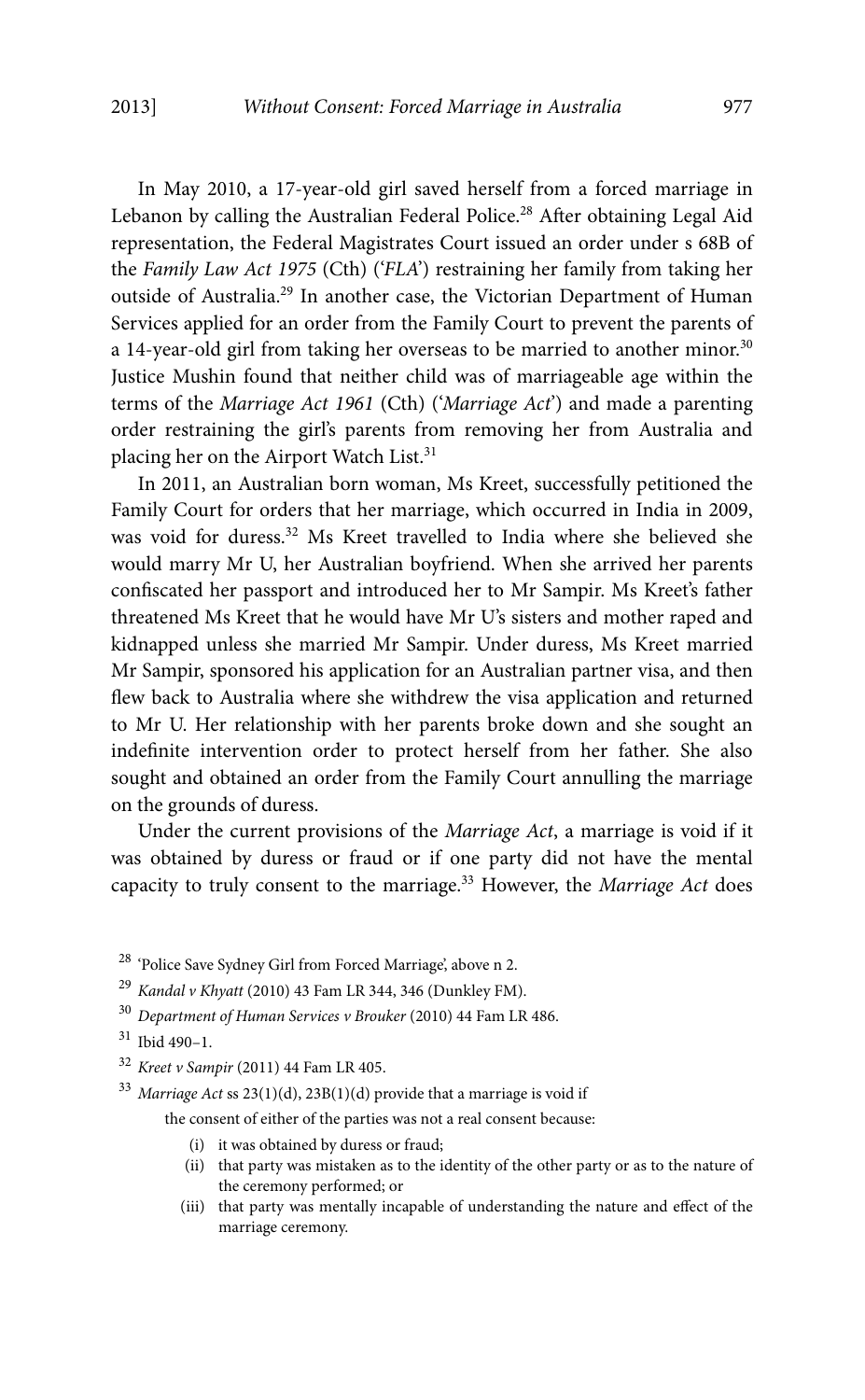not specifically define forced marriage, duress or coercion and there is no specific offence of forcing a person to marry another. In *Kreet v Sampir*<sup>34</sup> Cronin J observed that 'duress is not defined in [the] *Marriage Act* but there is no reason to give it any other meaning than that which is normally known to the law. It must be oppression or coercion to such a degree that consent vanishes'.35 His Honour then referred approvingly to the case of *Re Marriage of S* where Watson SJ granted an application for a nullity from a young woman who had married an Egyptian man.<sup>36</sup> Although the young woman was not threatened, nor was she in physical danger, Watson SJ found '[s]he was caught in a psychological prison of family loyalty, parental concern, sibling responsibility, religious commitment and a culture that demanded filial obedience'.<sup>37</sup> After reviewing the case law on duress, Watson SJ found:

The emphasis on terror or fear in some of the judgments seems unnecessarily limiting. A sense of mental oppression can be generated by causes other than fear or terror. If there are circumstances which taken together lead to the conclusion that because of oppression a particular person has not exercised a voluntary consent to a marriage that consent is vitiated by duress and is not a real consent.<sup>38</sup>

Most recently, Ms Madley, a 16-year-old Australian woman, sought a court order to prevent her parents from removing her from Australia to marry a man in Lebanon.<sup>39</sup> The applicant had the necessary standing by virtue of s 65C(b) of the *FLA*, which provides that a child may apply for a parenting order. Observing that Ms Madley's evidence made it very clear that 'she does not wish to be married to a person whom she has met once, has no affection for, and no relationship with', Harman FM made orders restraining Ms Madley's parents from removing her from Australia and assaulting, molesting, threatening or intimidating their daughter.<sup>40</sup>

40 Ibid [30].

<sup>34</sup> (2011) 44 Fam LR 405.

<sup>35</sup> Ibid 140 [39], citing *Re Marriage of S* (1980) 42 FLR 94, 105, where Watson SJ observed that consent may be nullified by 'non-violent but nevertheless controlling parental coercion'.

<sup>36 (1980) 42</sup> FLR 94.

<sup>37</sup> Ibid 104.

<sup>38</sup> Ibid.

<sup>39</sup> *Madley v Madley* [2011] FMCAfam 1007 (1 April 2011).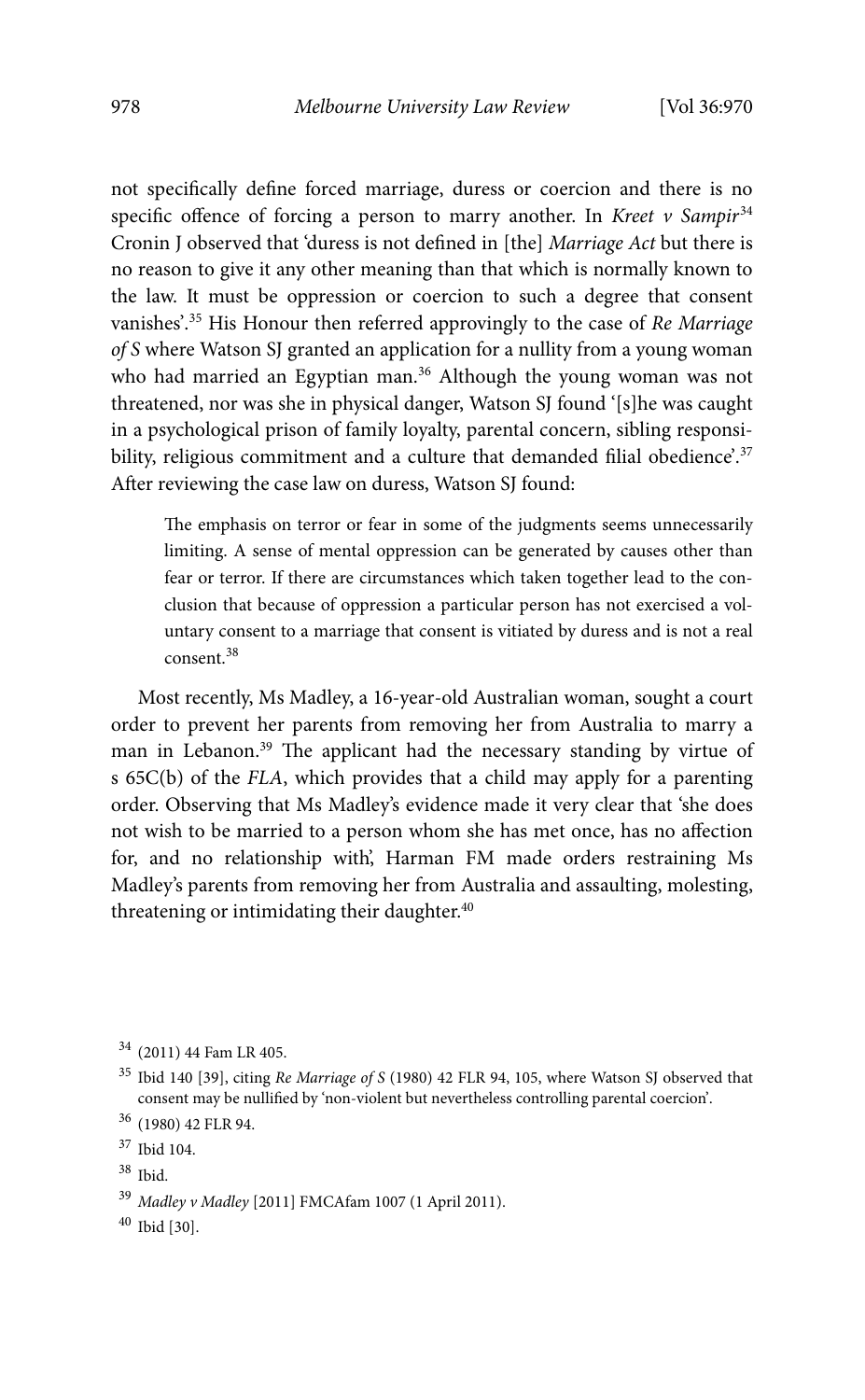Those facing forced marriage may be reluctant to speak out against family members and those forcing others to marry may not view their actions as wrong. Misinformation about a person's immigration status may create a coercive environment in which newly arrived migrant women will not seek help for fear of being sent home by immigration authorities.<sup>41</sup>

In light of these difficulties and the general lack of community awareness of the forced marriage, it is reasonable to assume that instances of forced marriage in Australia are likely to be under-reported.<sup>42</sup> After evaluating 48 submissions received in response to the Discussion Paper, an interdepartmental committee chaired by the Commonwealth Attorney-General's Department observed that the community responses suggested that 'forced marriage is likely to be more prevalent than the small number of cases that have been reported to the police would indicate' and 'the low number of reports may be attributed to the familial nature of some forced or servile marriages, or that victims may not actually identify their marriage to have been forced'.<sup>43</sup>

Further research is critical to develop a scholarly understanding of forced marriage and identify the social, economic and cultural factors that leave people vulnerable to such practices.<sup>44</sup> A key challenge will also be to distinguish forced marriage from the practice of sham marriage, where a citizen or permanent resident fraudulently claims to be in a genuine relationship in order to sponsor their 'spouse' or 'partner' to migrate to Australia. This task is complex as there is evidence that suggests sham marriages may sometimes be

<sup>&</sup>lt;sup>41</sup> Australian Immigrant and Refugee Women's Alliance, Submission to Attorney-General's Department (Cth), *Forced and Servile Marriage*, 25 February 2011, 10.

 $42$  See, eg, Good Shepherd Australia New Zealand, Submission to Attorney-General's Department (Cth), *Forced and Servile Marriage*, March 2011, 4, quoting one domestic violence professional in a specialist service for women from culturally diverse backgrounds, who stated that 'forced and servile marriage … affects 99 percent of the 800 women we work with each year'.

<sup>43</sup> Anti-People Trafficking Interdepartmental Committee, Parliament of Australia, *Trafficking in Persons — The Australian Government Response: 1 July 2010 – 30 June 2011* (2011) 8.

<sup>44</sup> See Good Shepherd Australia New Zealand, *Forced and Servile Marriage*, above n 42, 21–2; Australian Catholic Religious against Trafficking in Humans, Submission to the Attorney-General's Department (Cth), *Forced and Servile Marriage*, 24 February 2011; Women's Health West, Submission to the Attorney-General's Department (Cth), *Forced and Servile Marriage*, 21 February 2011, 3. See also Annabelle Allimant and Beata Ostapiej-Piatkowski, 'Supporting Women from CALD Backgrounds Who Are Victims/Survivors of Sexual Violence: Challenges and Opportunities for Practitioners' (Wrap No 9 2011, Australian Centre for the Study of Sexual Assault, Australian Institute of Family Studies, February 2011).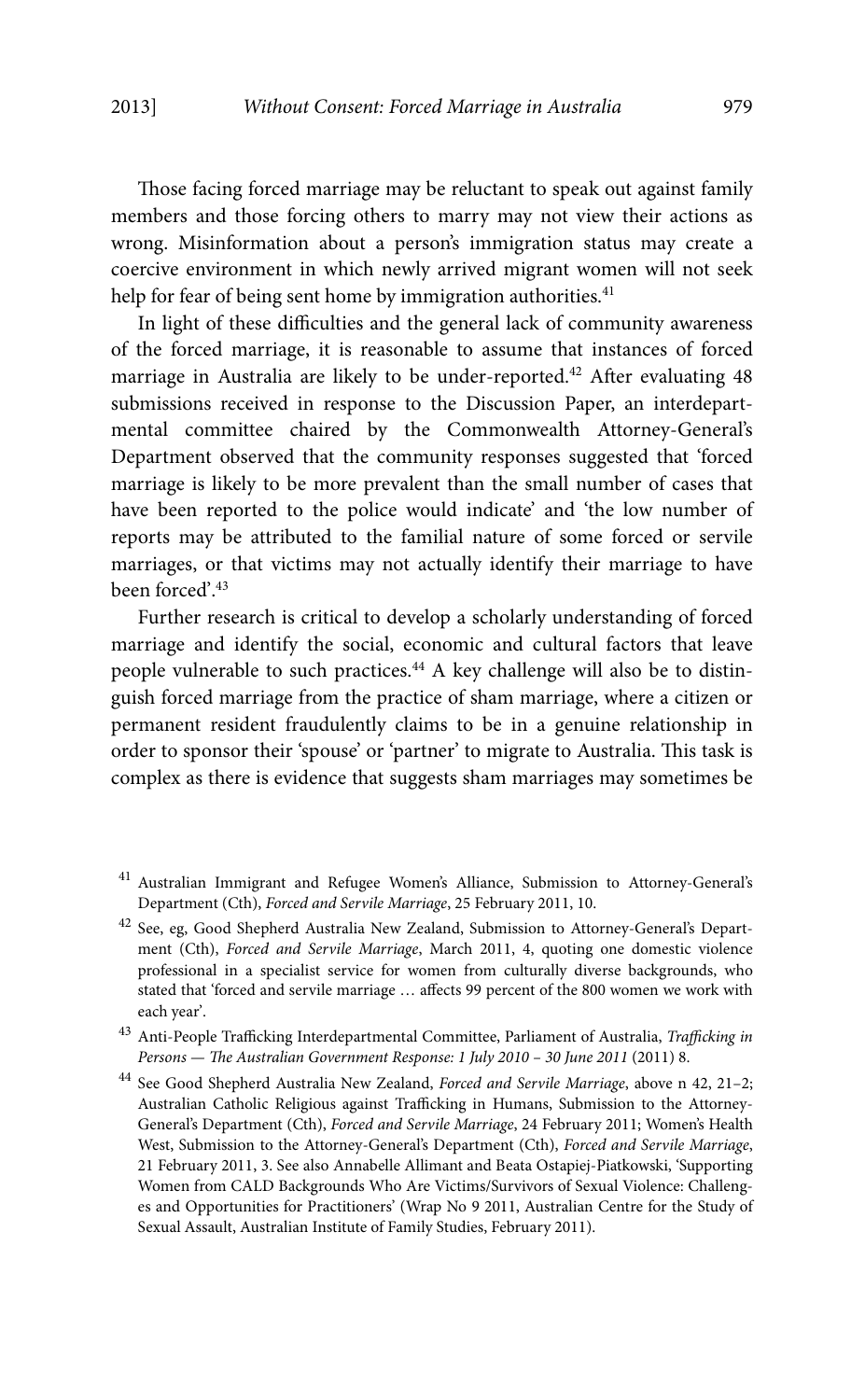arranged by traffickers to facilitate the movement of people to Australia for exploitation.<sup>45</sup>

#### B *Australia's International Obligations*

Forced marriage is sometimes described as a slavery-like practice or simply a modern-day form of slavery. However, while Australia's obligations to prohibit and sanction slavery and slavery-like practices are clearly set out in international law, international law does not provide an authoritative definition of forced marriage and the overlap between 'forced marriage' and other slaverylike practices is sometimes unclear. Understanding the obligations that Australia has under treaties which define and prohibit people trafficking, slavery and slavery-like practices is important because the Australian government has framed its responses to forced marriage within the context of our international obligations.

International law provides no authoritative definition of 'forced marriage',46 however, the principle that marriage must be entered into with the 'free and full consent' of both parties is enshrined in the *Universal Declaration of Human Rights*, 47 the *International Covenant on Civil and Political Rights*  ('*ICCPR*'),48 the *International Covenant on Economic, Social and Cultural Rights*49 and the *Convention on the Elimination of all Forms of Discrimination against Women* ('*CEDAW*').50 Australia is also a party to the *Convention on* 

- <sup>45</sup> See Anti-People Trafficking Interdepartmental Committee, above n 43, 81, which provides a summary of Australia's first reported case of trafficking for domestic servitude, in which a married couple in Queensland arranged a sham marriage in order to bring a woman from the Philippines to Australia to work as a domestic servant. Upon arrival the woman was exploited and repeatedly raped. Following numerous appeals, in February 2010, Zoltan Kovacs entered a plea of guilty and was re-sentenced to eight years' imprisonment for slavery offences. Following a retrial Melita Kovacs was again found guilty and re-sentenced to four years' imprisonment. In March 2010, she sought leave to appeal her sentence in the Supreme Court.
- $^{46}\,$  Attorney-General's Department (Cth), 'Forced and Servile Marriage', above n 5, 3 [3].
- $^{47}$  GA Res 217A (III), UN GAOR,  $3<sup>rd</sup>$  sess, 183<sup>rd</sup> plen mtg, UN Doc A/810 (10 December 1948) art 16(2).
- <sup>48</sup> Opened for signature 19 December 1966, 999 UNTS 171 (entered into force 23 March 1976) art 23(3).
- <sup>49</sup> Opened for signature 16 December 1966, 993 UNTS 3 (entered into force 3 January 1976) art 10(1).
- <sup>50</sup> Opened for signature 18 December 1979, 1249 UNTS 13 (entered into force 3 September 1981). Article 16(1)(b) provides:

States Parties shall take all appropriate measures to eliminate discrimination against women in all matters relating to marriage and family relations and in particular shall ensure, on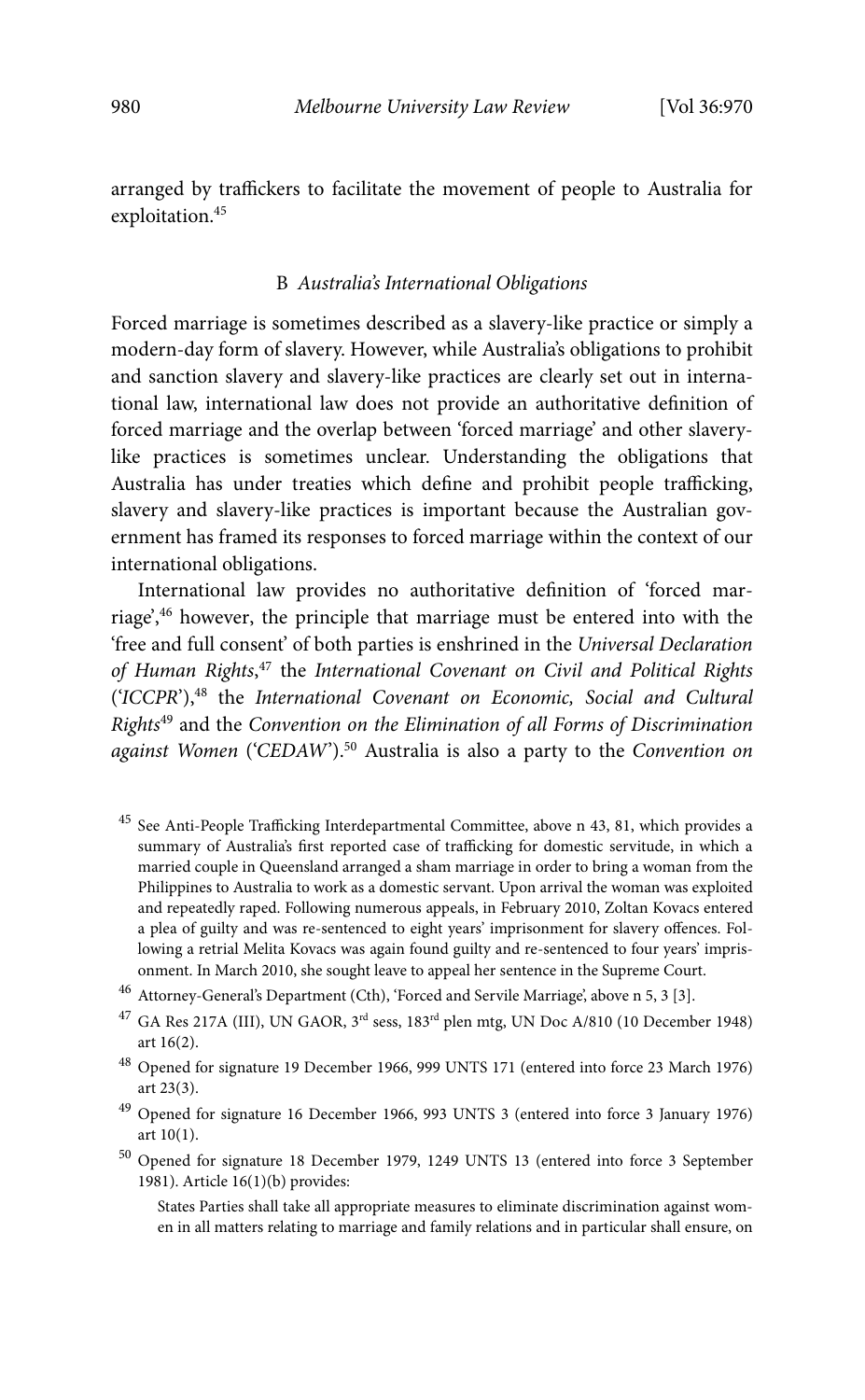*Celebration and Recognition of the Validity of Marriages*, 51 which provides that Australia may refuse to recognise a marriage entered into without the full and free consent of both parties.52 Various international instruments also oblige Australia to make child marriage unlawful and ensure the minimum age for marriage is the same for both sexes.53 The sale and trafficking of children for any purpose is prohibited,54 and the UN *Protocol to Prevent, Suppress and Punish Trafficking in Persons, Especially Women and Children* ('*Trafficking Protocol*')55 prohibits trafficking in adults and children for the purpose of exploitation, including forced marriage.<sup>56</sup>

Yet there is no international instrument that expressly defines forced marriage or obliges states to criminalise the practice. There is, however, a specific obligation to criminalise 'practices similar to slavery' including servile marriage in the *Supplementary Convention on the Abolition of Slavery, the Slave Trade, and Institutions and Practices Similar to Slavery* ('*Supplementary* 

a basis of equality of men and women: … (b) [t]he same right freely to choose a spouse and to enter into marriage only with their free and full consent.

- 51 Opened for signature 14 March 1978, 1901 UNTS 131 (entered into force 1 May 1991).
- 52 However, Australia has not signed or ratified the *Convention on Consent to Marriage, Minimum Age for Marriage and Registration for Marriages*, opened for signature 10 December 1962, 521 UNTS 231 (entered into force 9 December 1964) art 1(1), which provides that '[n]o marriage shall be legally entered into without the full and free consent of both parties'.
- 53 See *CEDAW* art 16(2). See also UN Committee on the Elimination of Discrimination against Women, *Report of the Committee on the Elimination of Discrimination against Women: Thirteenth Session*, UN GAOR, 49th sess, Supp No 38, UN Doc A/49/38 (12 April 1994).
- <sup>54</sup> *Convention on the Rights of the Child*, opened for signature 20 November 1989, 1577 UNTS 3 (entered into force 2 September 1990) art 35; *CEDAW* art 16(2); The UN Special Rapporteur on Trafficking in Persons has argued that '[s]ince children are, by definition, incapable of consent or of exercising the right of refusal, child marriage is forced marriage, and as such violates fundamental human rights standards and must therefore be strictly prohibited': Sigma Huda, *Report of the Special Rapporteur on the Human Rights Aspects of the Victims of Trafficking in Persons, Especially Women and Children*, UN Doc A/HRC/4/23 (24 January 2007) 9 [21].
- 55 Opened for signature 15 November 2000, 2237 UNTS 319 (entered into force 25 December 2003).
- 56 While forced marriage is not specifically mentioned in the list of exploitative practices in art 3 of the *Trafficking Protocol*, the United Nations Office on Drugs and Crime ('UNODC') has confirmed trafficking for forced marriage falls within the definition of trafficking of persons: see UNODC, *Model Law against Trafficking in Persons* (United Nations, 2009) 18.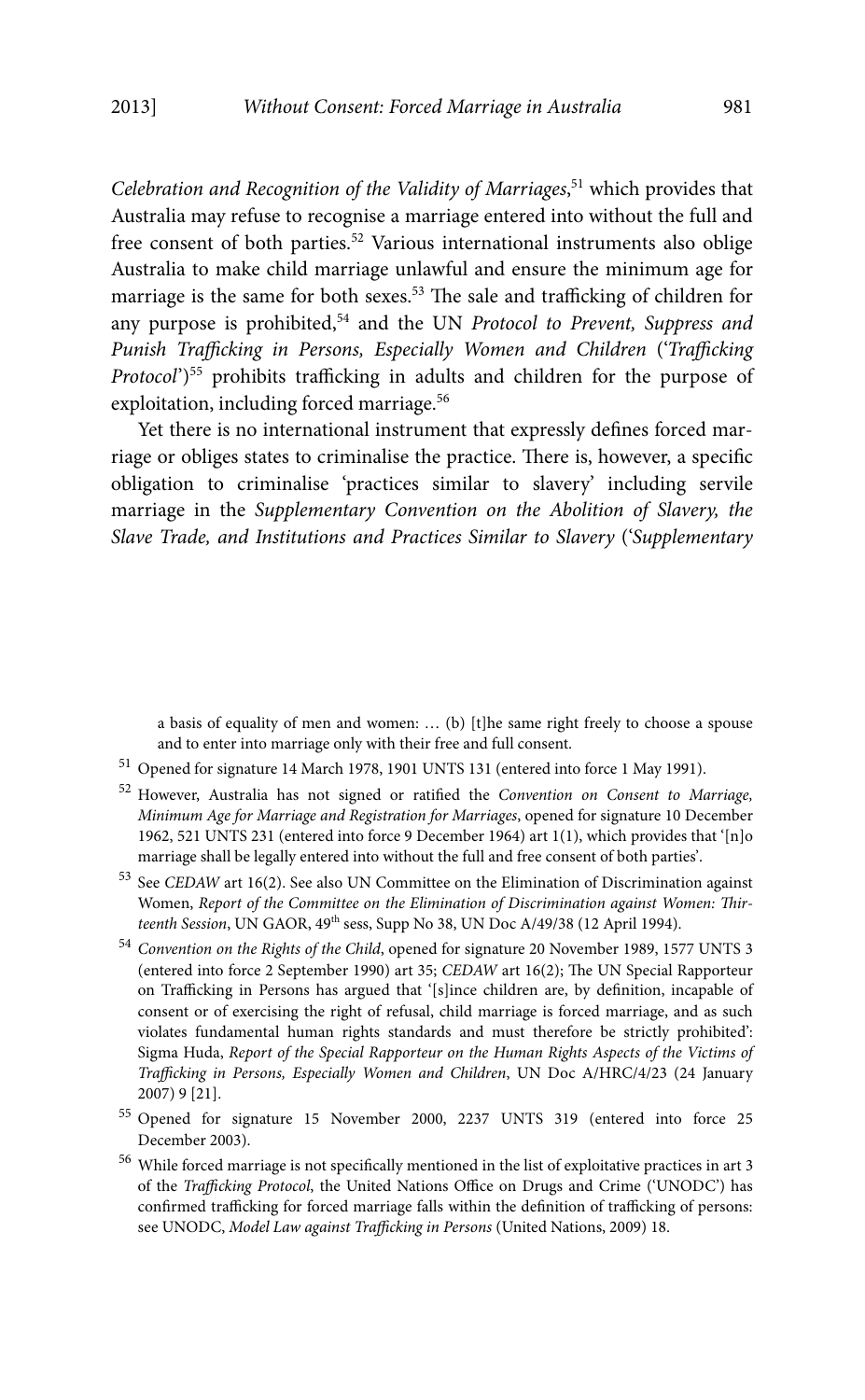*Convention*').57 Servile marriage was first described in the *Supplementary Convention*, which characterised the circumstances of a person of servile status as those in which:

- (i) A woman, without the right to refuse, is promised or given in marriage on payment of a consideration in money or in kind to her parents, guardian, family or any other person or group; or
- (ii) The husband of a woman, his family, or his clan, has the right to transfer her to another person for value received or otherwise; or
- (iii) A woman on the death of her husband is liable to be inherited by another person.<sup>58</sup>

Under the *Supplementary Convention*, states are obliged to criminalise conduct that induces another person to adopt a servile status.<sup>59</sup> The term 'forced marriage' encompasses the narrower idea of 'servile marriage', or 'situations in which a person is considered a "chattel" that can be sold, transferred, or inherited into marriage.'60

Further, while the various concepts of forced and servile marriage, slavery, servitude and forced labour have different definitions under international law, the concepts may overlap. The most extreme situations of forced marriage may amount to servitude or, in the most egregious circumstances, slavery.<sup>61</sup> The authoritative international definition of slavery is found in the 1926 *Slavery Convention*62 which defines slavery as 'the status or condition of a person over whom any or all of the powers attaching to the right of ownership are exercised'.63 But despite the age and stature of the international prohibition on slavery, it is only in the last decade that legislative action to combat human trafficking, and the introduction of enslavement into the *Rome Statute* 

- 57 Opened for signature 7 September 1956, 266 UNTS 3 (entered into force 30 April 1957) arts  $6(1)-(2)$ .
- $58$  Ibid art 1(c).
- 59 Ibid arts 1, 6(2).
- 60 Attorney-General's Department (Cth), 'Forced and Servile Marriage', above n 5, 3 [2].
- 61 UN Secretary-General, *In-Depth Study on All Forms of Violence against Women: Report of the Secretary-General*, UN GAOR, 3rd Comm, 61st sess, Agenda Item 61, UN Doc A/61/122/Add.1 (6 July 2006) 40 [122].
- $^{62}$  Opened for signature 25 September 1926, 60 LNTS 253 (entered into force 9 March 1927).
- 63 Ibid art 1(1). The language of art 1(1) of the *Slavery Convention* has 'proved to be abiding' and is now accepted to define slavery at customary international law: *Prosecutor v Kunarac (Judgement)* (International Criminal Tribunal for the Former Yugoslavia, Trial Chamber II, Case Nos IT-96-23-T and IT-96-23/1-T, 22 February 2001) [519]–[520].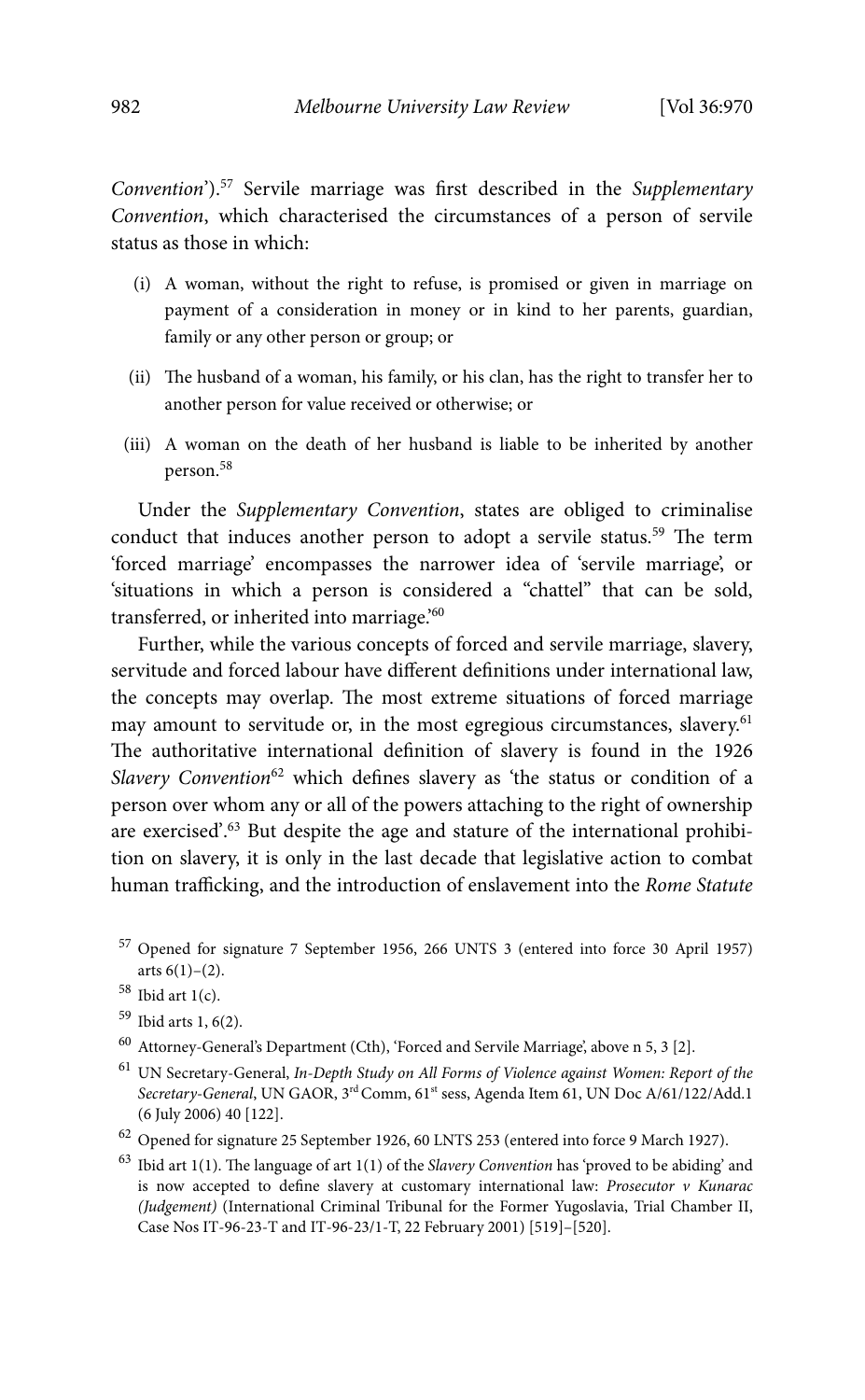*of the International Criminal Court* ('*Rome Statute*'),64 has 'breathed new life into what was recently a dormant field of prosecution'.<sup>65</sup>

In 2008, the High Court of Australia contributed to jurisprudence on the meaning of slavery when it considered the application of domestic slavery offences that borrowed the language of the *Slavery Convention*. 66 The High Court drew upon the jurisprudence of the International Criminal Tribunal for the Former Yugoslavia to resolve the question of whether five Thai women, who worked in conditions of debt bondage in the Australian sex industry, could be described as slaves. The Court identified four powers attaching to the right of ownership: the power to use a person's labour in a substantially unrestricted manner; the entitlement to the fruits of the person's labour without commensurate compensation; the power to control and restrict a person's movements; and the power to commodify a person by treating the person as an object of sale and purchase.<sup>67</sup>

While drafters and commentators have distinguished between different types of exploitation such as slavery and servitude,<sup>68</sup> the High Court found it 'unnecessary … and unhelpful to seek to draw boundaries between slavery and cognate concepts such as servitude, peonage, forced labour, or debt bondage' as the various concepts should not be understood as 'mutually exclusive'.<sup>69</sup> Applying this reasoning, it is apparent that the most egregious

- 65 Jean Allain, 'The Legal Definition of Slavery into the Twentieth-First Century' in Jean Allain (ed), *The Legal Understanding of Slavery: From the Historical to the Contemporary* (Oxford University Press, 2012) 356, 390.
- <sup>66</sup> *R v Tang* (2008) 237 CLR 1.
- <sup>67</sup> Ibid 18–21 [27]–[35] (Gleeson CJ), citing UN Secretary-General, *Slavery, the Slave Trade, and*  Other Forms of Servitude, UN ESCOR, 15<sup>th</sup> sess, Agenda Item 18, UN Doc E/2357 (27 January 1953) 28.
- 68 See, eg, the *travaux préparatoires* of the *ICCPR*, which suggest the drafters narrowly construed the concept of slavery in art 8 as a 'relatively limited and technical notion' which 'implied the destruction of the juridical personality', while the prohibition on servitude in art 8(2) was 'a more general idea covering all possible forms of man's domination of man': Marc J Bossuyt, *Guide to the 'Travaux Préparatoires' of the International Covenant on Civil and Political Rights*  (Martinus Nijhoff Publishers, 1987) 16–17. See also *Siliadin v France* (2006) 43 EHRR 16.
- <sup>69</sup> *R v Tang* (2008) 237 CLR 1, 19 [29] (Gleeson CJ), observing that '[t]hose who engage in the traffic in human beings are unlikely to be so obliging as to arrange their practices to conform to some convenient taxonomy.'

<sup>&</sup>lt;sup>64</sup> Opened for signature 17 July 1998, 2187 UNTS 3 (entered into force 1 July 2002).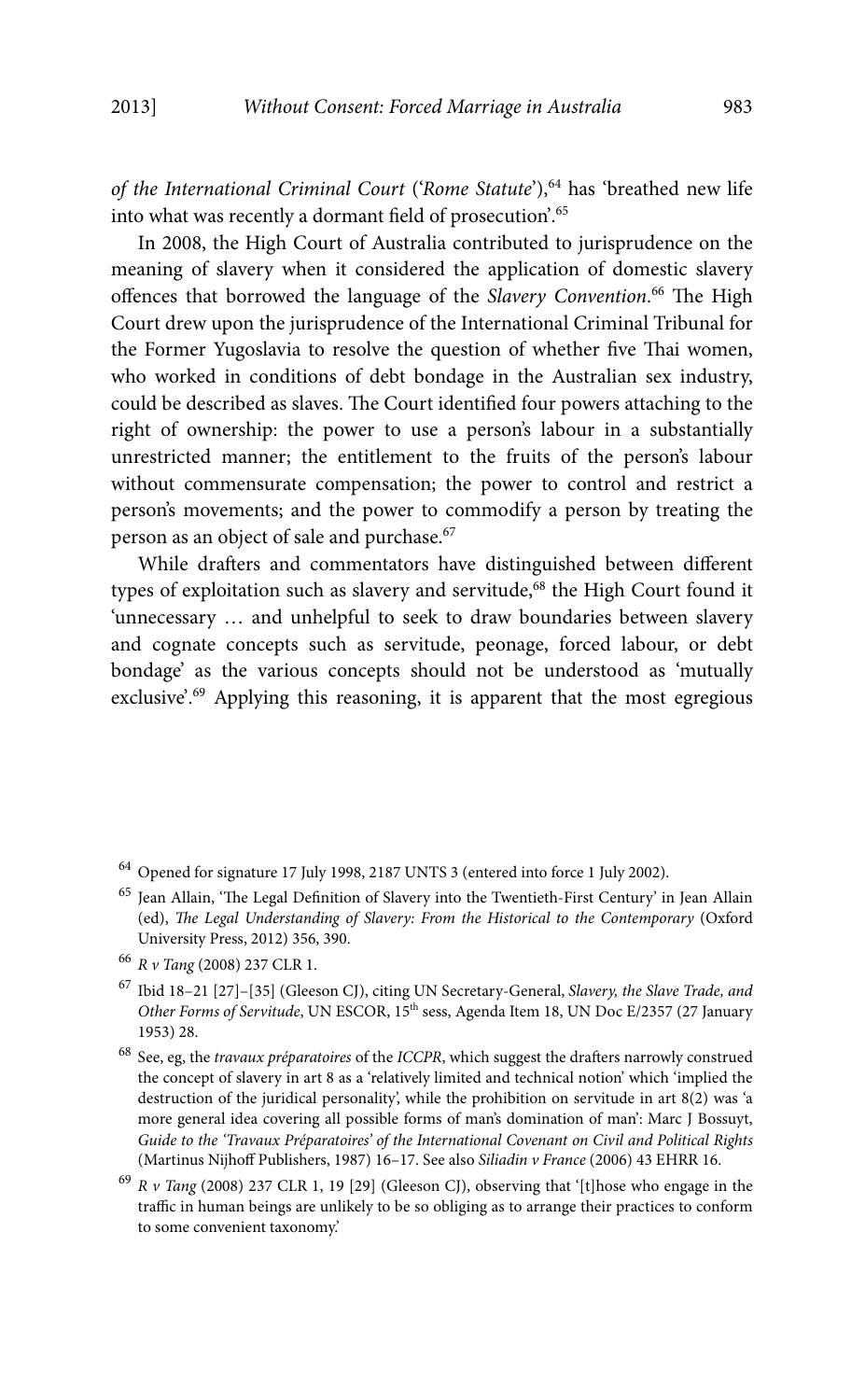cases of forced marriage may fall within the legal definition of slavery, but less egregious cases may not — the question will be whether or not the powers exercised by the perpetrator over the victim can be characterised as powers attaching to the right of ownership.70

A different approach was adopted by the Special Court of Sierra Leone in *Prosecutor v Brima*, where the Appeals Chamber recognised forced marriage as a specific crime against humanity, distinct from sexual slavery.<sup>71</sup> This case concerned charges of crimes against humanity, brought against military leaders of the Armed Forces Revolutionary Council ('AFRC'), for atrocities committed during the Sierra Leone civil war. During the war, rebel soldiers abducted women and girls to serve as 'wives'. The marriages were de facto arrangements; there was no marriage at law but the term 'wife' was deliberately used to exert control over the women, and the 'wives' were forced to perform what were considered 'wifely duties' such as cleaning, cooking and caring for their husbands. The Trial Chamber, in June 2007, concluded that every sham marriage forced upon the women by AFRC troops was a case of sexual slavery, 'leaving no lacuna in the law that would necessitate a separate crime of forced marriage as an "other inhumane act"'.72

One of the issues on appeal was whether the prosecution had established the elements of a non-sexual offence of forced marriage independent of the crime of sexual slavery. The Appeals Chamber heard evidence that '[t]he use of the term 'wife' by the perpetrator was deliberate and strategic', designed to demonstrate 'a rebel's control over a woman.'73 Therefore, instead of characterising forced marriage as a species of sexual slavery, the Appeals Chamber

 $^{70}$  Ibid. See also Attorney-General's Department (Cth), 'Forced and Servile Marriage', above n 5, 10–11 [42]–[46].

<sup>71</sup> *Brima v Prosecutor (Judgment)* (Special Court for Sierra Leone, Appeals Chamber, Case No SCSL-2004-16-A, 22 February 2008) ('*Brima (Appeal)*'). See also *Prosecutor v Brima (Judgement*) (Special Court for Sierra Leone, Trial Chamber II, Case No SCSL-04-16-T, 20 June 2007) ('*Brima (Trial)*'); *Prosecutor v Sesay (Judgment)* (Special Court for Sierra Leone, Appeals Chamber, Case No SCSL-04-15-A, 26 October 2009).

<sup>72</sup> *Brima (Trial)* (Special Court for Sierra Leone, Trial Chamber II, Case No SCSL-04-16-T, 20 June 2007) [713], quoted in *Brima (Appeal)* (Special Court for Sierra Leone, Appeals Chamber, Case No SCSL-2004-16-A, 22 February 2008) [187].

<sup>73</sup> *Brima (Appeal)* (Special Court for Sierra Leone, Appeals Chamber, Case No SCSL-2004-16-A, 22 February 2008) [192]. The prosecution expert noted: 'By calling a woman "wife", the man or "husband" openly staked his claim and she was not allowed to have sex with any other person. If she did, she would be deemed unfaithful and the penalty was severe beating or death.'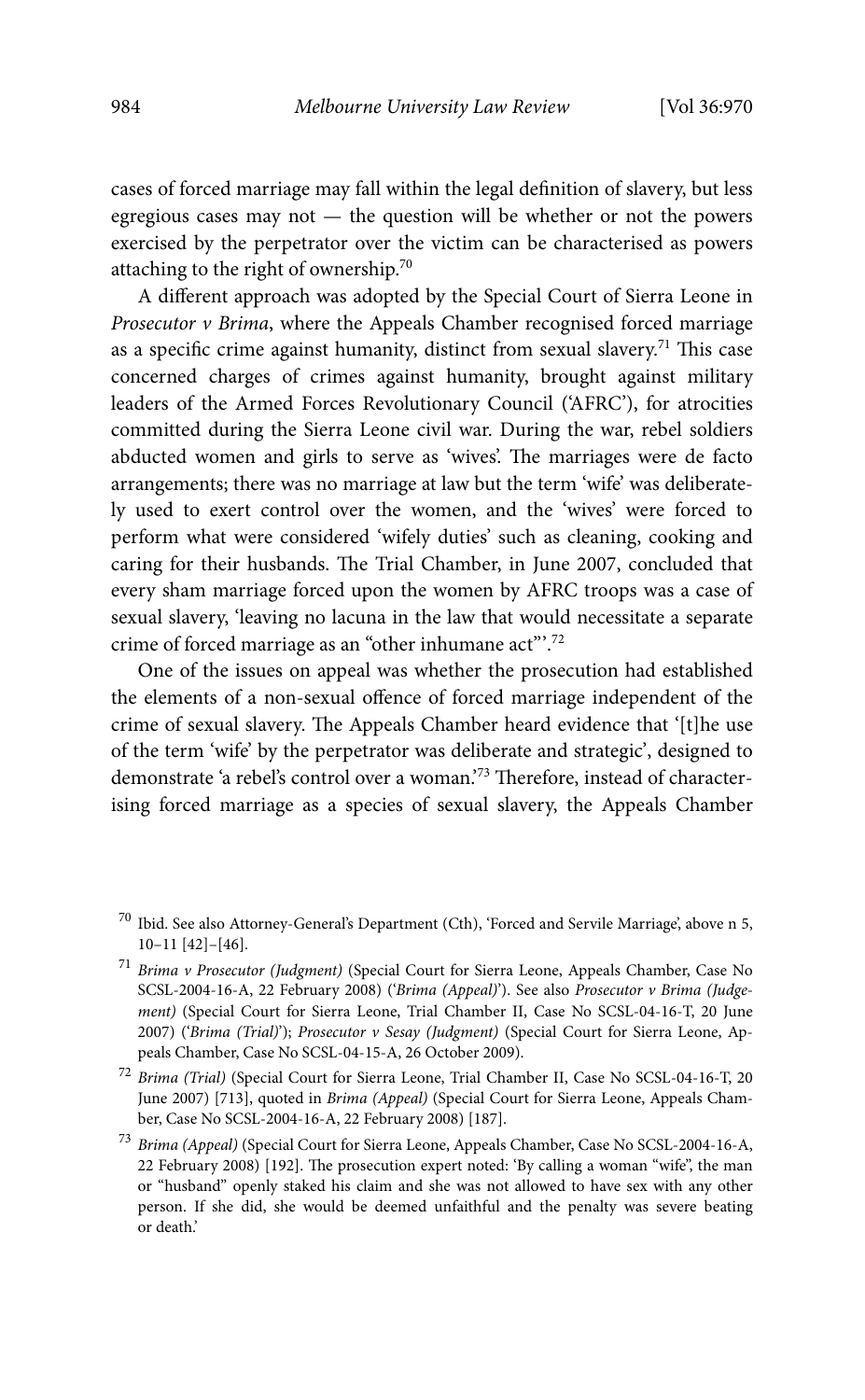concluded that the nature of 'forced conjugal association' was different from the exercise of ownership powers that characterise slavery, because it imposes social exclusivity upon the victims:

unlike sexual slavery, forced marriage implies a relationship of exclusivity between the 'husband' and 'wife', which could lead to disciplinary consequences for breach of this exclusive arrangement. These distinctions imply that forced marriage is not predominantly a sexual crime.<sup>74</sup>

The Appeals Chamber held that forced marriage is a crime against humanity, which should be recognised as a distinct crime instead of subsumed within the crime of 'sexual slavery' set out in art 7(1)(g) of the *Rome Statute*. 75 The Appeals Chamber defined the crime of forced marriage as a situation in which

the perpetrator through his words or conduct, or those of someone for whose actions he is responsible, compels a person by force, threat of force, or coercion to serve as a conjugal partner resulting in severe suffering, or physical, mental or psychological injury to the victim.76

Notably, this definition focuses on the conduct of *maintaining* a person in forced marriage over a period of time and the physical and psychological harm suffered by victims as a result of being forced to 'serve' as wives.<sup>77</sup>

<sup>74</sup> Ibid [195].

 $75$  Ibid. The appeal reversed the trial decision, which acquitted the defendants of forced marriage on the basis that the conduct was captured by the existing crime of sexual slavery, which is prohibited by art 7(1)(g) of the *Rome Statute*. The Trial Chamber had held that the residual category of crimes against humanity, 'other inhumane acts', was confined to acts of a non-sexual nature; if the evidence of sexual slavery was removed from the trial there was not sufficient evidence to establish the elements of a non-sexual crime of sexual slavery. The Appeals Chamber declined, however, to enter a fresh conviction in this case for the crime of forced marriage. The Appeals Chamber found that the conduct that constituted forced marriage had already been relied upon to convict the appellants of the crime of 'Outrages upon Personal Dignity': at [202].

<sup>76</sup> Ibid [196].

 $77$  Ibid [199]-[200]. The Appeals Chamber noted the act of forced marriage was 'of similar gravity to several enumerated crimes against humanity including enslavement, imprisonment, torture, rape, sexual slavery and sexual violence': at [200].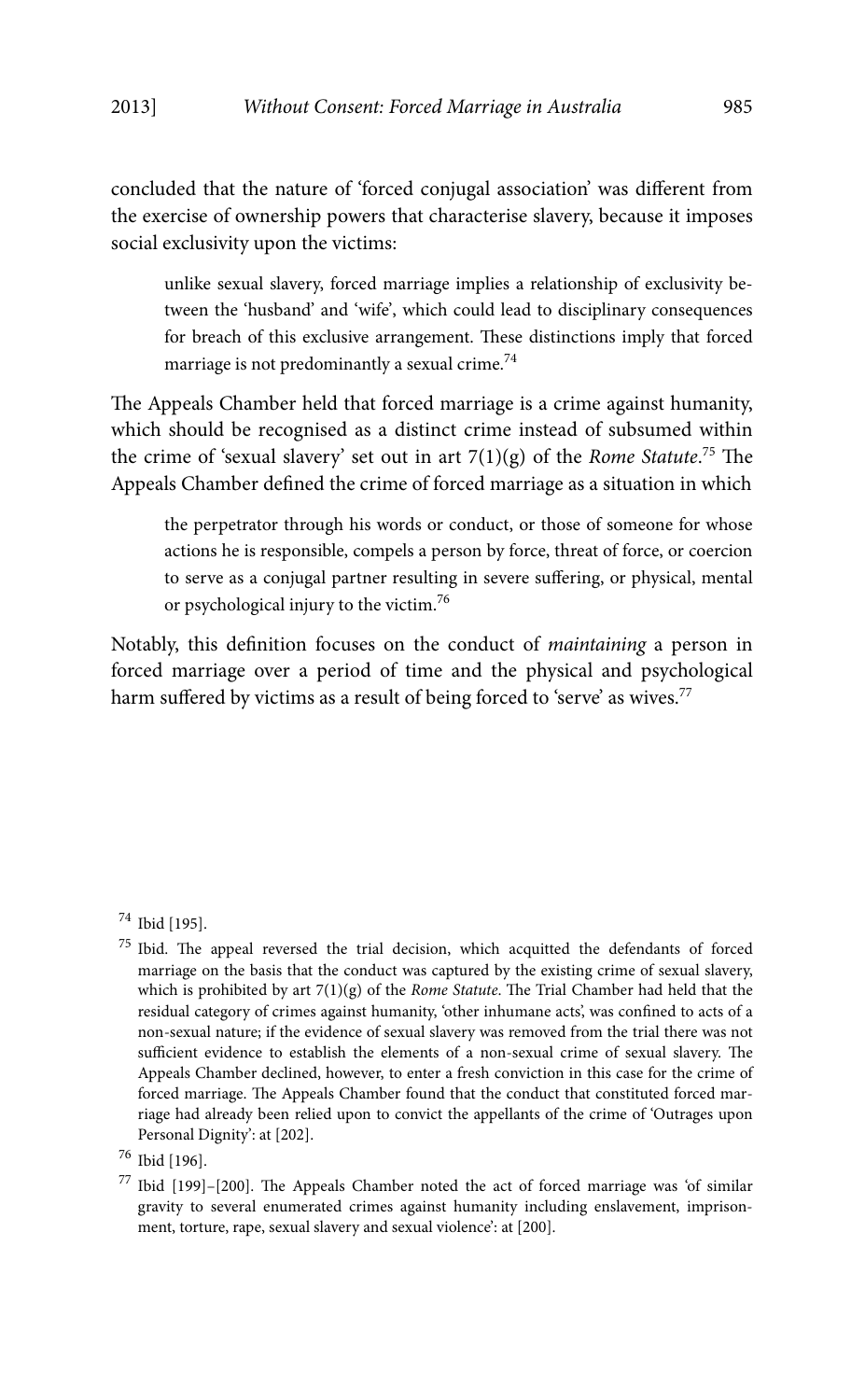#### C *Australia's Legislative Response*

In the decade prior to the introduction of the *Slavery Act 2013*, Australia introduced new criminal offences prohibiting slavery, sexual servitude, people trafficking, and debt bondage into divs 270 and 271 of sch 1 of the *Criminal Code Act 1995 (Cth) ('Criminal Code')*,<sup>78</sup> with the intention of implementing its international obligations to prohibit slavery, people trafficking and slaverylike practices. However, these provisions failed to fully incorporate the international prohibitions on servitude, forced labour, and other practices similar to slavery.<sup>79</sup> Indeed, the 2005 offences reflected an early preoccupation with egregious incidences of exploitation in the sex industry: for example, the legislation enacted in 1999 created a stand-alone offence of 'sexual servitude' that specifically targets exploitation of sexual services in the commercial sex industry or for a commercial profit,<sup>80</sup> but did not capture sexual exploitation

- 78 The *Criminal Code Amendment (Slavery and Sexual Servitude) Offences Act 1999* (Cth) introduced the offences of slavery (s 270.3), sexual servitude (s 270.6) and deceptive recruiting for sexual services (s 270.7) into *Criminal Code Act 1995* (Cth) sch 1. The *Criminal Code Amendment (Trafficking in Persons Offences) Act 2005* (Cth) added the offences of trafficking in persons (s 271.2), trafficking in children (s 271.4), domestic trafficking in persons (s 271.5) and debt bondage arrangements (s 271.8). See *R v Tang* (2008) 237 CLR 1, 16 [21]–[23] (Gleeson CJ) (explaining the legal meaning of slavery); *R v Sieders* (2008) 72 NSWLR 417 (explaining the meaning of sexual servitude).
- 79 See Miriam Cullen and Bernadette McSherry, 'Without Sex: Slavery, Trafficking in Persons and the Exploitation of Labour in Australia' (2009) 34 *Alternative Law Journal* 4. See also Andreas Schloenhardt and Jarrod Jolly, 'Honeymoon from Hell: Human Trafficking and Domestic Servitude in Australia' (2010) 32 *Sydney Law Review* 671, discussing how a case of exploitation involving domestic servitude resulted in slavery and sexual assault convictions; Frances Simmons and Jennifer Burn, 'Evaluating Australia's Response to All Forms of Trafficking: Towards Rights-Centered Reform' (2010) 84 *Australian Law Journal* 712; Evidence to Senate Legal and Constitutional Affairs Legislation Committee, Parliament of Australia, Canberra, 29 August 2012, 27–30 (Jennifer Burn, Director, Anti-Slavery Australia); Anne T Gallagher and Rebecca Surtees, 'Measuring the Success of Counter-Trafficking Interventions in the Criminal Justice Sector: Who Decides — and How?' (2012) 1 *Anti-Trafficking Review* 1.
- 80 Senate Legal and Constitutional Legislation Committee, Parliament of Australia, *Criminal Code Amendment (Trafficking in Persons Offences) Bill 2004* (2005) 19 [2.49] observed that non-commercial sexual exploitation was not caught by the proposed offences and recommended that the proposed trafficking offences be amended to remove any doubt that they apply to non-commercial sexual exploitation: at 20 [2.53]. In response to these concerns, the Commonwealth Attorney-General's Department expressed the view that non-commercial sexual exploitation is a matter for state and territory governments to address under their laws and not a matter that the Australian government had to address to implement the *Trafficking Protocol*: at 18 [2.45].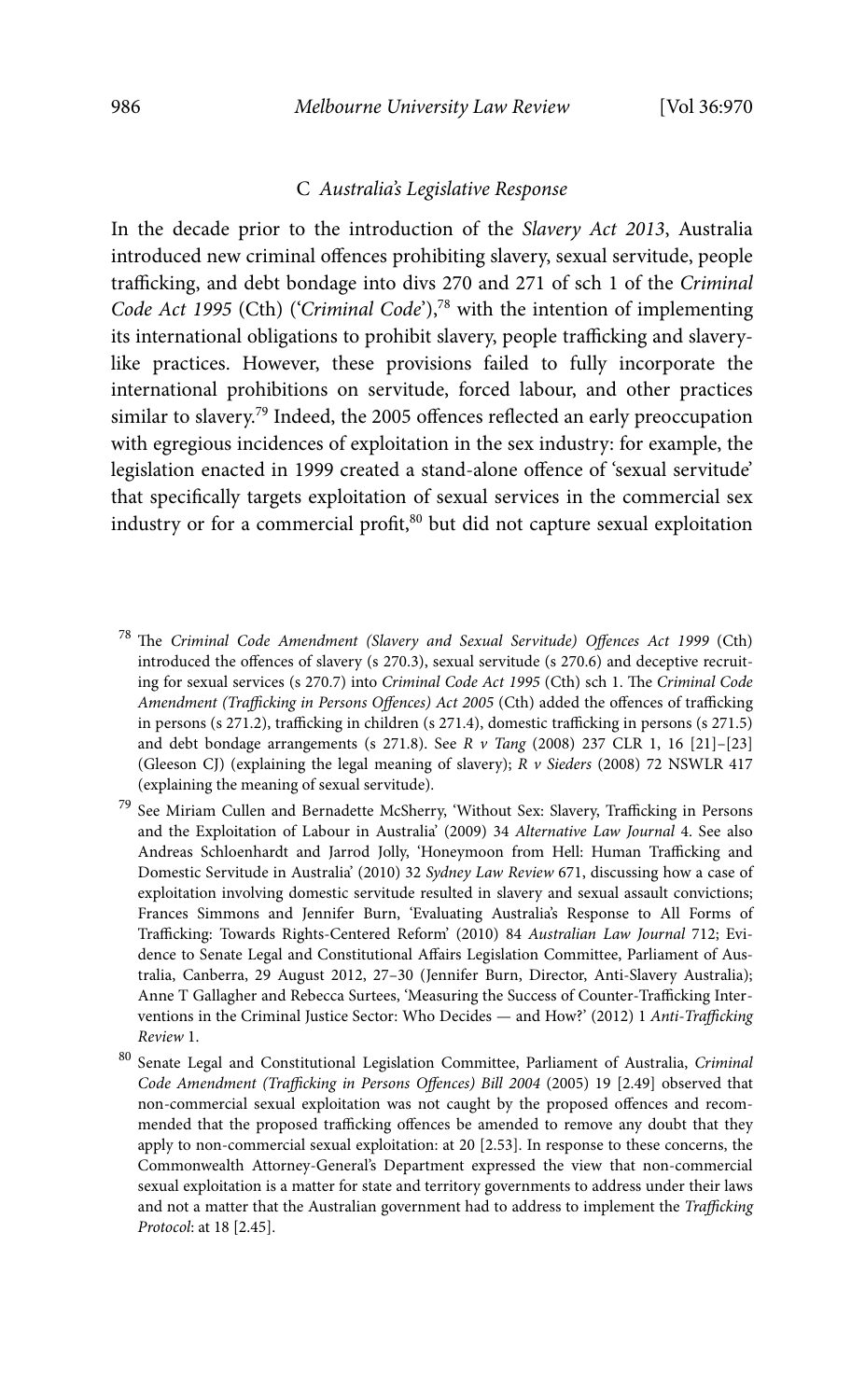in a non-commercial setting or recognise the concept of servitude may properly describe severe forms of exploitation in a range of different settings.

There were other gaps in the formulation of Commonwealth trafficking offences: the accepted international definition of trafficking in persons captures both 'the bringing of a person into exploitation and the maintenance of that person in a situation of exploitation'.<sup>81</sup> In contrast, Australia's antitrafficking laws only dealt with the movement of persons either across or within borders for the purpose of exploitation.<sup>82</sup> Moreover, the 2005 trafficking offences in the *Criminal Code* prohibited trafficking for the purpose of 'exploitation'83 but the definition of exploitation did not specifically cover 'servile marriage', 'servitude' or 'practices similar to slavery', despite the fact that these practices were clearly captured by the international definition of trafficking in persons found in the *Trafficking Protocol*. 84

- $81$  Gallagher, above n 24, 47.
- <sup>82</sup> See Fiona David and Anne Gallagher, Submission to the Attorney-General's Department (Cth), *The Criminal Justice Response to Slavery and People Trafficking; Reparation; and Vulnerable Witness Protections*, 1 March 2011.
- 83 The definition in the *Criminal Code* Dictionary states that exploitation occurs if:
	- (a) the exploiter's conduct causes the victim to enter into slavery, forced labour or sexual servitude; or
	- (b) the exploiter's conduct causes an organ of the victim to be removed and:
		- (i) the removal is contrary to the law of the State or Territory where it is carried out; or
		- (ii) neither the victim nor the victim's legal guardian consented to the removal and it does not meet a medical or therapeutic need of the victim.

 In 2005, the Senate Legal and Constitutional Committee noticed this gap and recommended that the trafficking offences should provide unambiguous coverage of all forms of exploitation contemplated by the *Trafficking Protocol*: Senate Legal and Constitutional Legislation Committee, *Trafficking in Persons Offences Report*, above n 80, 14–17 [2.33]–[2.43], 20 [2.54]. In the view of the Committee, the definition of 'exploitation' should have been amended to expressly cover servile marriage.

<sup>84</sup> *Trafficking Protocol* art 3; UNODC, above n 56. See also Joy Ngozi Ezeilo, *Report of the Special Rapporteur on Trafficking in Persons, Especially Women and Children: Mission to Australia*,  $20<sup>th</sup>$  sess, Agenda Item 3, UN Doc A/HRC/20/18/Add.1 (18 May 2012) 8; Anti-Slavery Australia, Submission to the Attorney-General's Department (Cth), *Forced and Servile Marriage*, 25 February 2011, 56; Anti-Slavery Australia, Submission to the Attorney-General's Department (Cth), *The Criminal Justice Response to Slavery and People Trafficking; Reparation; and Vulnerable Witness Protections*, March 2011; Simmons and Burn, 'Evaluating Australia's Response to All Forms of Trafficking', above n 79, 712.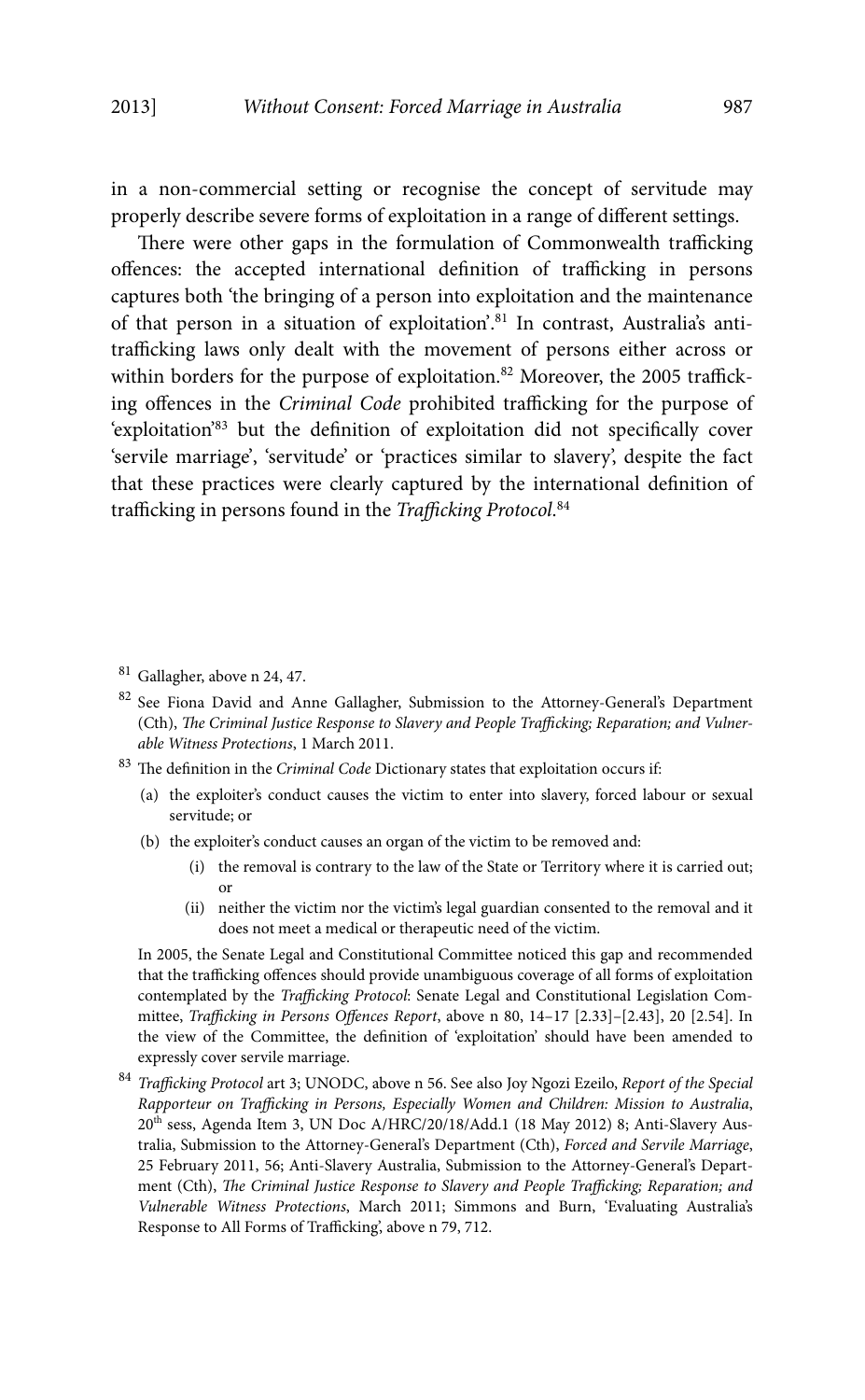In response to concerns about gaps in Australia's anti-trafficking laws, in May 2012 the Australian government introduced the Crimes Legislation Amendment (Slavery, Slavery-Like Conditions and People Trafficking) Bill 2012 (Cth), and on 27 February 2013 the Bill was passed by the Australian Parliament.<sup>85</sup> The new Act introduces stand-alone offences of forced marriage, servitude and forced labour, clarifies the meaning of 'coercion' in the context of trafficking-related crimes, introduces a new offence which applies where a person harbours or receives a victim of trafficking or slavery, and amends the definition of exploitation to include a 'condition similar to slavery', including (but not limited to): servitude, forced labour, forced marriage, and debt bondage.86

Amending the definition of exploitation to include 'a condition similar to slavery' is consistent with Australia's international obligations under the *Trafficking Protocol*, which requires Australia to 'adopt such legislative and other measures as may be necessary to establish as criminal offences the conduct set forth in article 3 of [the *Trafficking Protocol*]'.87 The replacement of the offence of 'sexual servitude' with a broader offence of 'servitude' that will capture all forms of servitude is also welcome, as the previous focus on sexual servitude in the commercial sex industry (to the exclusion of other forms of servitude) sat uneasily with the Australian government's stated intention to address all forms of trafficking.

Under the Act, servitude is defined by *Criminal Code* s 270.4 as follows:

- (1) For the purposes of this Division, *servitude* is the condition of a person (the *victim*) who provides labour or services, if, because of the use of coercion, threat or deception:
	- (a) a reasonable person in the position of the victim would not consider himself or herself to be free:
		- (i) to cease providing the labour or services; or
		- (ii) to leave the place or area where the victim provides the labour or services; and
	- (b) the victim is significantly deprived of personal freedom in respect of aspects of his or her life other than the provision of the labour or services.

<sup>&</sup>lt;sup>85</sup> For a discussion of the gaps in existing legislation and the merits of the proposed new offences, see David and Gallagher, above n 82.

<sup>86</sup> *Slavery Act 2013* sch 1, amending *Criminal Code*.

<sup>87</sup> *Trafficking Protocol* art 5(1).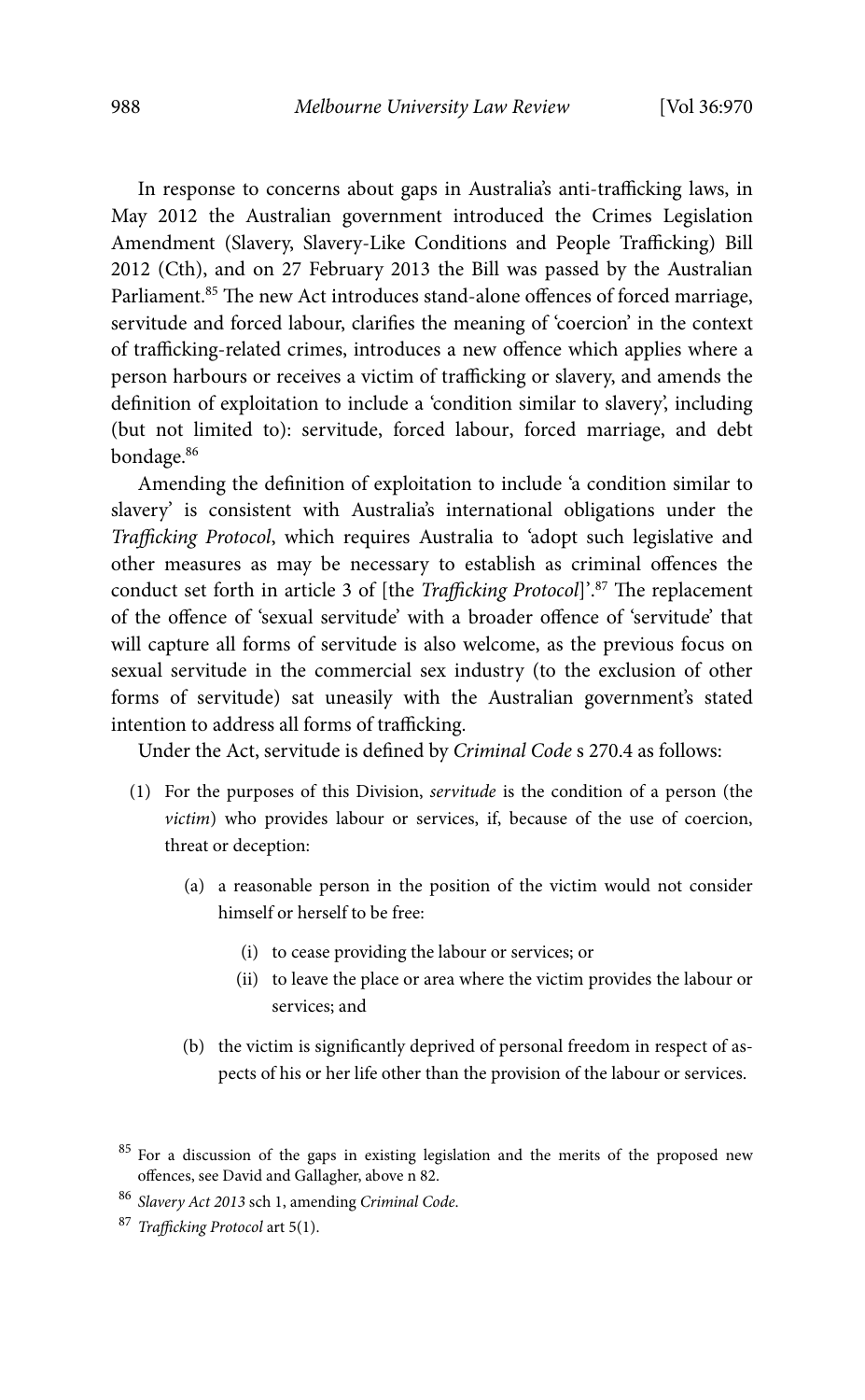- (2) Subsection (1) applies whether the coercion, threat or deception is used against the victim or another person.
- (3) The victim may be in a condition of servitude whether or not:
	- (a) escape from the condition is practically possible for the victim; or
	- (b) the victim has attempted to escape from the condition.

The new offence of servitude does not focus upon the absence of consent, but instead takes into account the conditions of the relationship, the deprivation of personal freedoms, and whether a person's labour or services are exploited. Thus, the servitude provision may apply in situations where marriage is entered into with consent of both parties, but after the marriage has occurred one party subjects the other to servitude. This is important, as sometimes the marriage itself may not be identified by the parties as 'forced'. Instead, consent is given to enter into marriage, but the nature of the marriage is not in line with one or both of the parties' expectations.<sup>88</sup> The servitude provision may cover a situation where a marriage ceremony was voluntarily entered into but then one of the parties was subsequently subjected to serious exploitation.89 While it appears clear that the offence of servitude captures exploitation in private and non-private settings, a recent Senate inquiry into the Bill recommended that the explanatory memorandum make this situation clear.90 Although the explanatory memorandum does not expressly address this point, it does make it clear that the intention of the new provision is to recast the servitude offence so that 'it covers the broadest possible range of exploitative conduct'.<sup>91</sup>

<sup>88</sup> Women's Legal Services NSW, Submission to the Attorney-General's Department (Cth), *Forced and Servile Marriage*, 4 March 2011, 2.

<sup>89</sup> Attorney-General's Department (Cth), Answers to Questions on Notice to Senate Standing Committee on Legal and Constitutional Affairs, Parliament of Australia, *Crimes Legislation Amendment (Slavery, Slavery-Like Conditions and People Trafficking) Bill 2012*, 4 September 2012, 15.

<sup>&</sup>lt;sup>90</sup> Senate Legal and Constitutional Affairs Legislation Committee, Parliament of Australia, *Crimes Legislation Amendment (Slavery, Slavery-Like Conditions and People Trafficking) Bill 2012 [Provisions]* (2012) 34 [3.83]–[3.84] ('*Slavery Bill Report*'). See also Second Addendum to the Explanatory Memorandum, Crimes Legislation Amendment (Slavery, Slavery-Like Conditions and People Trafficking) Bill 2012.

<sup>&</sup>lt;sup>91</sup> See Commonwealth of Australia, Explanatory Memorandum, Crimes Legislation Amendment (Slavery, Slavery-Like Conditions and People Trafficking) Bill 2012, 15.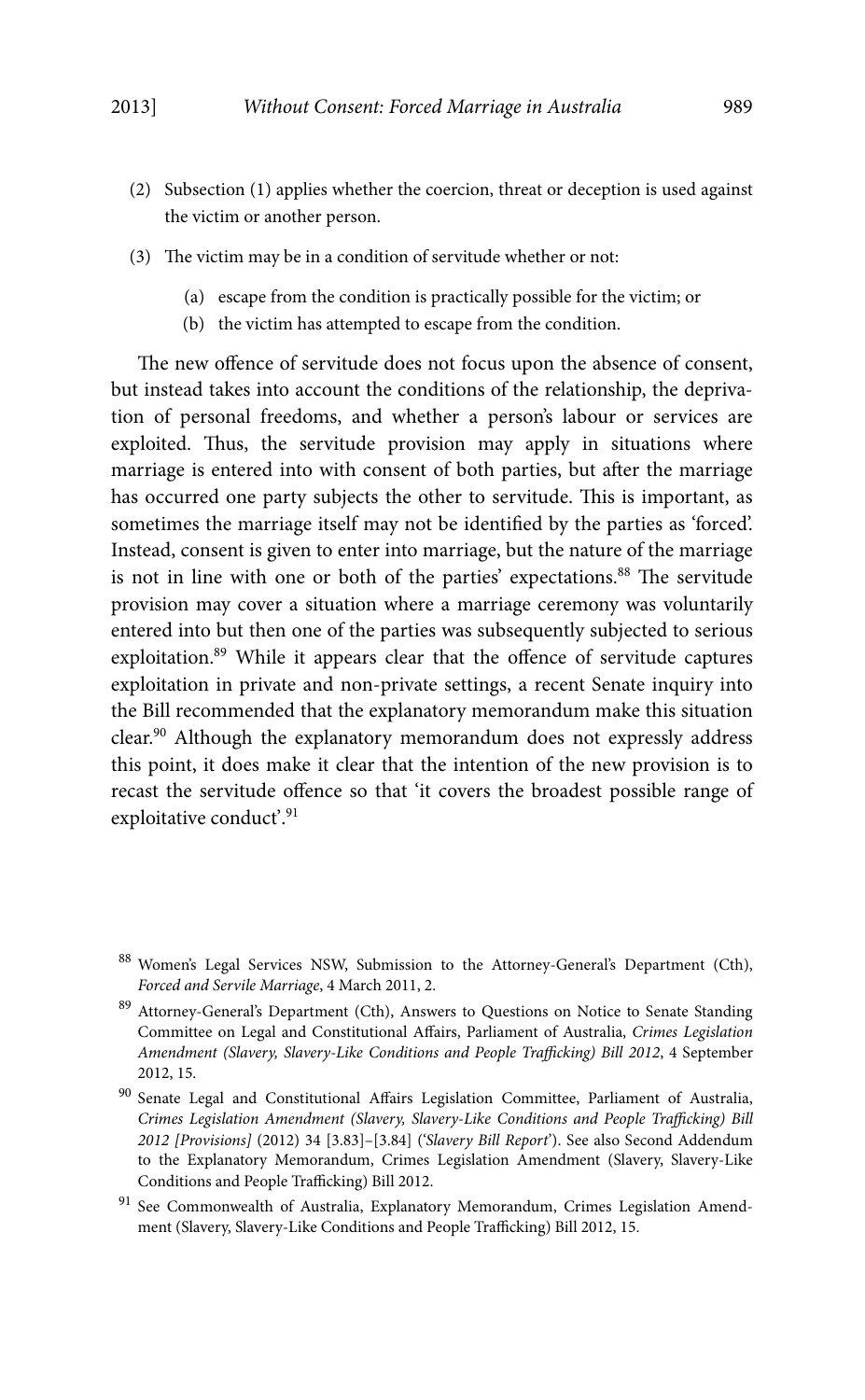The forced marriage offences inserted by the Act target conduct causing a person to enter into a forced marriage and being a (non-victim) party to forced marriage, but do not focus upon the maintenance of a person in a situation of forced marriage (for example, making a woman 'serve' a husband as a forced wife). Although it appeared in the exposure draft as a 'condition similar to slavery' falling within the definition of 'exploitation', $92$  no reference is made to the concept of servile marriage in the Act; it is not a stand-alone offence. The response of the Commonwealth Attorney-General's Department was that no new offence for 'servile marriage' was necessary. 'Servile marriage' refers to a situation in which a person is considered a chattel, to 'be sold, transferred or inherited', and these situations would be covered either under the existing offence of slavery, or the new offences of forced marriage.<sup>93</sup> Where a person voluntarily enters into a marriage but is later coerced, threatened or deceived into remaining in the marriage, this conduct may be captured by servitude or slavery offences, or by state and territory domestic violence legislation.<sup>94</sup>

Consequently, the Australian approach to the criminalisation of forced marriage deals with the discrete question of whether there was an absence of consent at the point in time the marriage was entered into, $95$  rather than

92 Attorney-General's Department (Cth), *Exposure Draft*, above n 25, 13 cl 271.1A(2). See Commonwealth of Australia, Explanatory Memorandum, Crimes Legislation Amendment (Slavery, Slavery-Like Conditions and People Trafficking) Bill 2012, 15, which states:

Given the rise in the number of individuals identified as being exploited in industries other than the sex industry (for example, hospitality) it is necessary to recast this offence so that it covers the broadest possible range of exploitative conduct, regardless of the industry in which the exploitation occurs. This is especially important in order to ensure that investigators and prosecutors have the most appropriate range of offences available to them where the circumstances of a matter do not amount to slavery but nonetheless demonstrate significant inappropriate conduct.

- 93 Attorney-General's Department (Cth), Answers to Questions on Notice to Senate Standing Committee on Legal and Constitutional Affairs, Parliament of Australia, *Crimes Legislation Amendment (Slavery, Slavery-Like Conditions and People Trafficking) Bill 2012*, 4 September 2012, 11; Commonwealth of Australia, Explanatory Memorandum, Crimes Legislation Amendment (Slavery, Slavery-Like Conditions and People Trafficking) Bill 2012.
- 94 See Commonwealth of Australia, Explanatory Memorandum, Crimes Legislation Amendment (Slavery, Slavery-Like Conditions and People Trafficking) Bill 2012, 25.

<sup>95</sup> *Slavery Act 2013* sch 1 item 12, amending *Criminal Code* s 270.7A. Whether the Commonwealth decides to introduce criminal or civil measures, it would appear the legislative response to forced marriage could be justified under either the external affairs power in s 51(xxix) of the *Constitution* — as giving effect to Australia's international obligations to prohibit and prevent practices similar to slavery (including servile marriage) and protect the right to enter into marriage freely and voluntarily — or as laws made with respect to marriage pursuant to s 51(xxi) of the *Constitution*.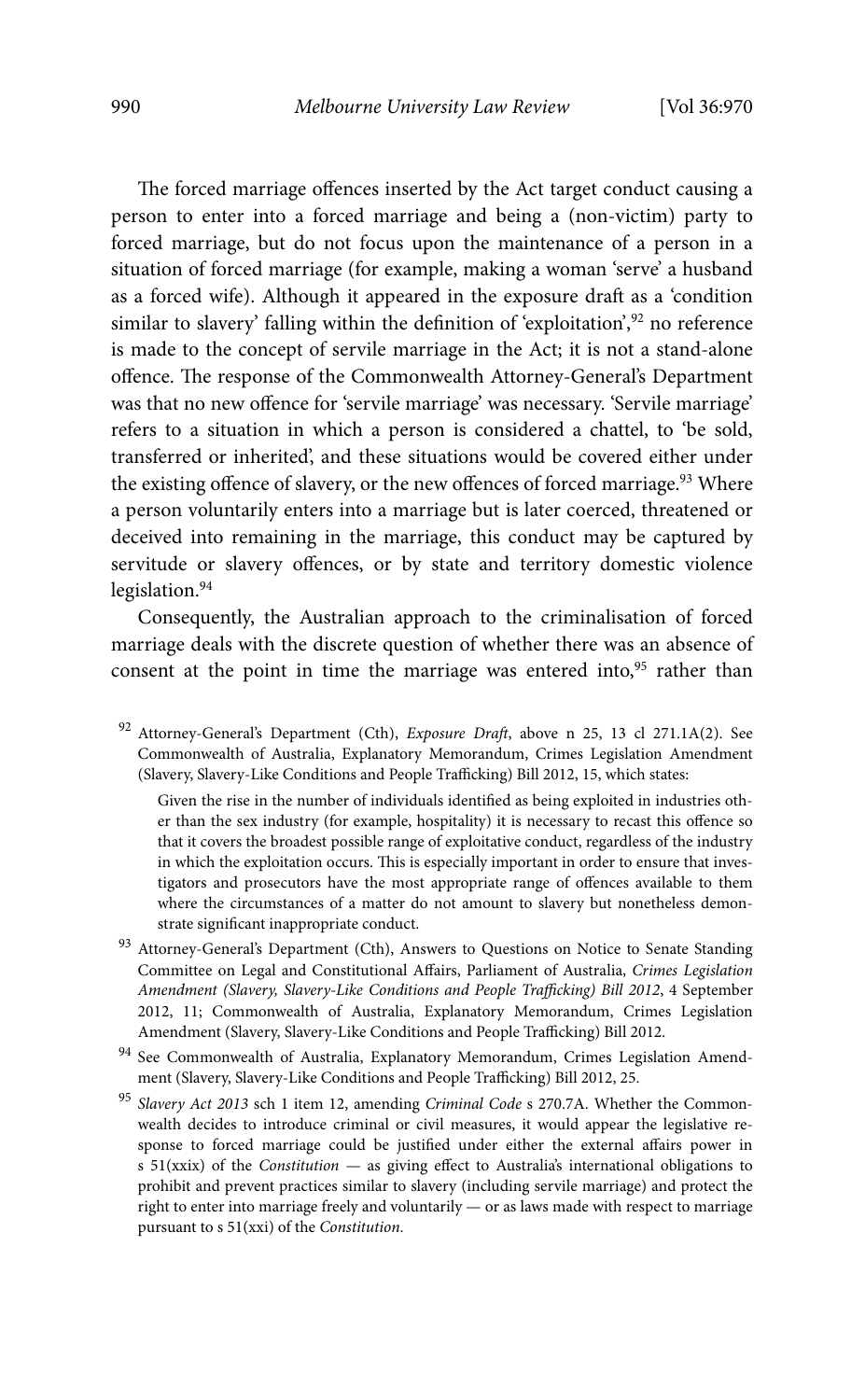adopting the approach in *Brima (Appeal)* where the Appeals Chamber focused upon the 'suffering, or physical, mental or psychological injury to the victim' that occurs as a result of being forced to 'serve' as a wife.<sup>96</sup>

According to the Act, 'a marriage is a *forced marriage* if, because of the use of coercion, threat or deception, one party to the marriage (the *victim*) entered into the marriage without freely and fully consenting.'97 This definition incorporates a broad definition of 'coercion', introduced by the Act, which states coercion can include force, duress, detention, psychological oppression, abuse of power, and taking advantage of a person's vulnerability.98 Significantly, s 270.7A(3) introduced by the Act provides that the definition of forced marriage applies whether the coercion, threat or deception is used against the victim or another person.

Section 270.7B creates two offences of forced marriage. The first offence of 'causing a person to enter into a forced marriage' provides:

- (1) A person (the *first person*) commits an offence if:
	- (a) the first person engages in conduct; and
	- (b) the conduct causes another person to enter into a forced marriage as the victim of the marriage.<sup>99</sup>

Coercion and threat are defined at s 270.1A, while the concept of deception is already defined in the *Criminal Code*. 100

The second specific offence, that of 'being a party to a forced marriage', targets the conduct of a person who remains in a marriage to a victim of forced marriage. Under s 270.7B, a person who commits an offence is a

<sup>96</sup> *Brima (Appeal)* (Special Court for Sierra Leone, Appeals Chamber, Case No SCSL-2004-16-A, 22 February 2008) [195].

<sup>97</sup> *Slavery Act 2013* sch 1 item 12, inserting *Criminal Code* s 270.7A, which provides that a marriage includes a de facto relationship registered in Australia, a marriage or registered de facto relationship recognised under a law of foreign country, and a marriage that is invalid or not recognised by law, for any reason, including that a party to the marriage has not freely or fully consented to the marriage or that a party to marriage is married to more than one person.

<sup>98</sup> *Slavery Act 2013* sch 1 item 8, inserting *Criminal Code* s 270.1A.

<sup>99</sup> *Slavery Act 2013* sch 1 item 12, inserting *Criminal Code* s 270.7B(1).

<sup>100</sup> *Criminal Code* s 271.1.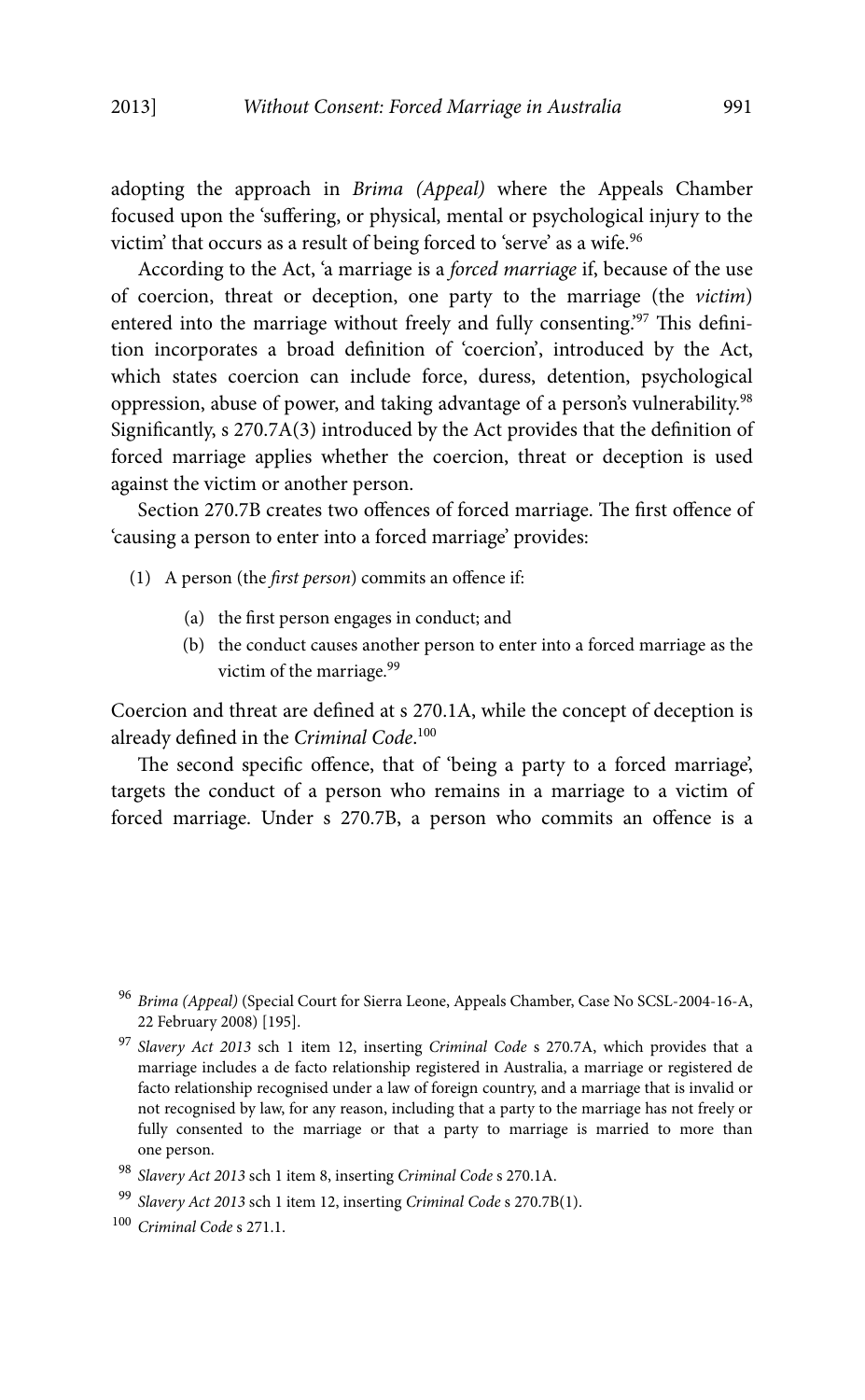person who is a party to a marriage (as defined in s 270.7A), where the marriage is a forced marriage and the person is not a victim of the forced marriage. The offence will not apply if the person has a 'reasonable excuse', but no statutory guidance is provided about what excuses would be acceptable.<sup>101</sup> As a result, it is unclear how the offence will operate.<sup>102</sup>

The differing degrees of harm that may result from a forced marriage are in part acknowledged by s 270.8, which provides for an aggravated offence for slavery-like offences, including the forced marriage offences. The aggravated offence will be committed if: the victim is under 18; the offender subjects the victim to cruel, inhuman or degrading treatment; or the offender engages in conduct that gives rise to a danger of death or serious harm to the victim or another person. Serious harm is not defined in the Act but the concept of cruel, inhuman or degrading treatment parallels the international definitions drawn from the *ICCPR*.<sup>103</sup> If the prosecutor intends to prove an aggravated offence the charge must allege the relevant aggravated offence. The relevant fault element is recklessness.<sup>104</sup>

Criminalising the conduct that causes a person to enter into a forced marriage is likely to be challenging. Little is known about the modus operandi of people who facilitate forced marriage or cause others to enter into forced marriage in Australia, but if the experience in Australia is similar to that of the United Kingdom then typically the 'offenders' will be family members. These family members may not view their actions as wrong or harmful and their children or relatives may be reluctant to participate in criminal proceedings against their relatives. In order for an entry offence to be effective, the question of what constitutes coercion in a familial context where multiple

<sup>101</sup> *Slavery Act 2013* sch 1 item 12, inserting *Criminal Code* s 270.7B(4).

<sup>102</sup> See failed amendments moved by Senator Brandis, on behalf of the Opposition: Commonwealth, *Parliamentary Debates*, Senate, 27 February 2013, 14–16. The operation of strict liability in s 270.7B(2)(c) was controversial: see Commonwealth, *Parliamentary Debates*, Senate, 25 February 2013, 103–10; Commonwealth, *Parliamentary Debates*, House of Representatives, 21 August 2012, 9267–97; Commonwealth, *Parliamentary Debates*, House of Representatives, 20 August 2012, 9487–91.

<sup>104</sup> *Slavery Act 2013* sch 1 item 12, inserting *Criminal Code* s 270.8(1)(c)(ii). It is noted that s 270.8(3) provides:

If, on a trial for an aggravated offence, the trier of fact is not satisfied that the defendant is guilty of the aggravated offence, but is otherwise satisfied that the defendant is guilty of the corresponding slavery-like offence, it may find the defendant not guilty of the aggravated offence, but guilty of the corresponding slavery-like offence.

<sup>103</sup> *ICCPR* art 7.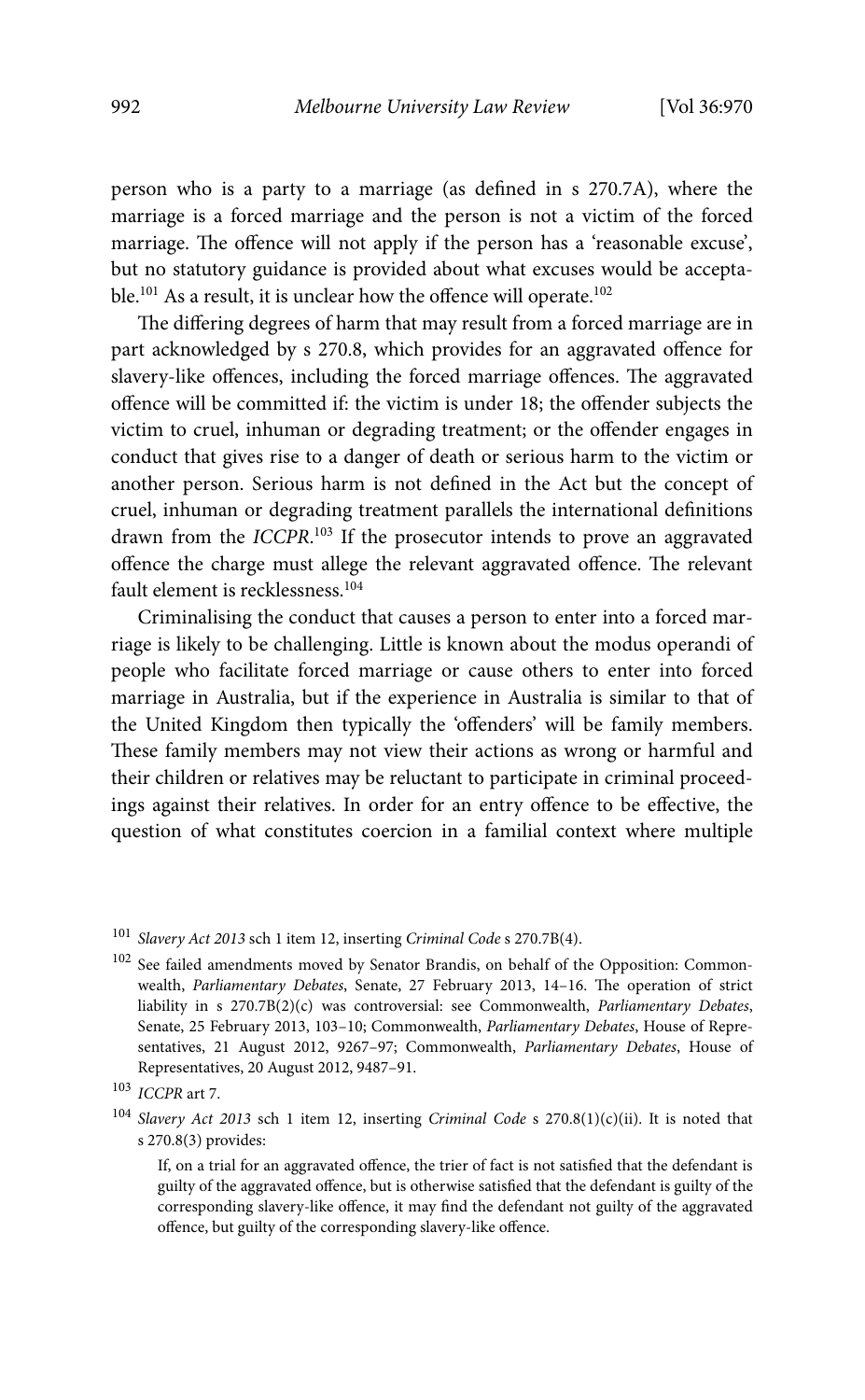members may place pressure upon a person to marry must be carefully defined and the question of what conduct is egregious enough to warrant criminal sanction must be precisely articulated. Community stakeholders have argued that extensive community consultation and education would need to accompany any new offences.<sup>105</sup>

While the Australian government has moved to define the concepts of forced marriage and coercion in the criminal law, the role of civil legislation in responding to forced marriage has not yet attracted the same attention. As noted above, the concept of forced marriage is complex and not all cases involve obvious methods of duress; as Watson SJ observed in *Re Marriage of S*, the opportunity to freely consent may be removed as a result of 'controlling parental coercion.'106 In civil matters concerning the annulment of marriage, the availability of injunctive relief by way of civil protection orders, the operation of immigration laws intended to protect temporary migrants experiencing family violence, and claims for compensation by victims of violent crime, courts and statutory decision-makers may benefit from statutory guidance and training about the concepts of forced marriage and coercion. Thus, while the criminal law focuses upon punishing the perpetrators, in Part IV we now examine measures that focus upon preventing forced marriage and protecting those who are subjected to the practice.

## IV BEYOND CRIMINALISATION: PROTECTING PEOPLE EXPERIENCING FORCED MARRIAGE

The vexed question of how the law should respond to forced marriage is visible in the different ways states have chosen to address forced marriage. Among nations with laws specifically targeting forced marriage, some favour prosecution, while others focus on prevention (civil protection orders and community education). Specific criminal offences of forced marriage have been introduced in European countries such as Belgium, Norway, Denmark and Germany.107 In the United Kingdom the debate about how to address

<sup>105</sup> See Law Council of Australia, Submission to the Attorney-General's Department (Cth), *Crimes Legislation Amendment (Slavery, Slavery-Like Conditions and People Trafficking) Bill 2012*, 20 January 2012, 19; Good Shepherd Australia New Zealand, *Forced and Servile Marriage*, above n 42, 20–1; Anti-Slavery Australia, Submission No 28 to Senate Standing Committee on Legal and Constitutional Affairs, *Inquiry into Crimes Legislation Amendment (Slavery, Slavery-Like Conditions and People Trafficking) Bill 2012*, 6 August 2012, 8.

<sup>106 (1980) 42</sup> FLR 94, 105.

<sup>107</sup> Attorney-General's Department (Cth), 'Forced and Servile Marriage', above n 5, 8–10 [27]–[41]. See *Strafgesetzbuch* [Criminal Code] (Germany) § 240, where there is up to five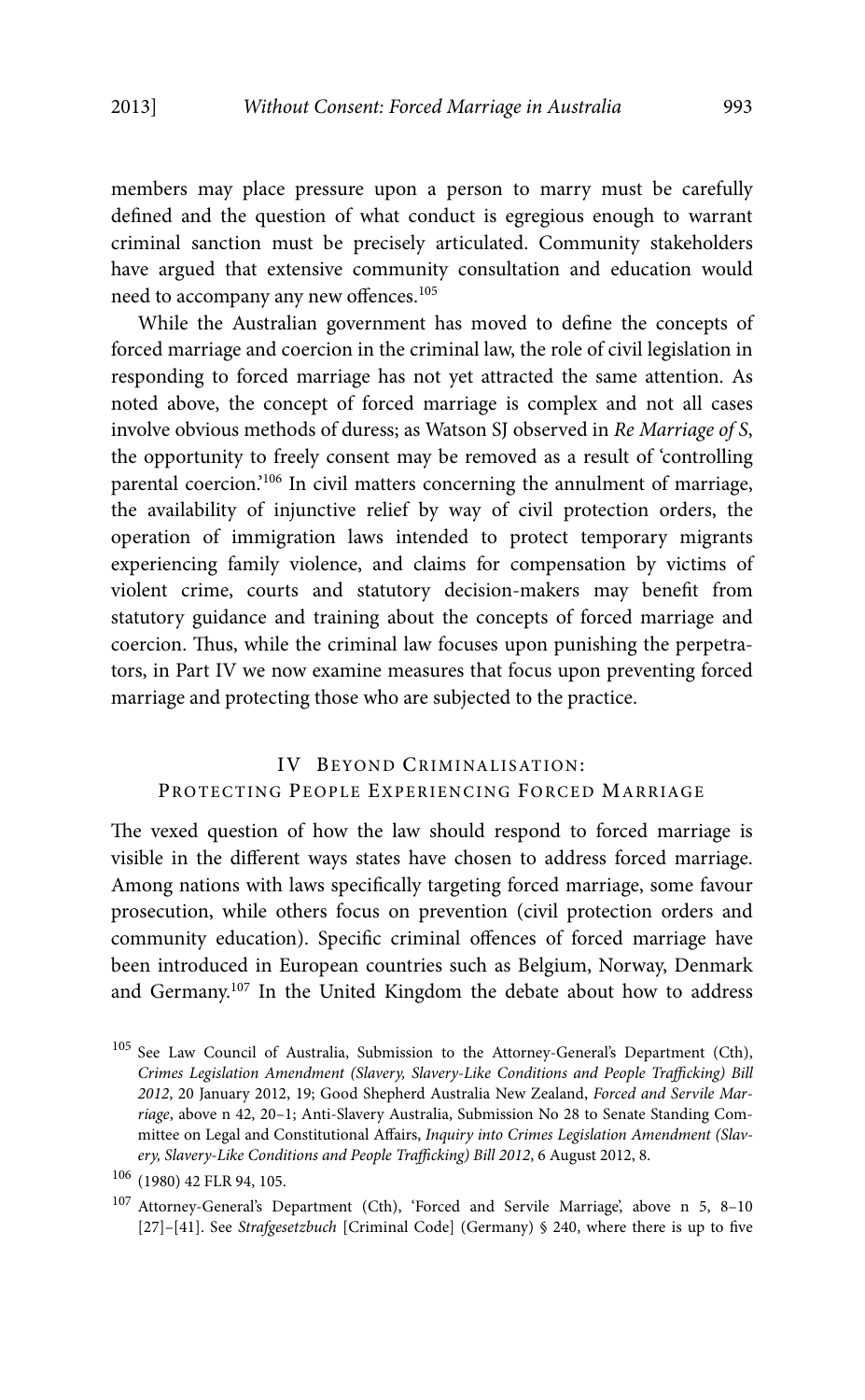forced marriage has focused on whether criminalisation is an effective part of the legal response to forced marriage. Proponents of criminalisation argue that it is necessary to deter persons from organising and/or partaking in forced marriages, empower victims of forced marriages to challenge their spouses and/or their families, recognise the specific gendered harm that occurs as a result of 'forced marriage', and punish offenders.108 Those against criminalisation argue that the prospect of family members facing criminal charges may deter victims from seeking help and that civil protection orders are an effective legal mechanism to assist people to avoid or exit forced marriage.<sup>109</sup>

In our view the Australian response to forced marriage, which has so far focused upon proposals to criminalise forced marriage, should be broadened to examine how legislative and non-legislative measures can operate to prevent forced marriages from occurring and protect those individuals who are subjected to these practices. The Discussion Paper released by the Commonwealth Attorney-General's Department canvassed criminal and civil law reform, as well as the need for non-legislative measures such as community awareness initiatives.110 While the Australian government has prioritised criminal law reform, in our view an early priority must be community consultation and education strategies and civil protection orders. This reflects the need to deepen community awareness and understanding of forced marriage, provide people facing forced marriage with the legal tools to avoid or exit forced marriage, and the reality that criminal convictions are likely to be extremely difficult to obtain due to the standard of proof required and the reluctance of those facing forced marriage to give evidence against family members.

years' imprisonment for compelling another into marriage 'by force or threat of serious harm'; *General Civil Penal Code* (Norway) s 222(2), which specifies an imprisonable offence of forced marriage, of up to 6 years; *Penal Code* (Belgium) art 391, which provides that there is an offence if a person 'by violence or threats forces someone into marriage'.

<sup>108</sup> Home Office (UK), *Forced Marriage Consultation* (2011) 11.

<sup>109</sup> Aisha Gill and Khatun Sapnara, 'Forced Marriages Blight Lives, but Criminalising Them Would Not Work', *The Guardian* (online), 9 April 2012 <http://m.guardian.co.uk/commentis free/2012/apr/09/forced-marriages-criminalising?cat=commentisfree&type=article>. See also ABC Television, 'Without Consent', *Four Corners*, 2 April 2012 (Sarah Ferguson).

 $^{110}\,$  Attorney-General's Department (Cth), 'Forced and Servile Marriage', above n 5.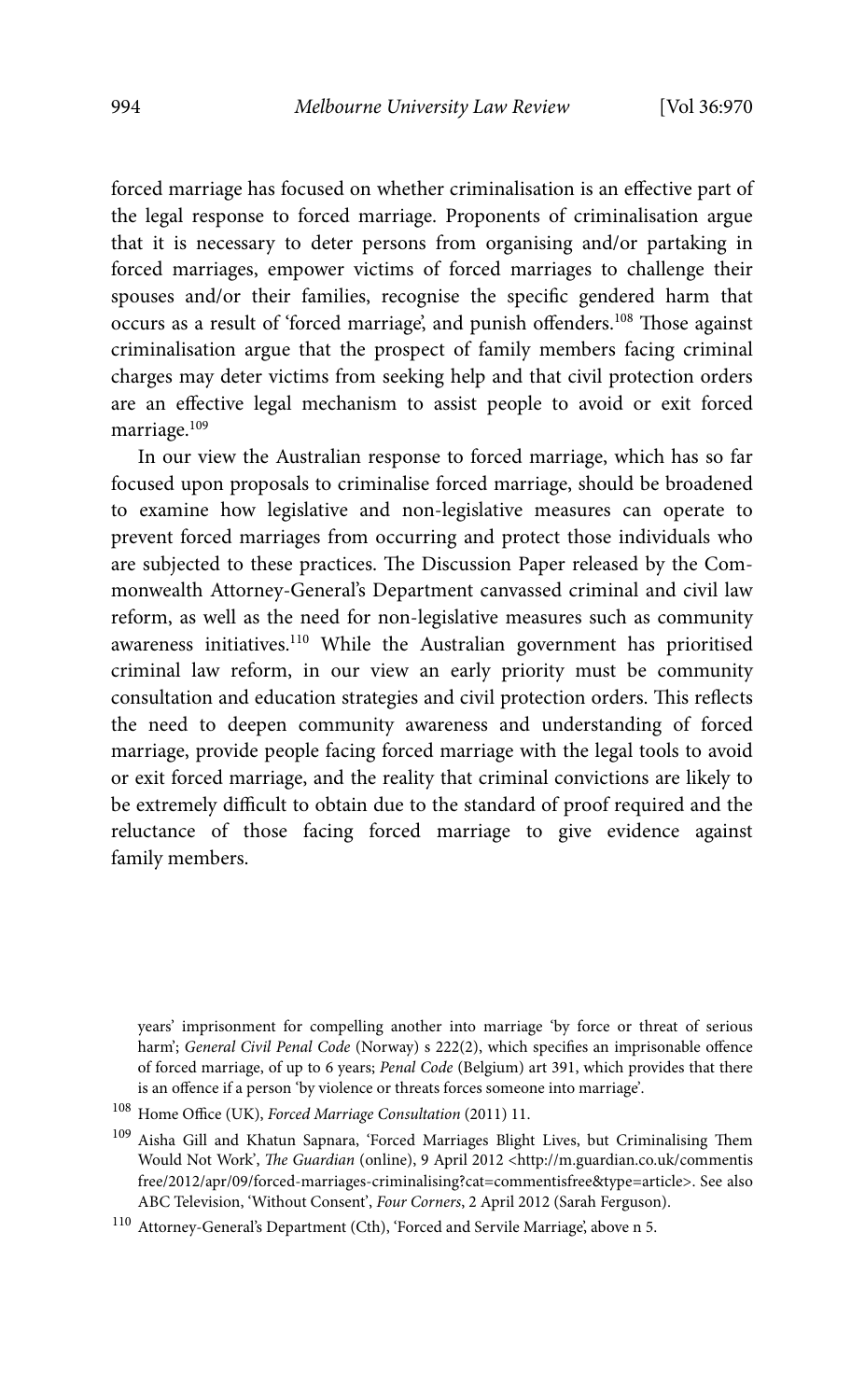#### A *Forced Marriage as a Form of Family Violence: Protective Measures*

The former Commonwealth Attorney-General, the Hon Nicola Roxon, was quoted as saying that criminalising forced marriage is necessary to 'send a strong message that the practice is not acceptable and help to deter the practice.'111 However, criminalisation is but one part of a range of legal and policy initiatives that may be employed to prevent and respond to the complex issue of forced marriage, and protect those facing or already in a forced marriage.<sup>112</sup> Although the Discussion Paper canvassed introducing specific civil remedies to prevent forced marriage, there have been no further announcements about civil remedies or community education and consultation strategies. Civil remedies are a practical way to protect Australian citizens or residents from being forced to marry abroad and send a clear message that there are legal tools to avoid or exit a forced marriage without having to give evidence about family members to the police. Moreover, civil protection orders have the potential to help more people than criminal charges which are necessarily reactive and must be proven beyond a reasonable doubt. In contrast, protection orders would be made if the less stringent civil standard (balance of probabilities) is satisfied and could be obtained before the forced marriage occurred.

A greater focus on prevention and protection would be welcomed by community stakeholders. The Anti-People Trafficking Interdepartmental Committee has acknowledged that there is community support

for a combination of legislative and non-legislative measures with a focus on ensuring individuals understand their rights and responsibilities in relation to marriage; that various professionals understand the issues involved in a forced or servile marriage; and that legal avenues or other mechanisms are available to assist victims.<sup>113</sup>

An effective civil legal response to forced marriage is important, as people who are facing forced marriage may not be willing to speak to the law enforcement authorities about their experiences. Moreover, even in cases where the suspected victim does provide a police statement, the evidence may

<sup>111</sup> Overington, 'Teenage Girls Forced to Marry', above n 3.

<sup>112</sup> See ABC Radio National, 'Forced Marriage', *The Spirit of Things*, 29 July 2012 (Jennifer Burn). See also Good Shepherd Australia New Zealand and Anti-Slavery Australia, *Hidden Exploitation: Women in Forced Labour, Marriage and Migration* (2012) 16–19; Senate Legal and Constitutional Affairs Legislation Committee, *Slavery Bill Report*, above n 90, 34–6 [3.85]–[3.94].

 $^{113}$  Anti-People Trafficking Interdepartmental Committee, above n 43, 8.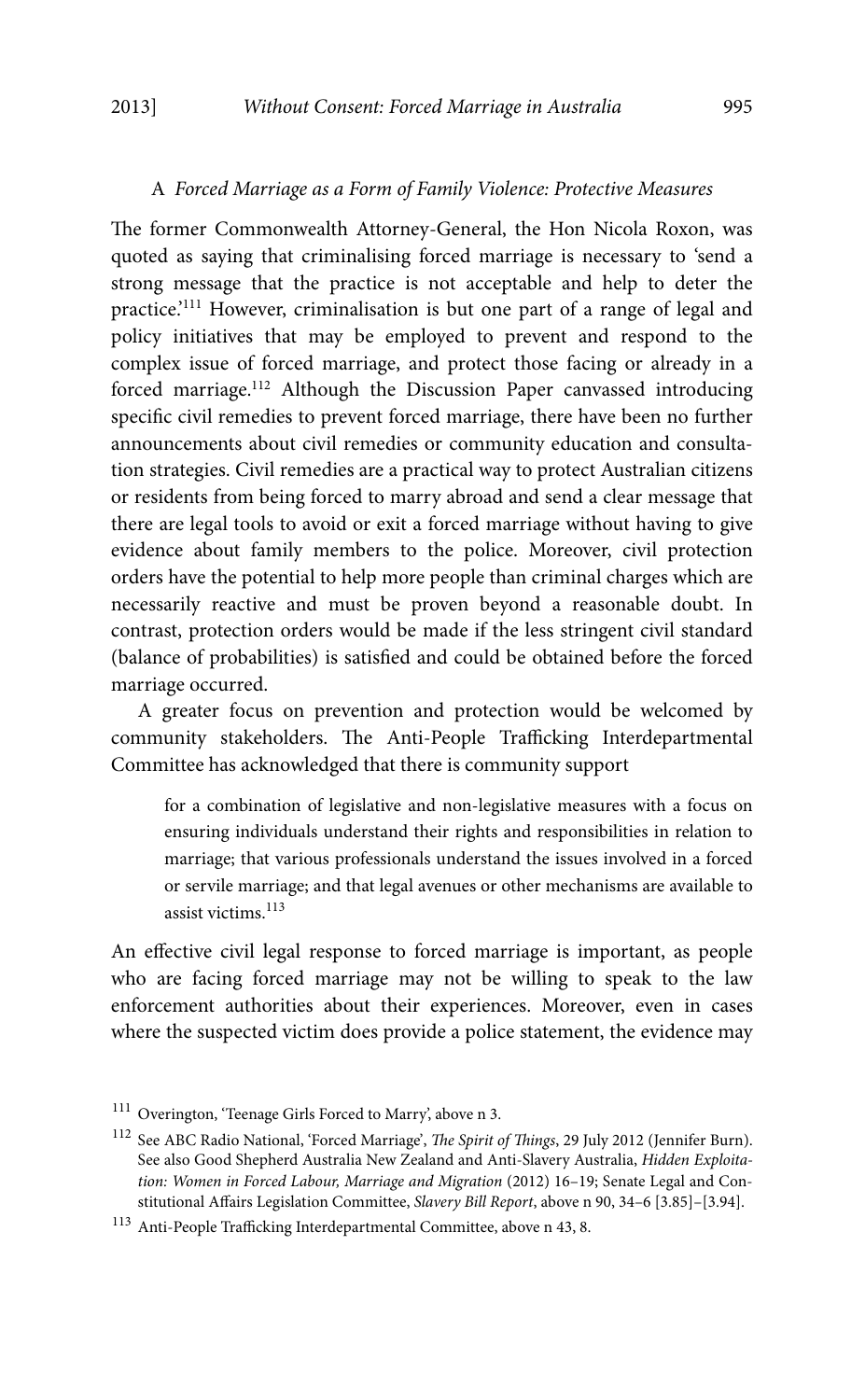not be sufficient to support a criminal conviction, especially where other family members who have information about the situation or circumstances may be pressured not to speak to authorities.<sup>114</sup>

The experience in the UK demonstrates that forced marriage protection orders are a practical legal tool that can assist people to avoid or exit forced marriage. After debating whether to create a criminal offence of forced marriage, the UK instead chose to enact civil legislation. The *Forced Marriage (Civil Protection) Act 2007* (UK) c 20 ('*FMCPA*') amended the *Family Law Act 1996* (UK) c 27 and empowered courts to make Forced Marriage Protection Orders (FMPOs) to protect a person facing forced marriage or a person who had been forced into a marriage.<sup>115</sup> Under this legislation, a person ('A') is forced into a marriage if another person ('B') forced A to enter into a marriage without A's free and full consent.<sup>116</sup> 'Force' is defined broadly to include 'coerce by threats or other psychological means'.117

If a person who is subject to a FMPO breaches its terms, that person may be arrested<sup>118</sup> and the breach may constitute a contempt of court.<sup>119</sup> For example, a British mother has been sentenced to eight months' jail for breaching a FMPO that required her to return her 17-year-old son from Nigeria to the UK.120 People facing forced marriage or in situations of forced marriage may find it difficult to seek a legal order.<sup>121</sup> Either the court can make an order on its own application or of its own initiative where family law

- 114 Attorney-General's Department (Cth), 'Forced and Servile Marriage', above n 5, 16 [84]–[85]. See also Fiona David, 'Prosecuting Trafficking in Persons: Known Issues, Emerging Responses' (Trends and Issues in Criminal Justice No 358, Australian Institute of Criminology, June 2008); Andreas Schloenhardt, Genevieve Beirne and Toby Corsbie, 'Human Trafficking and Sexual Servitude in Australia' (2009) 32 *University of New South Wales Law Journal* 27.
- <sup>115</sup> *Forced Marriage (Civil Protection) Act 2007* (UK) c 20, s 63A.

- $117$  Ibid s 63A(6).
- 118 Ibid s 63H.
- $119$  Ibid s 63I(2).

 $116$  Ibid s  $63A(4)$ .

<sup>120 &#</sup>x27;Edirin Onogeta-Idogun Mother Jailed over "Missing" Son', *BBC News* (online), 14 February 2011 <http://www.bbc.co.uk/news/uk-england-london-12455820>.

<sup>121</sup> Foreign and Commonwealth Office (UK), *Forced Marriage Statutory Guidance Consultation Paper* (2008) 16. Isolation is a key problem for victims facing forced marriage. They may not feel free to express their concerns about the marriage. Young people who are forced to marry may be withdrawn from education and their social networks which restricts their educational and personal development. Mental or physical disability and illness can also add to victims' vulnerability.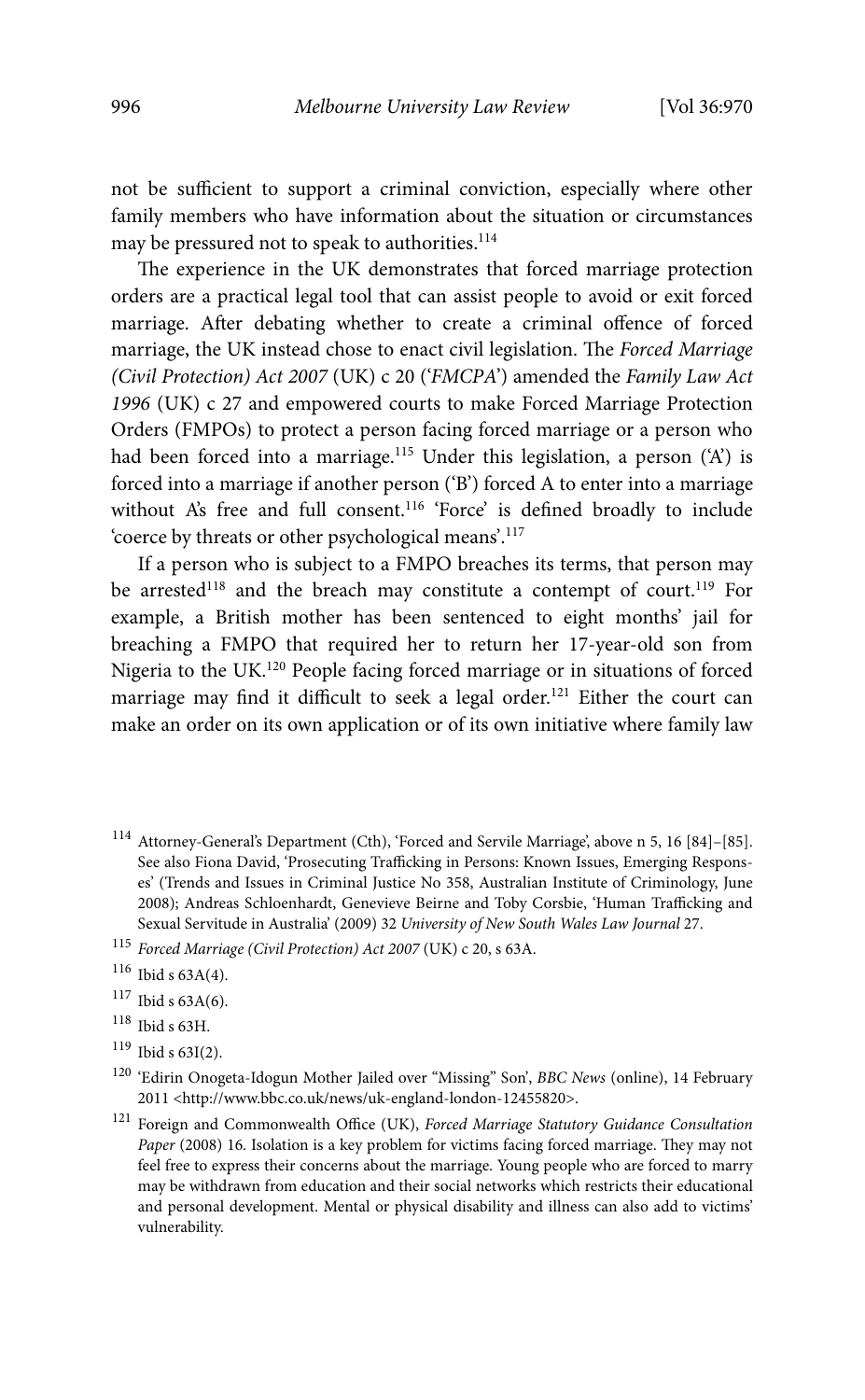proceedings have already been initiated, or a third party can apply without the leave of the court.<sup>122</sup> Any other applicant who wishes to obtain a FMPO must first seek the leave of the court. The orders can be made  $ex$  parte<sup>123</sup> and have extraterritorial application.<sup>124</sup>

Importantly, the introduction of FMPOs was accompanied by a significant investment in training, education and community outreach. The Forced Marriage Unit (FMU) was established within the Home Office, and statutory guidance on forced marriage was issued.125 From 2008 to 2010 the FMU assisted around 400 actual and potential victims per year, leading to 293 FMPO orders.<sup>126</sup> The first review of the new FMPO regime found that '[t]here is a need for action, but also a need for caution and understanding of the impact of an application on a young person who then loses family and community, and will need long term protection and support'.127

The FMPO regime has been criticised as a weak response to an egregious abuse of human rights. In 2011, the Home Affairs Committee of the House of Commons expressed concern about 'inadequacies in monitoring of compliance with an order after it is made and a lack of effective action in cases of breach, with only one person receiving a jail sentence for breach of an order'.128 The report went on to urge the UK government to criminalise forced marriage, arguing that

[w]hile the measures in the Act should continue to be used, we believe that it would send out a very clear and positive message to communities within the UK and internationally if it becomes a criminal act to force — or to participate in forcing — an individual to enter into a marriage against their will. $129$ 

<sup>122</sup> *FMCPA* s 63C.

<sup>123</sup> Ibid s 63D.

 $124$  Ibid s  $63B(2)(a)$ .

<sup>125</sup> Foreign and Commonwealth Office (UK), *The Right to Choose: Multi-Agency Statutory Guidance for Dealing with Forced Marriage* (2008) 4.

<sup>126</sup> Home Affairs Committee (UK), *Forced Marriage*, House of Commons Paper No 880, Session 2010–12 (2011) 4 [4], 7 [12].

<sup>127</sup> Ministry of Justice (UK), above n 6, 10.

<sup>128</sup> Home Affairs Committee (UK), above n 126, 7 [12].

<sup>&</sup>lt;sup>129</sup> Ibid 18 (conclusion and recommendation 2).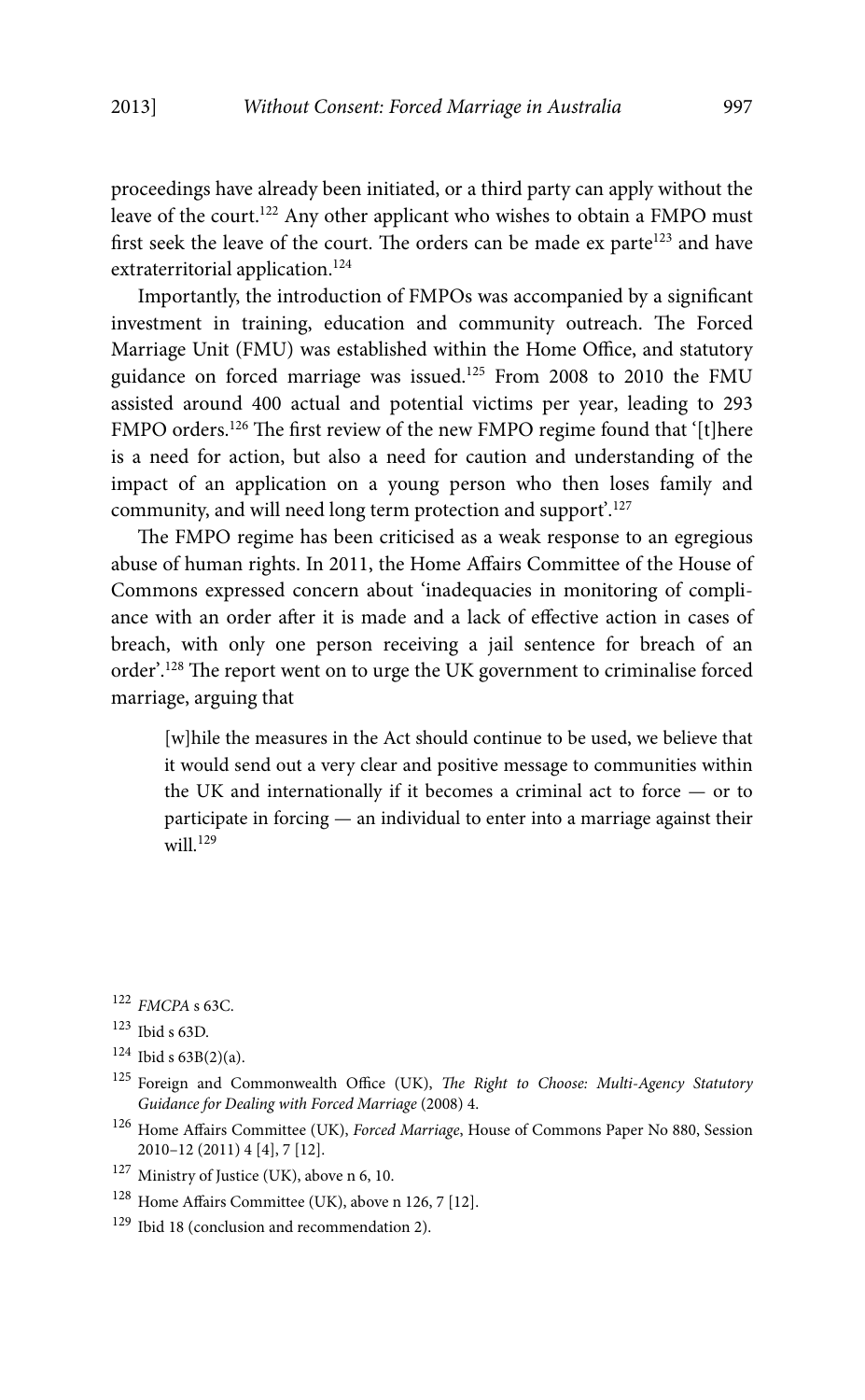This report was quickly followed by the release of a discussion paper by the UK Home Office seeking public views 'on whether making forcing someone to marry should be a criminal offence or whether current arrangements provide adequate protection'.130

Although it is clearly too early to assess the impact of the proposed criminalisation of forced marriage in the UK, proponents for and against criminalisation agree that the civil remedies should remain in place. This recognises that allowing the family courts to issue FMPOs to prevent forced marriages from taking place has provided protection to those facing forced marriage. Indeed, opponents of criminalisation have pointed to the increasing number of FMPO applications as evidence that the existing legislative response is effective.<sup>131</sup>

While Australia does not have a specific regime of forced marriage protection orders, children at risk of forced marriage may obtain state protection by applying for a parenting order prohibiting the conduct that would enable the marriage.132 Under the *FLA*, these orders may be sought by the young person themselves, either or both parents, a grandparent or by 'any other person concerned with care, welfare or development of the child'.133 However, there are no similar protections in place for vulnerable adults facing forced marriage to obtain orders that would prevent the marriage from taking place. Adults at risk of, or in situations of, forced marriage may seek an apprehended violence order ('AVO') preventing a person from assaulting, threatening, stalking, intimidating or going within a certain distance of their home or workplace.134 However, such orders are not designed to respond to the specific issue of forced marriage, which may involve conduct that occurs overseas.

Under an Australian regime of FMPOs the courts could be empowered to make a suite of orders, including orders to: stop intimidation and violence, prevent forced marriage from occurring, stop someone from being taken abroad, confiscate all passports where there is dual nationality, prevent

- 130 Home Office (UK), above n 108, 11.
- 131 Gill and Sapnara, above n 109.
- 132 See, eg, *Department of Human Services v Brouker* (2010) 44 Fam LR 486. A 'parenting order' includes, among other things, 'any aspect of the care, welfare or development of the child or any other aspect of parental responsibility for a child': *FLA* s 64B(2)(i).

<sup>133</sup> *FLA* s 65C.

<sup>&</sup>lt;sup>134</sup> The police are obliged to apply for an AVO when a domestic violence offence, a stalking/intimidation offence or an act of child abuse has been committed or is imminent or likely to be committed: see Australian Government Solicitor, *Domestic Violence Laws in Australia*, (Commonwealth of Australia, 2009) pt 2 for an overview of state and territory laws relating to domestic violence protection orders.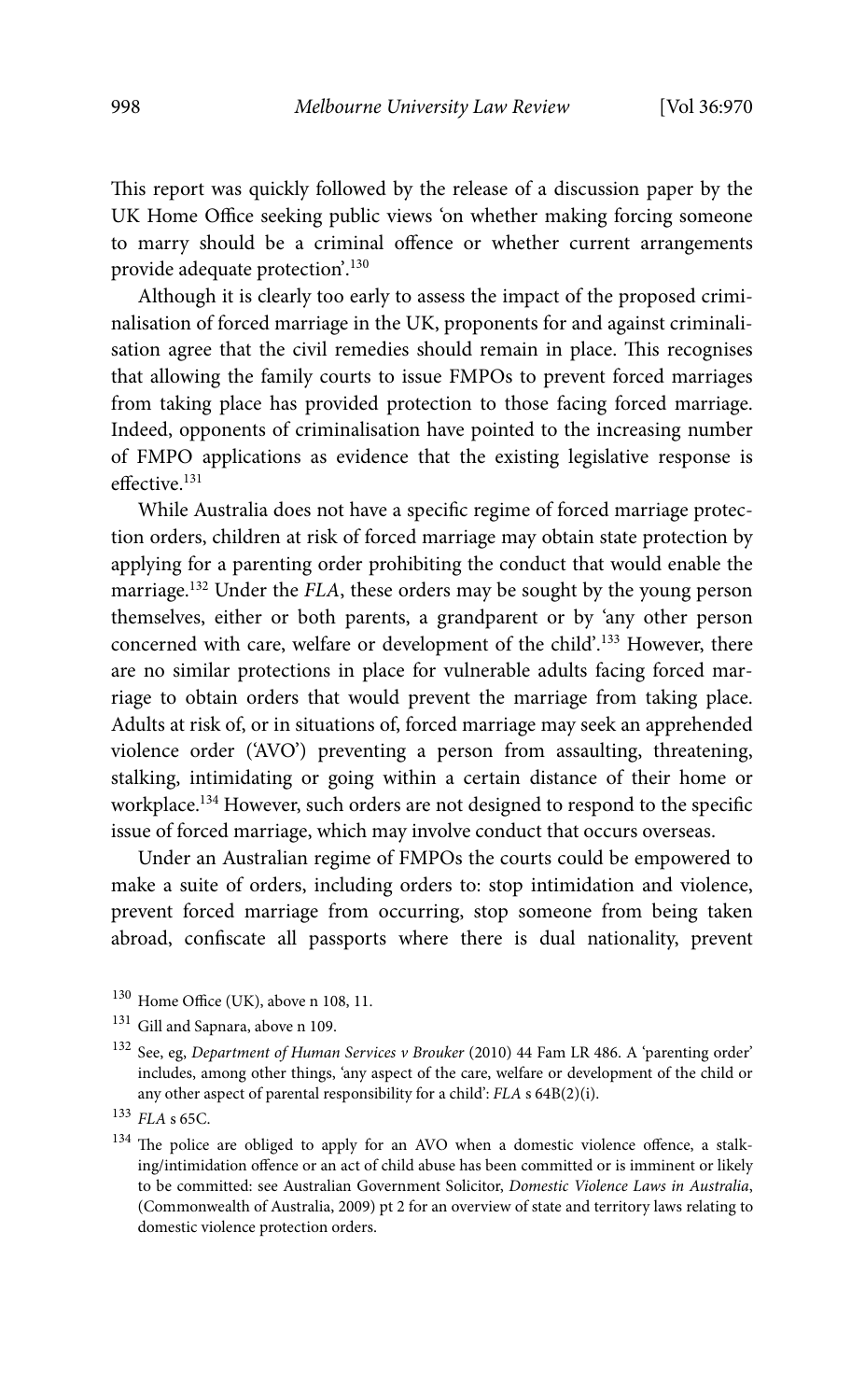applications for new passports, oblige someone to attend court and reveal the whereabouts of a person, and facilitate or enable a person to return to Australia by a certain date.135 The effectiveness of the regime would depend upon a robust implementation strategy that establishes clear procedures for monitoring compliance with orders, prosecuting breaches, and providing effective support, information and counselling services to those whom the orders were designed to protect and to whom the orders were directed. In this respect, requiring those who were subject to FMPOs to attend counselling may help produce attitudinal change. The police, the judiciary, support workers, family violence services, and consular officials would also require training.136 It would also be sensible to consider whether an application for a FMPO and an application for an annulment of the marriage could be dealt with simultaneously.

Admittedly in cases where the victim has already left Australia, a civil protection order would only be of coercive value if those involved intended to return to Australia where they could be brought before a court, and sanctions could be imposed. But the experience in the UK illustrates that FMPOs can operate to protect vulnerable people who are facing forced marriage abroad. In *Chief Constable v YK*, 137 police applied for a FMPO to prevent a British national of Pakistani descent from being forced to marry her cousin. Orders made under this FMPO forbade family members from using violence, intimidation or harassment to solicit the marriage and obliged her parents to hand over all travel documentation. Despite these orders, the young woman went through a marriage-like ceremony, prompting the court to make further orders preventing the civil registration of any purported marriage and to issue an alert to border authorities to prevent the young woman from leaving the UK.

135 See, eg, *FMCPA* s 63B, which provides for the content of FMPOs.

136 Assistance provided by a consular official could include issuing emergency passports, acquiring a loan to assist the person to return to Australia and, in some circumstances, speaking to local authorities and facilitating referrals to appropriate support services. This is similar to the consular support services that the UK and Canada have in place for victims of forced marriage. In particular, the UK has country-by-country guides for the most common places forced marriages of British citizens occur, and lists the extensive services that the embassy and the Forced Marriage Unit can provide to citizens abroad: Crown Prosecution Service (UK), *Honour Based Violence and Forced Marriage* <http://www.cps.gov.uk/legal/h\_to\_k/ honour\_based\_violence\_and\_forced\_marriage>.

<sup>137 [2011] 1</sup> FLR 1493.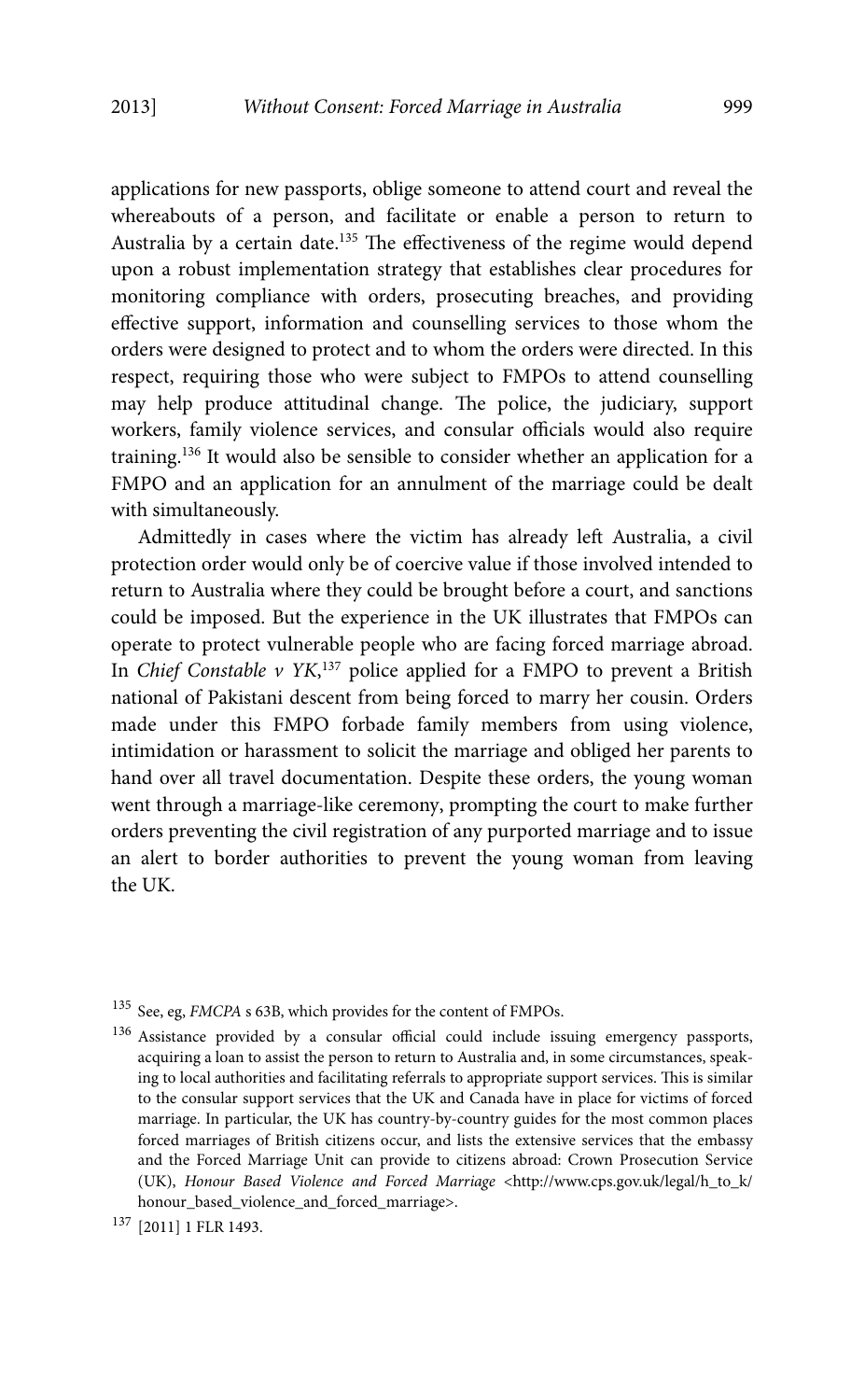#### B *Forced Marriage and Immigration Law*

The Australian government's response to forced marriage must ensure vulnerable people obtain protection, regardless of whether they are able or willing to assist police and irrespective of their immigration status. So far public discussion of forced marriage has centred on concern about 'Australian girls'.138 This echoes the developments in the UK where initiatives to help people avoid or escape forced marriage have focused upon assisting British citizens and residents facing forced marriage abroad, while the plight of asylum seekers afraid of being forcibly married on their return has not received the same attention.139 In our view, any credible response to forced marriage must respond to the plight of non-citizens who have experienced forced marriage in Australia and would face harm if returned home to face their family members, as well as the situation of women and men who seek asylum in Australia on the grounds they would be forcibly married if returned to their country of origin.

Although many countries around the world fail to protect women from forced marriage, historically women escaping forced marriage have struggled to obtain recognition as refugees.<sup>140</sup> However, following the landmark decision of the High Court of Australia in *Minister for Immigration and Multicultural Affairs v Khawar*, 141 women who face severe family violence in countries where the state authorities will not protect them from their persecutors may be able to claim refugee status. The Department of Immigration's own *Gender Guidelines* identified that gender-related harm may occur where there is forced marriage, noting that

many societies practise arranged marriages and this in itself may not be a persecutory practice, however the consequences of defying the wishes of one's family when viewed against the background of the state's failure to protect a person should be carefully considered.<sup>142</sup>

- <sup>138</sup> Overington, 'Teenage Girls Forced to Marry', above n 3.
- $^{139}$  Dauvergne and Millbank, 'Forced Marriage as a Harm', above n 10.
- 140 See generally Australian Law Reform Commission, *Family Violence and Commonwealth Laws: Immigration*, Issues Paper No 37 (2011) 26. See also Natalie O'Brien, 'Escaping a Marriage of Misery', *The Sydney Morning Herald* (Sydney), 21 August 2011, 24, which highlighted the plight of a 23-year-old foreign national whose claim for an asylum visa was rejected despite her claims that if she returned to her country, she may face an honour marriage.
- $^{141}\,$  (2002) 210 CLR 1. See generally Dauvergne and Millbank, 'Forced Marriage as a Harm', above n 10.
- 142 Department of Immigration and Citizenship (Cth), *PAM3: Gender Guidelines*, above n 24.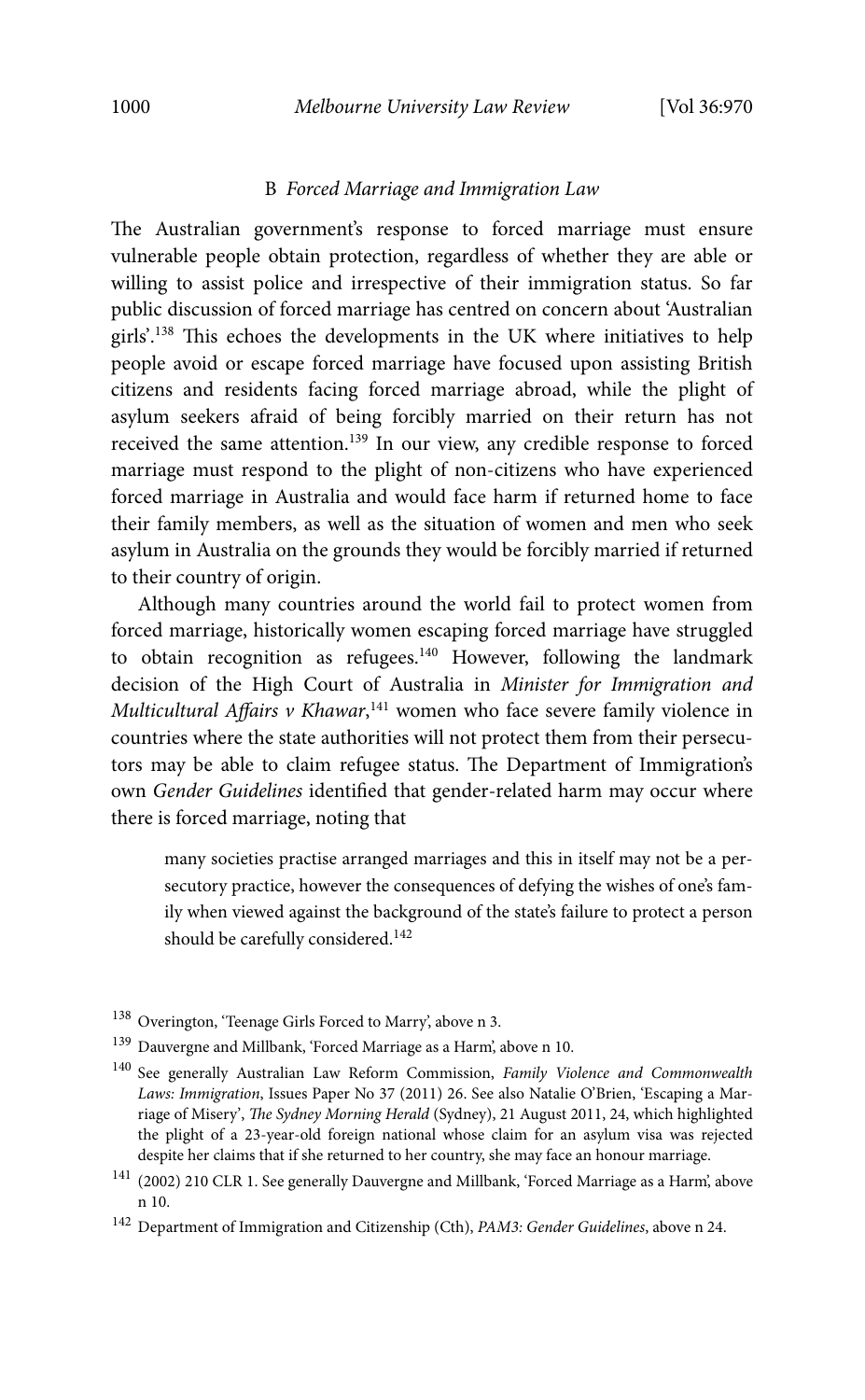However, research by Dauvergne and Millbank shows that the prospect of being forcibly married still rarely triggers protection obligations under refugee law.143 In cases where the claimant would face forced marriage but cannot establish the necessary nexus to one of the five grounds provided for in the Convention Relating to the Status of Refugees,<sup>144</sup> the new system of complementary protection, which came into effect on 24 March 2012, may assist.<sup>145</sup>

Nevertheless, it is apparent that the fear of being 'deported' under Australia's immigration laws (whether real or perceived) may mean that temporary residents facing forced marriage in Australia feel they cannot seek assistance from Australian authorities. As a consequence of the *Crimes Legislation Amendment (Slavery, Slavery-Like Conditions and People Trafficking) Act 2013*  (Cth), suspected non-citizen victims of forced marriage may be eligible for visas under the trafficking visa framework that was introduced in 2004. All identified victims of trafficking, whether citizens or non-citizens, are eligible for a period of support.<sup>146</sup> However, the Witness Protection (Trafficking) (Permanent) visa is only available to a person who contributes to a police investigation or prosecution of a trafficking offence and who the Minister considers would be in danger if returned home. It would not provide protection to victims of forced marriage who were unwilling or unable to assist police.147 People facing forced marriage may not wish to inform police about

143 Dauvergne and Millbank, 'Forced Marriage as a Harm', above n 10, 67, 86, examining 69 forced marriage claims from Australia, 40 from Canada and 11 from the UK, found that if individuals rescued abroad by the UK FMU were to seek asylum in the UK, Australia or Canada on the basis of forced marriage they would be refused. Dauvergne and Millbank also observed (at 70) that

the issue of identifying the social group was particularly difficult for heterosexual women, whereas for gay men and lesbians establishing the nexus between the group and the persecution, that is, that the harm feared was 'for reasons of' their group membership, posed the major barrier.

- 144 Opened for signature 28 July 1951, 189 UNTS 137 (entered into force 22 April 1954) art 1A(2), which provides for 'race, religion, nationality, membership of a particular social group or political opinion'. See also ibid.
- <sup>145</sup> *Migration Amendment (Complementary Protection) Act 2011* (Cth) sch 1, inserting *Migration Act 1958* (Cth) ss 36(2)(aa), 36(2A). Domestic violence has been recognised as a form of cruel, inhuman and degrading treatment: see, eg, *Opuz v Turkey* (European Court of Human Rights, Chamber, Application No 33401/02, 9 June 2009) [159]–[161].
- 146 Senate Legal and Constitutional Affairs Legislation Committee, *Slavery Bill Report*, above n 90, 29 [3.64].
- <sup>147</sup> *Migration Regulations 1994* (Cth) reg 2.07AK. See generally Jennifer Burn and Frances Simmons, 'Prioritising Protection — A New Visa Framework for Trafficked People' (2009) 41 *Immigration Review* [570]; Anti-Slavery Australia, Supplementary Submission No 28 to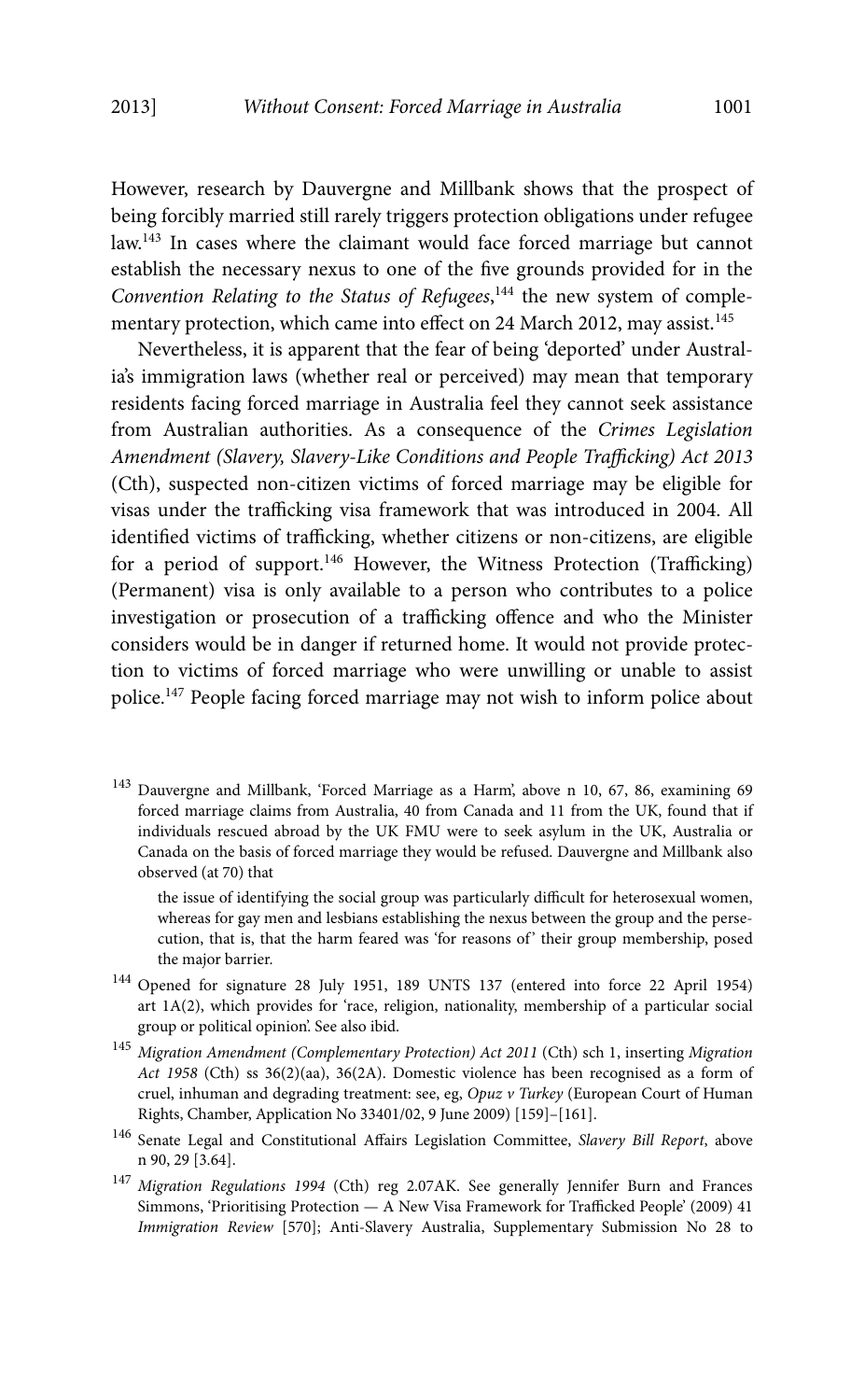the role of family members and, as a result, may be unwilling to contribute to a police investigation.

In the last decade many countries, including Australia, have developed special visa arrangements to protect victims of human trafficking who would face danger if returned to their country of origin and who provide assistance to police and prosecutors. As an alternative to the Witness Protection (Trafficking) (Permanent) visa, a trafficked person has the option of making an application for a protection visa on *Refugee Convention* grounds.<sup>148</sup>

In some cases the family violence provisions of the *Migration Act 1958*  (Cth) may provide assistance to temporary residents forced to marry Australian citizens or permanent residents.149 Women who hold temporary partner visas are especially vulnerable to family violence, and special provisions in the *Migration Regulations 1994* (Cth) ('*Migration Regulations*') enable a partner who is being sponsored for permanent residence in Australia to leave the abusive relationship without losing the opportunity to apply for a permanent visa.150 The family violence provisions have the protective effect of providing permanent residence to visa applicants who were in a genuine relationship at the time of the visa application, who hold a provisional partner visa, and have experienced 'family violence'.<sup>151</sup> In June 2012, the Minister for Immigration

Senate Standing Committee on Legal and Constitutional Affairs, *Crimes Legislation Amendment (Slavery, Slavery-Like Conditions and People Trafficking) Bill 2012*, 5 September 2012.

- <sup>148</sup> *1008440* [2010] RRTA 1136 (17 December 2010) [129] (Member Caravella). The applicant was facing forced marriage to her brother-in-law in Zambia. The Tribunal found that if the applicant were to return to her husband's family there was a very real chance that she would suffer the harm she feared in the form of the sexual cleansing and forced marriage to her brother-in-law. See generally Dauvergne and Millbank, 'Forced Marriage as a Harm', above n 10.
- 149 Australian immigration law enables an Australian citizen or permanent resident to sponsor their spouse, de facto or same-sex partner for permanent residence in Australia: Department of Immigration and Citizenship, *Partner Visa: Onshore Temporary and Permanent (SubClasses 820 and 801)* <http://www.immi.gov.au/migrants/partners/partner/820-801>.
- <sup>150</sup> *Migration Regulations* div 1.5.
- 151 Family violence is defined as conduct, whether actual or threatened, towards: the alleged victim; a member of the family unit of the alleged victim; a member of the family unit of the alleged perpetrator; the property of the alleged victim; the property of a member of the family unit of the alleged victim; or the property of a member of the family unit of the alleged perpetrator: ibid reg 1.21 (definition of 'relevant family violence'). Family violence is currently taken to have been committed if a court has made an order under a state or territory law or under the *FLA*: at reg 1.23.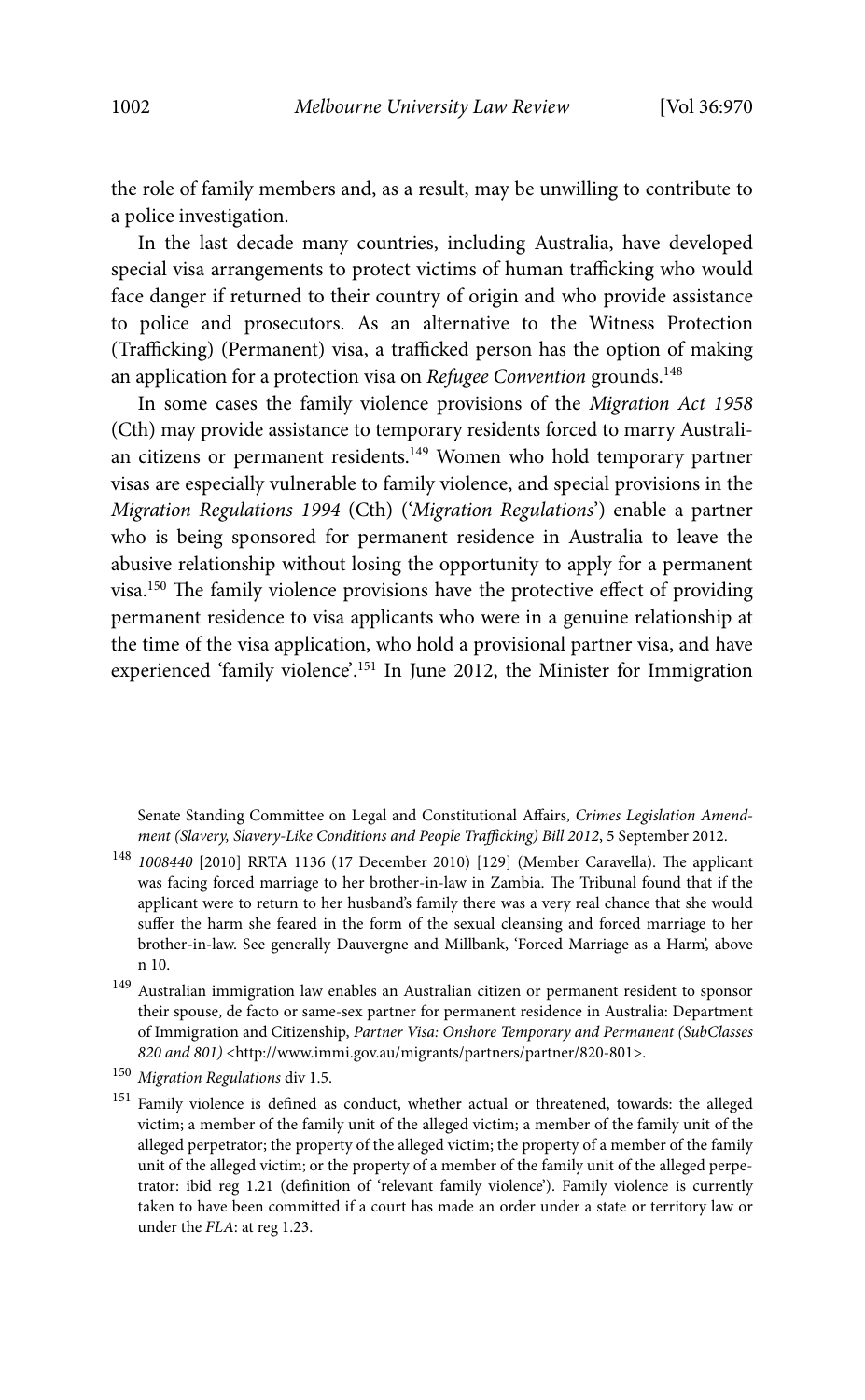and the Minister for the Status of Women jointly announced changes to the family violence provisions that simplify the process of providing evidence about the occurrence of family violence.<sup>152</sup>

Legal responses to family violence were addressed by the Australian Law Reform Commission ('ALRC') in the *Family Violence* report,<sup>153</sup> which recommended a core definition of 'family violence' that includes in its first part 'violent, threatening or other behaviour that coerces or controls a family member or causes that family member to be fearful'; and in its second part a non-exhaustive list of physical and non-physical behaviour that would be encompassed by this definition.154 However, the ALRC's report does not discuss forced marriage, nor is the concept of forced marriage explicitly included or explained within the ALRC's recommended 'core definition' of family violence. This oversight could be easily remedied as part of a strategy by law and policy makers to raise awareness of the issue of forced marriage in the Australian context. An important part of this strategy would be ensuring that the Australian government collaborates with migration service providers and industry bodies to ensure that culturally appropriate information about legal rights and the family violence exception are provided to visa applicants on arrival in Australia.155

Although the government has taken some steps to implement the ALRC's recommendations by streamlining the evidentiary requirements for temporary residents seeking the benefit of the family violence provisions,<sup>156</sup> more work needs to be done to improve understanding and awareness of forced marriage within agencies and amongst decision-makers who may come into contact with the practice. In this context, it is concerning that although forced

<sup>152</sup> Chris Bowen and Julie Collins, 'New Support for Family Violence Victims' (Joint Media Release, 17 June 2012).

<sup>153</sup> ALRC, *Family Violence and Commonwealth Laws — Improving Legal Frameworks*, Report No 117 (2011).

<sup>154</sup> Ibid 77–8 [3.8].

<sup>155</sup> Ibid 26 (recommendation 20-6).

<sup>156</sup> These changes were implemented in November 2012: *Migration Legislation Amendment Regulation (No 5) 2012* (Cth) sch 6.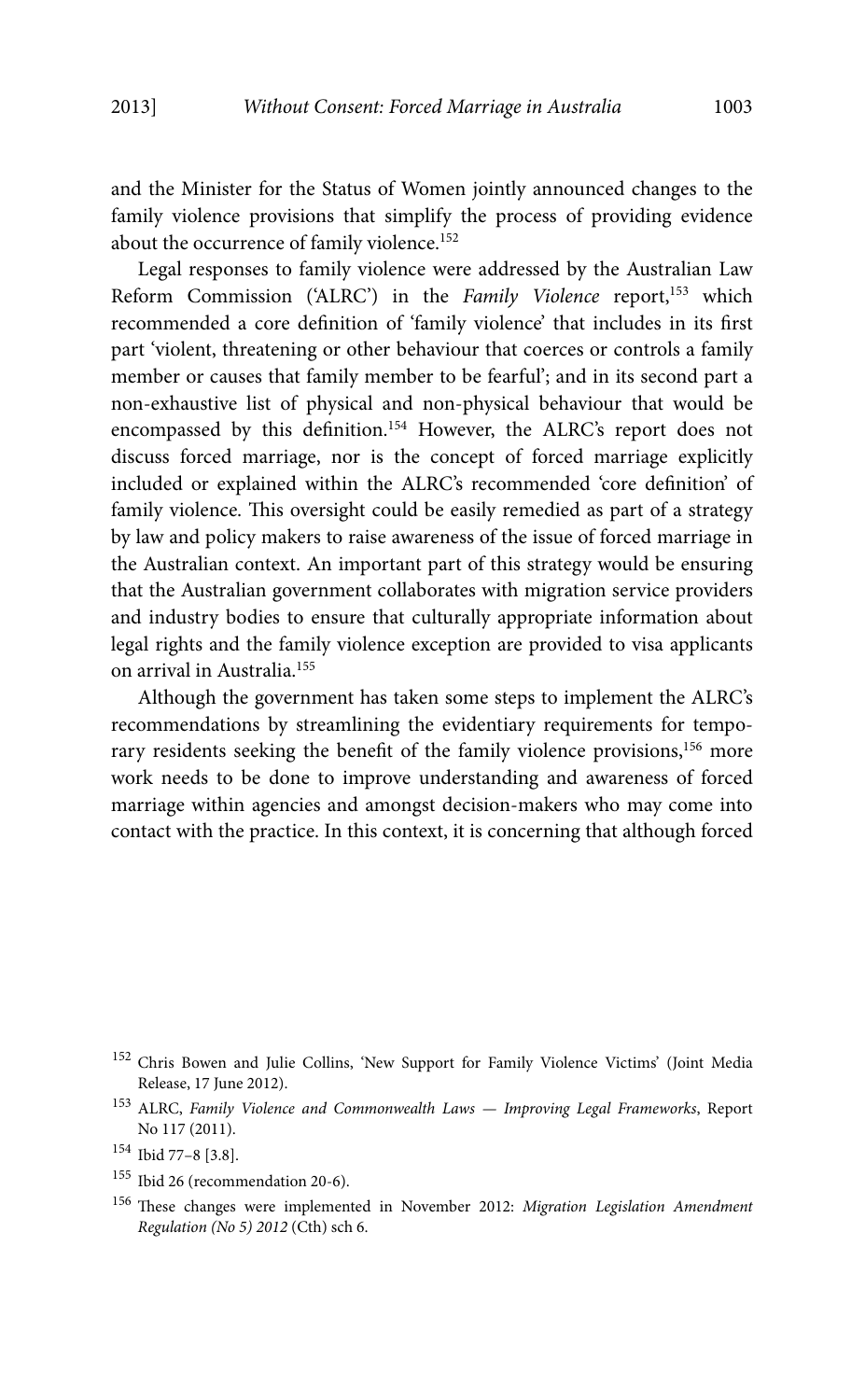marriage is clearly an egregious form of violence, the family violence provisions do not specifically refer to forced marriage. This may pose problems, as to rely upon the family violence provisions the visa applicant has to show that he or she was in a genuine relationship at the time the family violence occurred (as opposed to a forced marriage, which is, by definition, invalid). In cases where the marriage was not performed in accordance with the *Marriage Act* by reason of duress, the family violence provisions may not apply because the visa applicant will be unable to establish that a genuine relationship existed in the first instance.157 We propose amending the family violence provisions of the *Migration Regulations* to clarify that a person may benefit from the family violence provisions if the person is a victim of forced marriage.158

Raising awareness of forced marriage among immigration decisionmakers is an important part of any strategy to prevent forced marriage and protect those subject to the practice. For example, the ALRC's recommendation to allow Prospective Marriage (Subclass 300) visa holders to have access to the family violence exception could assist people experiencing forced marriage.<sup>159</sup> The issue of forced marriage was also highlighted in the recent report of the Senate Legal and Constitutional Affairs References Committee into Australia's Prospective Marriage (Fiancée) visa program. The report specifically recommended that the Department of Immigration and Citizenship consider how to ensure the safety of a non-consenting party to a Prospective Marriage visa application and protect the visa applicant from harm that could result if knowledge about the absence of consent was made available to the parties as part of the Department's decision record.<sup>160</sup> Furthermore, the Committee recommended that the Department's policy be amended to specifically require decision-makers to assess the consent of each of the parties to a Prospective Marriage visa.<sup>161</sup>

<sup>&</sup>lt;sup>157</sup> The family violence provisions apply to all partner relationships, including marriage, de facto and same sex relationships: *Migration Act* s 237.

<sup>158</sup> *Migration Regulations* reg 1.21.

<sup>159</sup> ALRC, Report No 117, above n 153, 25 (recommendation 20-1).

<sup>&</sup>lt;sup>160</sup> Senate Legal and Constitutional Affairs References Committee, Parliament of Australia, *Prospective Marriage Visa Program* (2012) viii [5.34] (recommendation 5).

<sup>161</sup> Ibid.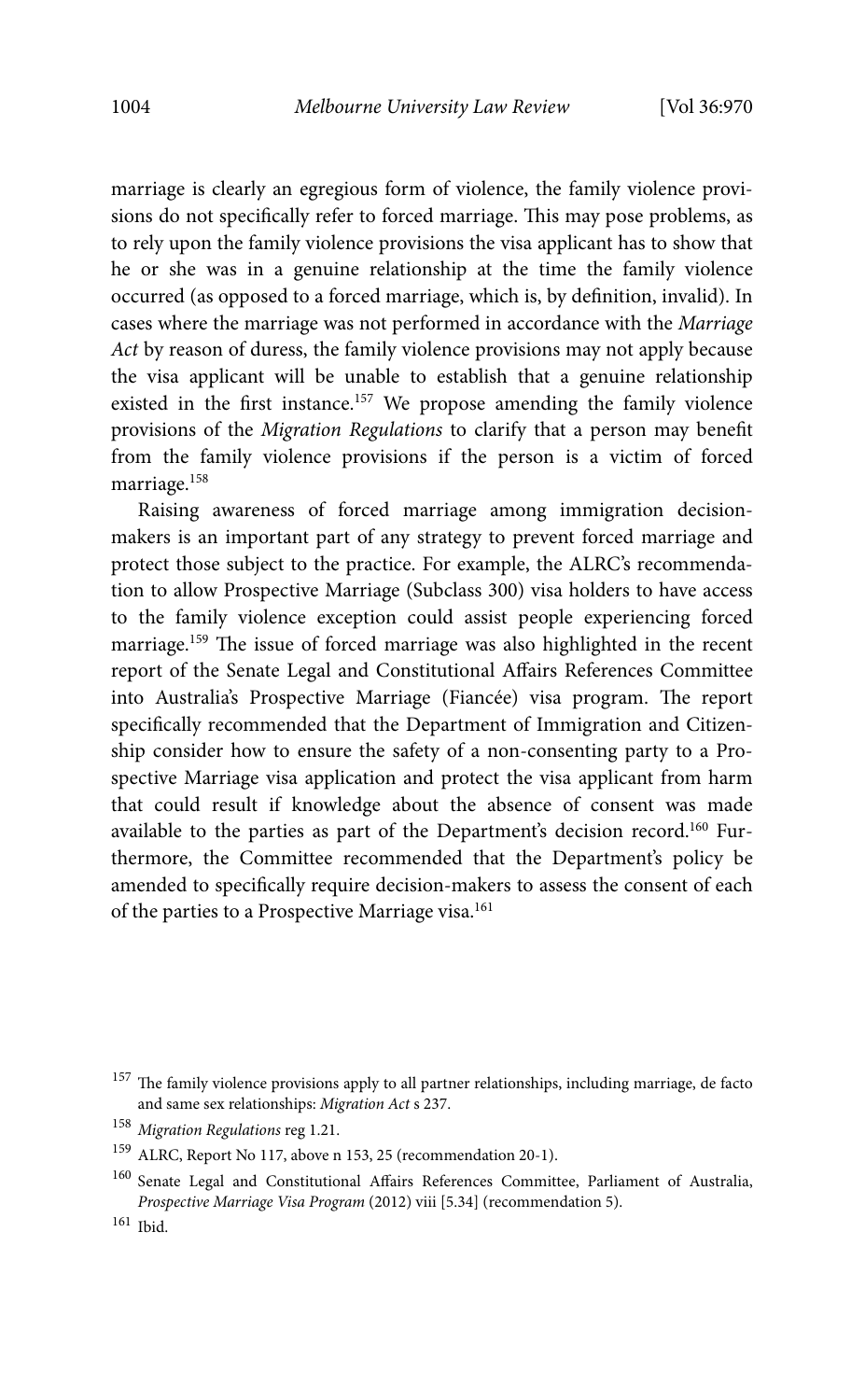#### C *Access to Support Services, Legal Advice, and Front-line Training*

It is apparent that any legislative initiatives to address forced marriage will not succeed unless they are accompanied by culturally appropriate legal and social services that meet the needs of people who have experienced forced marriage or are at risk of forced marriage.<sup>162</sup> The provision of multilingual fact sheets with clear information about how to seek support and obtain legal advice is vital. The lack of training or guidance for the government agencies, NGOs, and legal and health care services that may come into contact with people experiencing forced marriage creates a real risk of missing opportunities to identify cases of forced marriage. Education and consultation in communities and government agencies will be critical to identify suspected cases of forced marriage, overcome gendered stereotypes that can underpin the practice of forced marriage, and provide safe exit pathways for those experiencing forced marriage. Following the introduction of forced marriage offences, there is an opportunity to consult widely with both government agencies and NGOs to develop a package of measures designed to empower people to avoid or exit forced marriage.

The safety and long-term wellbeing of people who are at risk of, or have experienced, forced marriage must be at the centre of any strategy to address forced marriage. Máiréad Enright observes that

any effective law around forced marriage needs to give an account of the influence of [those] specific cultural factors on young women's marriage choices, and indeed on the options open to them to seek state assistance when that freedom is compromised.<sup>163</sup>

However, the analysis of the specific cultural factors that may influence a person's marriage choices should not obscure the interplay between cultural pressures and social and economic problems.164 Legislative responses to forced marriage must be accompanied by an investment in support services, community education and training for government officials and NGO support workers. People who have experienced forced marriage must be able to access

<sup>&</sup>lt;sup>162</sup> There have been many reports documenting the obstacles that migrant and refugee women face in accessing legal and support services in Australia: see, eg, Women's Legal Services NSW, *A Long Way to Equal — An Update of 'Quarter Way to Equal: A Report on Barriers to Access to Legal Services for Migrant Women'* (2007); Women's Legal Services NSW, *Quarter Way to Equal: A Report on Barriers to Access to Legal Services for Migrant Women* (1994).

 $^{163}$ Máiréad Enright, 'Choice, Culture and the Politics of Belonging: The Emerging Law of Forced and Arranged Marriage' (2009) 72 *Modern Law Review* 331, 343.

<sup>164</sup> Ibid 351.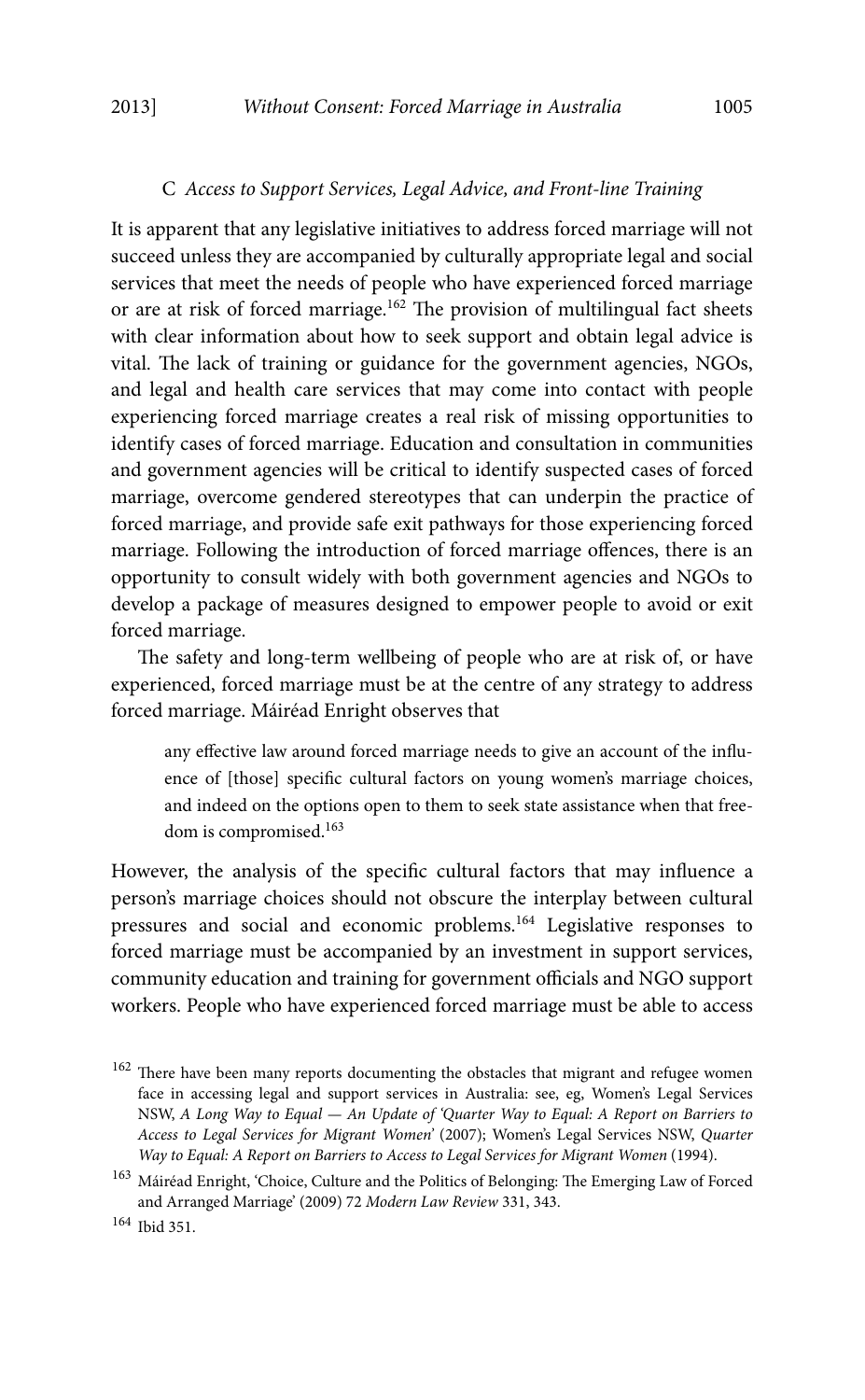safe places to stay. Experience in the UK suggests the role of NGOs will be critical in developing an effective response to forced marriage.165 We recommend that Australian guidelines on forced marriage for government authorities be developed in consultation with the NGOs that provide front-line services for people experiencing family violence.

The introduction of new Commonwealth offences of forced marriage have been framed within the broader context of legislative changes to Australia's anti-trafficking laws. However, it is unclear how people facing forced marriage will benefit from the support program already established to benefit victims of trafficking. Australia's response to human trafficking is still evolving but one of its key features is a government-funded Support for Victims of People Trafficking Program, established in 2004, and currently delivered by the Australian Red Cross.<sup>166</sup> The program provides intensive support to trafficked people who are referred to the program by the Australian Federal Police as suspected trafficking victims. While the initial 45 days of support are not conditional upon assisting police, ongoing support is only available to victims who are also prepared to act as witnesses and make a contribution to a police investigation or prosecution.167 The program has been criticised for making support for trafficking victims contingent upon being able and willing to assist police.168 In the specific context of people facing forced marriage, a human rights-based approach demands that support is available on a needs basis and the design and purpose of the existing support program may not be appropriate for victims of forced marriage. Therefore it would be helpful for law and policy makers to consider how existing programs to protect victims of family violence could be expanded to meet the specific needs of people facing forced marriage.169 The Australian government's *National Plan to Reduce Violence against Women and Their Children* represents an opportunity to incorporate

- <sup>167</sup> Simmons and Burn, 'Evaluating Australia's Response to All Forms of Trafficking', above n 79, 716.
- 168 Anna Dorevitch and Michelle Foster, 'Obstacles on the Road to Protection: Assessing the Treatment of Sex-Trafficking Victims under Australia's Migration and Refugee Law' (2008) 9 *Melbourne Journal of International Law* 1.
- 169 See, eg, Women's Legal Services NSW, Submission to *Forced and Servile Marriage*, above n 88.

<sup>165</sup> Home Affairs Committee (UK), above n 126, 17 [43] observed that '[s]pecialist services run by the voluntary sector provide a vital means of support to individuals at risk of forced marriage, who are often failed by statutory agencies or do not feel able to approach them'.

<sup>166</sup> See Australian Red Cross, *Support for Trafficked People* (2013) <http://www.redcross.org.au/ support-for-trafficked-people.aspx>.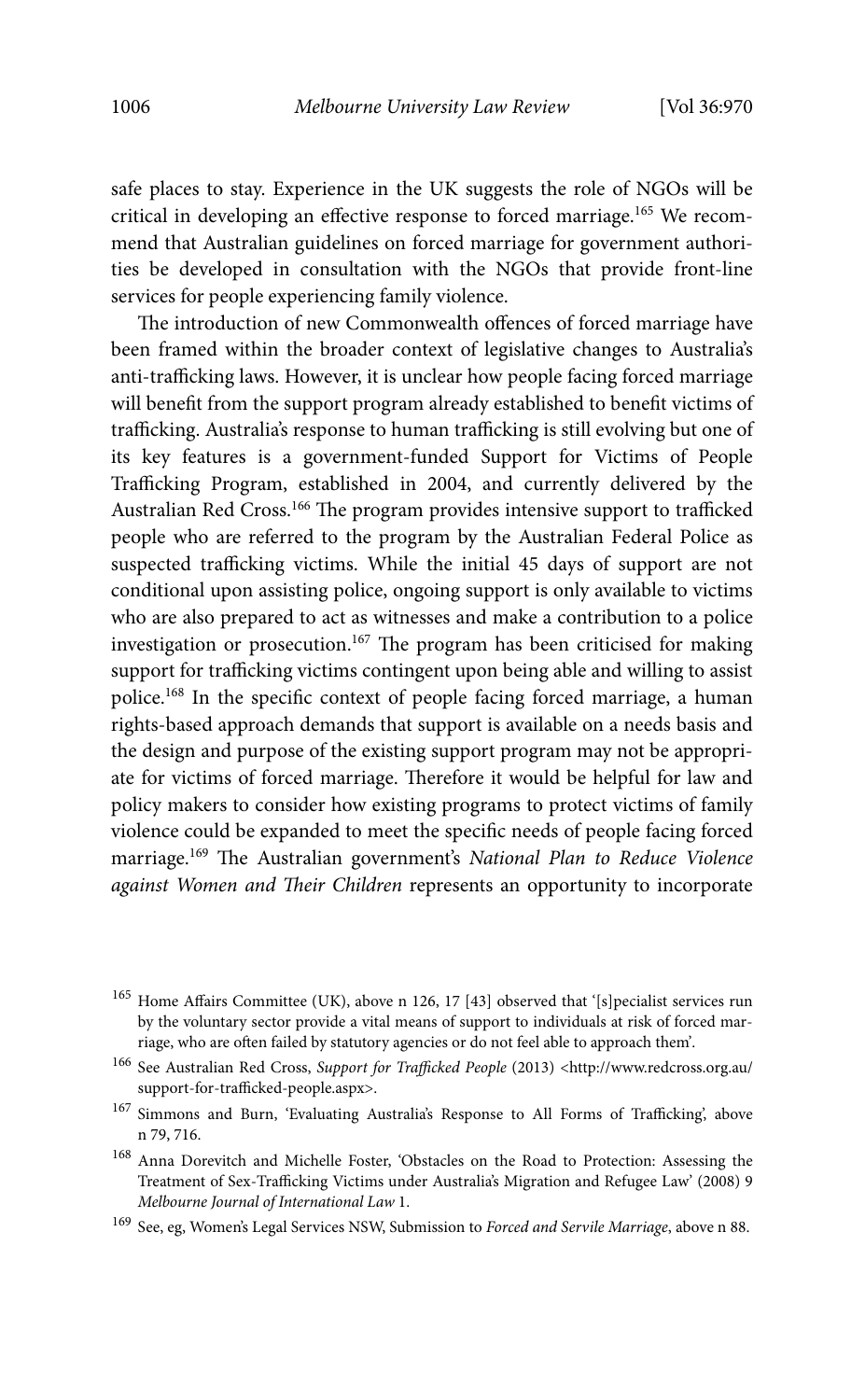services for people in, or facing, forced marriage within the broader national framework of strategies to reduce violence against women.170

People who are at risk of or who are victims of forced marriage are likely to have a complex mix of legal and social needs. Forced marriage may result in sexual assault, depression, post-traumatic stress disorder, physical and psychological harm, and economic loss. Victims may need intensive social support and counselling, legal advice, and access to social security benefits. Where minors are involved, questions of guardianship must be dealt with. In particular, those who have become estranged from their family and community may require emergency and longer-term accommodation. Some victims may be entitled to compensation, either as a victim of crime or by taking civil action.171 Family law proceedings may need to be initiated to nullify the marriage.172 It is vital that immediate services are available to victims of family violence.

#### V CONCLUSION

The introduction of specific offences of forced marriage presents an opportunity to raise community awareness about the practice of forced marriage and develop specific services to support people to avoid or exit abusive situations. However, crafting an effective response to forced marriage requires recognising the inherent limitations of the criminal justice system to contend with the complex causes of forced and servile marriage. When a person is facing forced marriage, help should not be conditional upon assisting law enforcement. Any credible response to forced marriage must ensure women and men who want assistance from authorities can obtain protective orders and receive appropriate referrals to effective support services. The operation

<sup>170</sup> Council of Australian Governments, *National Plan to Reduce Violence against Women and Their Children — Including the First Three-Year Action Plan* (2010).

 $^{171}$  People who have been subjected to forced marriage may seek redress under the 'trespass torts' that protect people from battery, assault and false imprisonment. Statutory compensation schemes that provide compensation for victims of domestic violence, sexual assault and abduction may also be applicable: see *Victims of Crime (Financial Assistance) Act 1983* (ACT); *Victims Support and Rehabilitation Act 1996* (NSW); *Victims of Crime Assistance Act 2006*  (NT); *Victims of Crime Assistance Act 2009* (Qld); *Victims of Crime Act 2001* (SA); *Victims of Crime Assistance Act 1976* (Tas); *Victims of Crime Assistance Act 1996* (Vic); *Criminal Injuries Compensation Act 2003* (WA).

<sup>172</sup> See, eg, *Kreet v Sampir* (2011) 44 Fam LR 405.